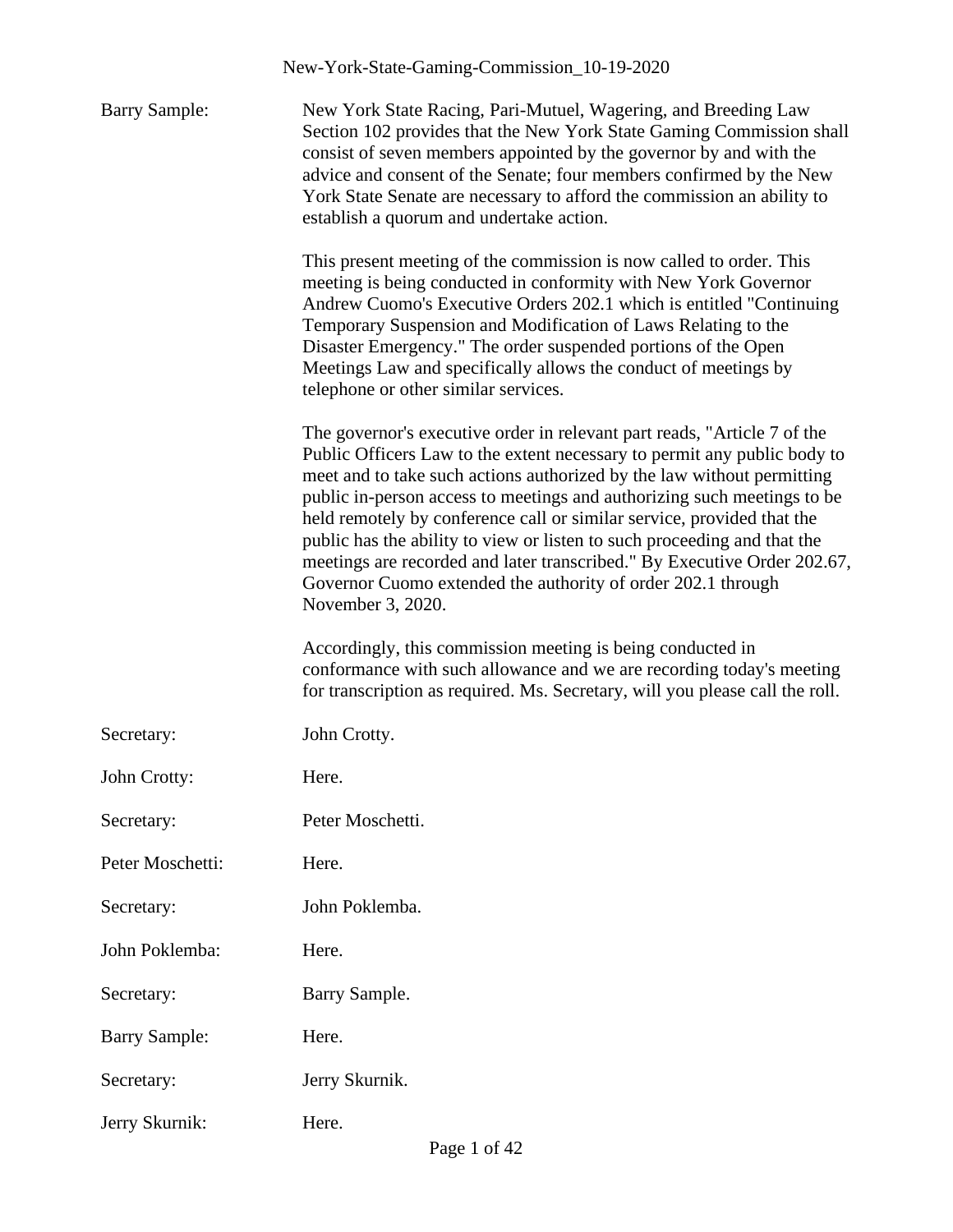|                      | New-York-State-Gaming-Commission_10-19-2020                                                                                                                                                                                                                                                                                                                                                                                                                                                                                                                                                                                                                                                                                                                                                                                         |
|----------------------|-------------------------------------------------------------------------------------------------------------------------------------------------------------------------------------------------------------------------------------------------------------------------------------------------------------------------------------------------------------------------------------------------------------------------------------------------------------------------------------------------------------------------------------------------------------------------------------------------------------------------------------------------------------------------------------------------------------------------------------------------------------------------------------------------------------------------------------|
| <b>Barry Sample:</b> | Ms. Secretary, please have the record reflect that a quorum of qualified<br>panelists ______ [00:02:07] thus enabling the transaction of business.                                                                                                                                                                                                                                                                                                                                                                                                                                                                                                                                                                                                                                                                                  |
| Rob Williams:        | Minutes of the commission meeting conducted on September 21, 2020<br>have been provided to members in advance. At this time, I'd like to ask<br>the members if there are any edits, corrections, or amendments?                                                                                                                                                                                                                                                                                                                                                                                                                                                                                                                                                                                                                     |
| <b>Barry Sample:</b> | Hearing none, Ms. Secretary, please let the record reflect the minutes<br>were accepted.                                                                                                                                                                                                                                                                                                                                                                                                                                                                                                                                                                                                                                                                                                                                            |
|                      | Adjudications. The next item on the schedule of business regards<br>adjudications. Today, we have two items for adjudication. Mr. Williams?                                                                                                                                                                                                                                                                                                                                                                                                                                                                                                                                                                                                                                                                                         |
| Rob Williams:        | The commission issued a notice of suspension and hearing of harness<br>driver Kevin Cummings on July 22, 2020, imposing a summary<br>suspension for violation of the rule prohibiting excessive whipping of a<br>horse in a harness race. In particular, Mr. Cummings was charged with<br>engaging in an indiscriminate, unnecessary, brutal, and excessive use of<br>the whip while driving the horse Keystone Keen in the 10th race at<br>Buffalo Raceway on July 18, leaving multiple visible welts on the horse.<br>The present violation and Mr. Cummings' violation history were also<br>alleged to have established that Mr. Cummings lacked the character and<br>general fitness required to hold a harness racing license pursuant to the<br>licensing standards of the Racing, Pari-Mutuel, Wagering and Breeding<br>Law. |
|                      | Following an adjournment at Mr. Cummings' request, a hearing was<br>conducted on August 14. The hearing officer recommended that the<br>finding of the violation of the rule on the use of whips was established<br>that Mr. Cummings lacked the character and general fitness that<br>warranted penalties and that Mr. Cummings' license be suspended for 60<br>days with credit for time served and until he completed an anger<br>management course approved by the commission. The hearing officer<br>also recommended the imposition of a \$500 fine.                                                                                                                                                                                                                                                                          |
|                      | The commission considered this matter at a meeting conducted pursuant<br>to the judicial or quasi-judicial proceedings exemption of New York<br>Public Officers' Law Section 108.1. The commission duly deliberated<br>and considered this matter, and determined by a 5-0 vote, to adopt with<br>modification, the hearing officer's findings of fact and conclusions of<br>law. The recommended penalty was modified to impose a six-month<br>suspension reduced by any suspension time already served, a fine of<br>\$2500 and an order that Mr. Cummings complete a commission-<br>approved anger management course before being allowed to resume<br>participation in racing. Rob?                                                                                                                                             |
|                      | The commission issued a notice of suspension and hearing for<br>thoroughbred racing groom Ramsen Antula on July 312020 imposing a                                                                                                                                                                                                                                                                                                                                                                                                                                                                                                                                                                                                                                                                                                   |

Page 2 of 42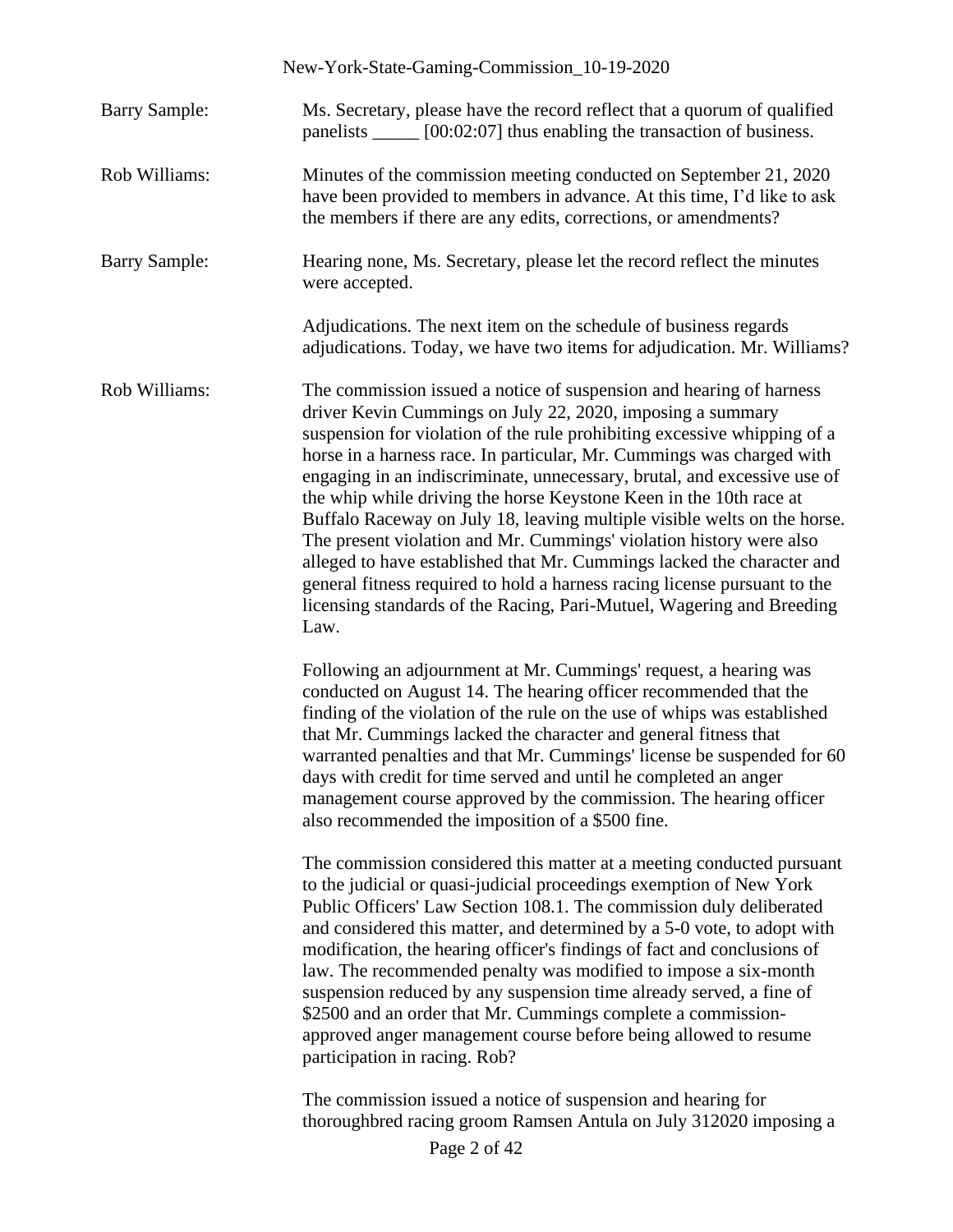summary suspension for a violation of the rule prohibiting improper, corrupt, or fraudulent acts, or practices in connection with thoroughbred racing. In particular, Mr. Antula was charged with deliberately letting an unraised two-year-old filly named Pasta loose from her stall at Belmont Park which led to the horse suffering fatal injuries. This violation was alleged to have established that Mr. Antula lacks the character and general fitness required to hold a thoroughbred racing license pursuant to the licensing standards of the Racing, Pari-Mutuel, Wagering and Breeding Law.

Following an adjournment at Mr. Antula's request, a hearing was conducted on August 11, 2020. The hearing officer recommended that a violation of the rule prohibiting improper practices was established that Mr. Antula lacked the general character and fitness to hold a racing license and recommended that Mr. Antula's license be revoked for life. The commission duly deliberated and considered this matter and determined upon a 5-0 vote to accept the hearing officer's findings of fact, conclusions of law, and recommended penalties.

Before we proceed, we would call on the commission, like to acknowledge that this case was heard by Hearing Officer Michael Hoblock, a long friend and colleague of the commission. The conclusion of this case marks the ending of the commission's relationship with Mr. Hoblock and his contract as hearing officer ended and was not extended at his request. Mr. Hoblock started with the Racing and Wagering Board in 1997 and served two terms including a long stint as chairman. When the gaming commission was established, we were fortunate to have him seek to serve as a hearing officer. We wish Mike the best as he embarks on his well-deserved retirement from public service and we'd all like to thank him.

The next matter on our agenda for today is the use of the crop. At a previous meeting, we started some discussion regarding the use of the crop; in late July, staff circulated a rather lengthy and comprehensive memorandum outlining their approaches to the use of the crop being considered or having been adopted on a national, regional, or state basis. Last month, we requested staff to secure the virtual attendance of parties that might be able to directly educate us on this issue and we thank those in attendance with us today.

Today, we have established a few panels that should be able to assist; we will hear from our stewards, the jockey skill, The Jockey Club, horsemen and racing officials, and then from a few state umbrella organizations. The format of today's discussions is not to debate the issue of the use of the crop--we really need to emphasize that; it's an educational session--it is to hear from the various parties as to whether the existing rules need amendment, how those changes might affect those in the sport, whether they would perform on the back of the horse, train the animals, own the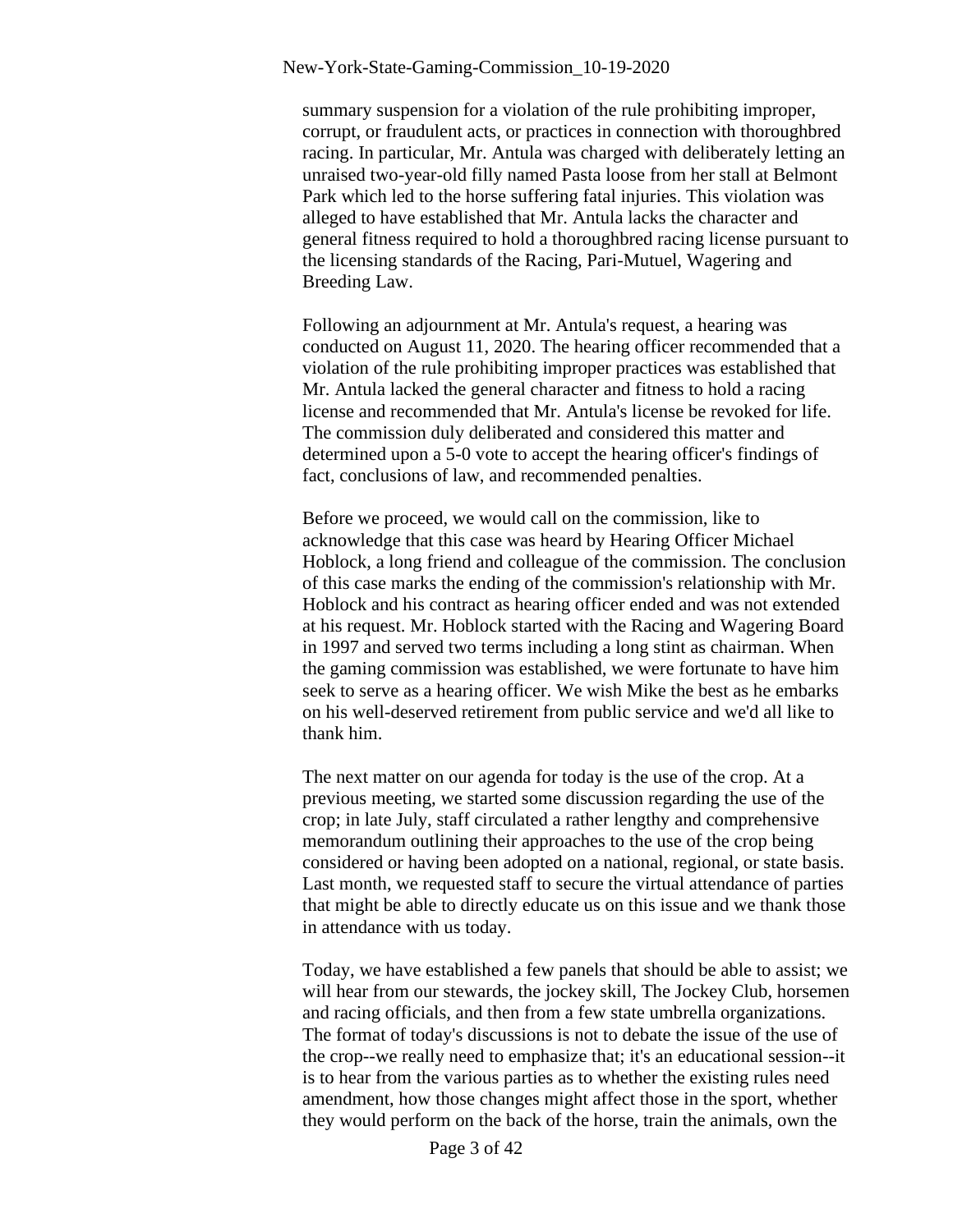|                      | New-York-State-Gaming-Commission_10-19-2020                                                                                                                                                                                                                                                                                                                                                                                                                                                                                                                                                                                                                             |
|----------------------|-------------------------------------------------------------------------------------------------------------------------------------------------------------------------------------------------------------------------------------------------------------------------------------------------------------------------------------------------------------------------------------------------------------------------------------------------------------------------------------------------------------------------------------------------------------------------------------------------------------------------------------------------------------------------|
|                      | horse or card races, and from a few organizations that might be able to<br>discuss where the United States should be going on this matter. To set<br>appropriate expectations, no one should expect the commission to act<br>today; today is an informational-gathering only. I expect that we will<br>continue to consider the use of the crop rule and perhaps arrive at a<br>consensus among our group.                                                                                                                                                                                                                                                              |
|                      | Commissioners, today is about giving us an opportunity to hear from<br>experts and to get answers to any questions that we all may have. To that<br>extent, please feel free to speak at any time as long as we can do it in an<br>organized manner. We've got some people on video, some people in the<br>room, some people on the phone, so we're trying to play traffic cuts so<br>we don't step on each other.                                                                                                                                                                                                                                                      |
|                      | Rob, can you please identify or introduce the first panel?                                                                                                                                                                                                                                                                                                                                                                                                                                                                                                                                                                                                              |
| Rob Williams:        | Yes, certainly. The first panel that exists for today is New York State<br>Stewards. We have Braulio Baeza, Jr, our state steward at the NYRA<br>racetracks; Carmine D'Onofrio, our state steward emeritus who serves at<br>the NYRA racetracks; and Erinn Higgins who is a state steward at the<br>Finger Lakes Racetrack.                                                                                                                                                                                                                                                                                                                                             |
| <b>Barry Sample:</b> | I think we might want to start with a basic question that I have. If<br>someone could provide an overview regarding the current state rule on<br>the use of the crop? I don't know if we want to start with Braulio, Erinn,<br>or Carmine?                                                                                                                                                                                                                                                                                                                                                                                                                              |
| Carmine D'Onofrio:   | Our state rule is really--it's kind of vague, but we have a cushion crop<br>which is now in effect; there's also another crop being used, the 360,<br>which is--and they're both much more kinder than anything that was ever<br>there before. And I'd also like to say we don't have a problem in New<br>York.                                                                                                                                                                                                                                                                                                                                                         |
| John Velasquez:      | Let me just say a few years ago, we imposed a sort of a house rule that<br>the stewards have adopted pretty much for New York right now. We<br>currently have a five-strike rule in process right now, so you might<br>you're allowed to strike the horse five times then you must give the horse<br>a chance to respond. There's no limit on the amount, but we also have in<br>place, with the regular state rule, if your horse is out of contention. And<br>since we put these rules in place here at first when I was a steward, we<br>issued a bunch of fines. So, the fine is 500 for the first offense, then we<br>went to 1000, then we would suspend someone. |
|                      | The first couple of months were in transition, we had some issues there.<br>Now, again, we started this years ago when we thought it might be a<br>problem when it's tried to become a hot button issue. Since then, we have<br>had just maybe one or two violations, maybe one or two suspensions,<br>that's about it. We jumped ahead of everybody in New York--and I'm<br>Page 4 of 42                                                                                                                                                                                                                                                                               |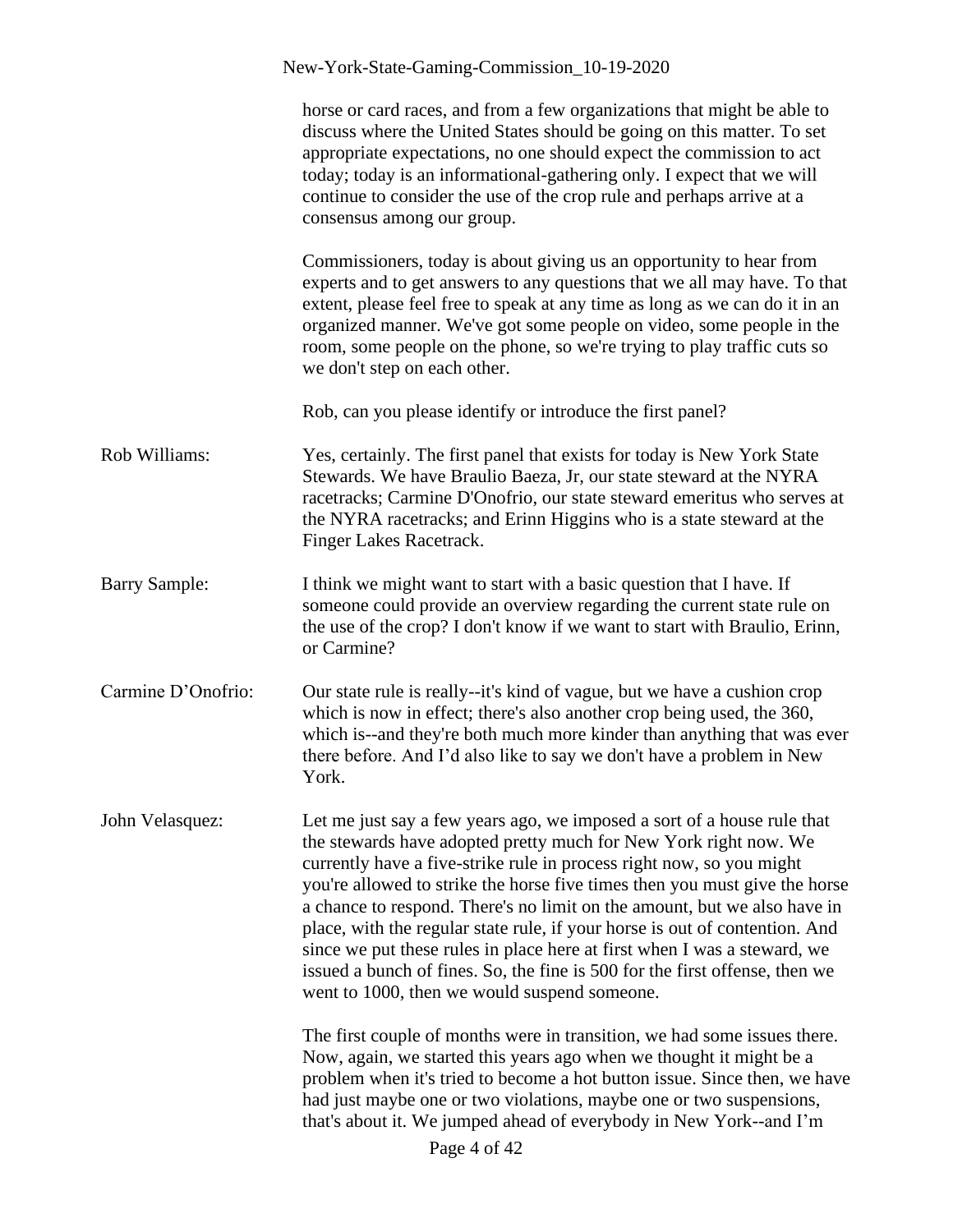|                      | New-York-State-Gaming-Commission_10-19-2020                                                                                                                                                                                                                                                                                                                                                                                                                                                                                                                                                                                                                                                                                                                                                                                                           |
|----------------------|-------------------------------------------------------------------------------------------------------------------------------------------------------------------------------------------------------------------------------------------------------------------------------------------------------------------------------------------------------------------------------------------------------------------------------------------------------------------------------------------------------------------------------------------------------------------------------------------------------------------------------------------------------------------------------------------------------------------------------------------------------------------------------------------------------------------------------------------------------|
|                      | not blaming any other states, but for any other states, you do have a rule<br>in place and in my opinion, if they would enforce the rules they have in<br>place which gives the stewards a lot of latitude to consider what they<br>consider the misuse of a crop, we wouldn't be talking about this right<br>now.                                                                                                                                                                                                                                                                                                                                                                                                                                                                                                                                    |
|                      | Currently, in New York, as Carmine says, we really don't have an issue<br>here because we enforced the rule and we started a couple years ago on<br>this.                                                                                                                                                                                                                                                                                                                                                                                                                                                                                                                                                                                                                                                                                             |
| <b>Barry Sample:</b> | Erinn, you want to jump in or anything?                                                                                                                                                                                                                                                                                                                                                                                                                                                                                                                                                                                                                                                                                                                                                                                                               |
| Erinn Higgins:       | Sure. Yeah, I'll just kind of follow up--this is Erinn Higgins--with what<br>Braulio and Carmine have said. There's a state rule that we have in the<br>book right now; it has a specification as to the style of crop that's used<br>and all of the riding crops that are used have to be within a certain<br>parameter; then the rule for the stewards to enforce any penalty is a bit<br>broad and gives stewards the discretion to find and/or suspend if they<br>think that a rider has overused the crop. As Braulio said, we do have a<br>kind of a stewards' policy in place both here at Finger Lakes and at<br>NYRA that enforces the rider can only hit a horse five times<br>consecutively, and then they must give the horse a chance to respond.<br>So, if a jockey is in violation of that five-strike policy, they will get<br>fined. |
|                      | Also, we have a form that the riders sign at the beginning of every mee--<br>it's in English and in Spanish--to show them that policy. So, if they do<br>violate it, there's no reason--they can't say they didn't know about it<br>because they sign off on a document saying, "You can only strike the<br>horse five times and then you must give the horse a chance to respond."                                                                                                                                                                                                                                                                                                                                                                                                                                                                   |
| Carmine D'Onofrio:   | And if I may jump in, the stewards of New York have been adjudicating<br>this before they ever had the new rule with the cushion crops and<br>everything else; we go way back with that with Dr. Hill from the Jockey<br>Club. And we work together with our riders and we don't--we don't have<br>a problem. We deal with what we have to deal with, and the riders know<br>what we expect here in New York, and I think we do a very good job of<br>policing it.                                                                                                                                                                                                                                                                                                                                                                                    |
| <b>Barry Sample:</b> | I know less about this than anyone. I don't know what five strikes--you<br>could do five but--                                                                                                                                                                                                                                                                                                                                                                                                                                                                                                                                                                                                                                                                                                                                                        |
| Carmine D'Onofrio:   | Then you must give the horse time to respond; and if the horse isn't<br>responding, we expect that stick to be put down. And if a horse is out of<br>contention, we don't expect that horse to be hit; we ask that the jock just<br>stay down and ride him out. If he doesn't feel good under you, pull up<br>and get off. And our riders, like I said, we have a good rapport with our                                                                                                                                                                                                                                                                                                                                                                                                                                                               |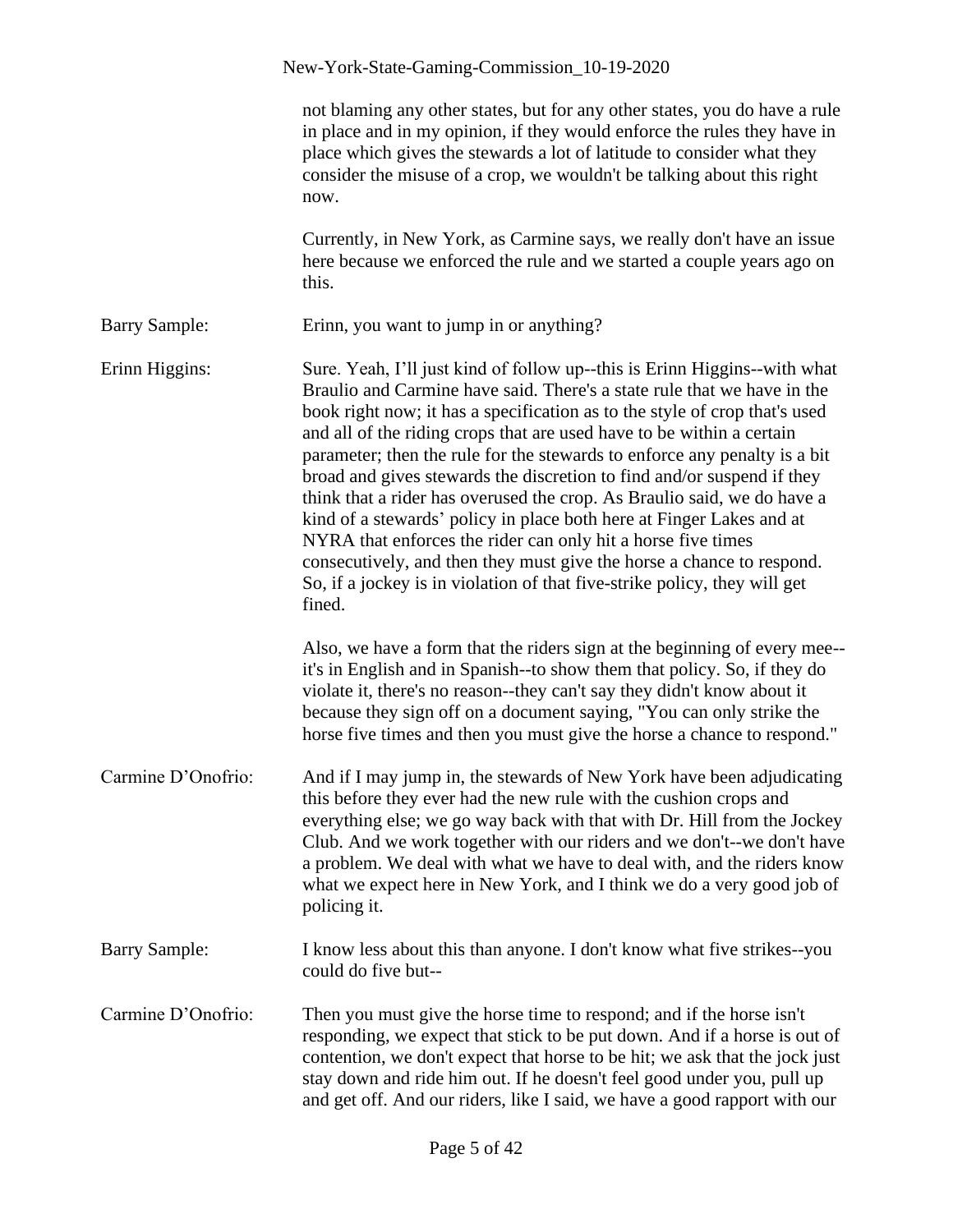|                       | New-York-State-Gaming-Commission_10-19-2020                                                                                                                                                                                                                                                                                                                                                                                                                                                                                                                                                                                                                                                                                                                                                                                                                                                                                                                |
|-----------------------|------------------------------------------------------------------------------------------------------------------------------------------------------------------------------------------------------------------------------------------------------------------------------------------------------------------------------------------------------------------------------------------------------------------------------------------------------------------------------------------------------------------------------------------------------------------------------------------------------------------------------------------------------------------------------------------------------------------------------------------------------------------------------------------------------------------------------------------------------------------------------------------------------------------------------------------------------------|
|                       | riders and we have no problem with them either. If they screw up, they're<br>going to get fined or they could get days and they know it.                                                                                                                                                                                                                                                                                                                                                                                                                                                                                                                                                                                                                                                                                                                                                                                                                   |
| <b>Barry Sample:</b>  | Anyone else have questions?                                                                                                                                                                                                                                                                                                                                                                                                                                                                                                                                                                                                                                                                                                                                                                                                                                                                                                                                |
| Peter Moschetti:      | Yeah, I have a question. First, I think to Braulio. So, with the five<br>strikes--and then you must wait to see if the horse responds, right? Am I<br>getting that correct?                                                                                                                                                                                                                                                                                                                                                                                                                                                                                                                                                                                                                                                                                                                                                                                |
| <b>Braulio Baeza:</b> | That is correct.                                                                                                                                                                                                                                                                                                                                                                                                                                                                                                                                                                                                                                                                                                                                                                                                                                                                                                                                           |
| Peter Moschetti:      | So, conceivably then, you could have as many strikes as possible from<br>the beginning of the race to the end as long as they strike five times, wait<br>and then strike five times again, and then wait, and then strike five times<br>again. Am I getting that sequence correct?                                                                                                                                                                                                                                                                                                                                                                                                                                                                                                                                                                                                                                                                         |
| <b>Braulio Baeza:</b> | That is correct; but just so you understand, that's the maximum. But on<br>top of that, if we think you're misusing the whip, we will call you in<br>whether it's five strikes or not. Just so everybody understands--and<br>please, anybody jump in if I'm not explaining myself to where you can<br>understand--leaving the starting gate, they usually don't hit the horse<br>with the crop in the upward position, it's usually in the downward<br>position in the shoulder. So, if we see someone using the whip coming<br>out of the gate with the stick in the upward position, we will have them<br>in; we expect a rise--we're fortunate in New York that we have the better<br>riders riding with us; so, they understand just because you're allowed to<br>hit the horse five times doesn't mean that we're going to accept you<br>hitting the horse five times if we think that you're misusing it. That's our<br>maximum for what you can do. |
|                       | Now, coming to the top of the stretch is where most of the public or the<br>perception, if I may, comes into effect--the last eighth, the last quarter of<br>a mile depends on how long your stretch is. So, in New York, they're<br>going three, maybe four. But they're not consecutive, consecutive,<br>consecutive and the chance to respond is set by us, it's not set by the<br>rider, "Well, he was responding." No, no. That's in our opinion. I know<br>some states have a, "You must take two strides," to what they consider a<br>chance for the horse to respond, but here, it's at the steward's discretion,<br>if we think the horse is responding.<br>So, most of the issues or perception issues that we are dealing with now<br>is in the stretch, and we don't--I don't know how else to put it, we don't<br>have a problem. So, I don't know why are we going to try--again, this is                                                    |
|                       | my opinion--why we're trying to fix something that's not broken right<br>now. Like I said, again, we're fortunate enough to have the better riders<br>in the country here and they are expected to perform up to their abilities<br>here. Again, like Erinn said, we do have a signature sheet for them; so,<br>all the riders in New York get breathalyzed before they ride every day<br>Page 6 of 42                                                                                                                                                                                                                                                                                                                                                                                                                                                                                                                                                     |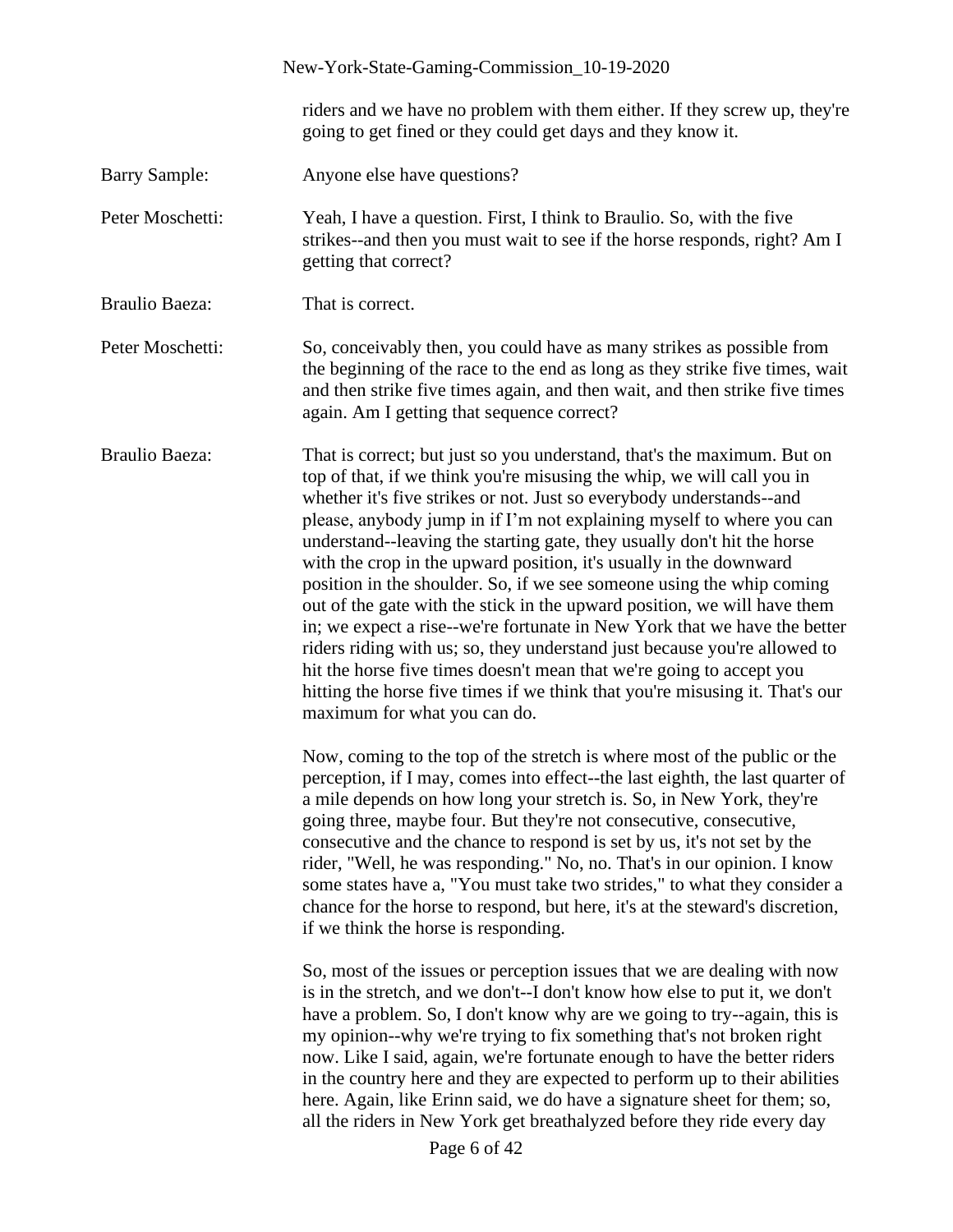|                       | New-York-State-Gaming-Commission_10-19-2020                                                                                                                                                                                                                                                                                                                                                                                                                                                                                                                                             |
|-----------------------|-----------------------------------------------------------------------------------------------------------------------------------------------------------------------------------------------------------------------------------------------------------------------------------------------------------------------------------------------------------------------------------------------------------------------------------------------------------------------------------------------------------------------------------------------------------------------------------------|
|                       | and any new rider that comes in must sign the sheet form and it's in<br>English and Spanish, and if they don't understand it, I will explain to<br>them verbally.                                                                                                                                                                                                                                                                                                                                                                                                                       |
|                       | So, I mean just because we permit them to do five strikes doesn't mean<br>that if you hit three times and we think you're misusing it, then we won't<br>take action on you.                                                                                                                                                                                                                                                                                                                                                                                                             |
| Peter Moschetti:      | Pete Moschetti again. I don't understand that. So, how do you determine<br>whether it's being misused in three strikes or in five strikes as long as<br>they're not hitting the flank or the head of the horse, and they're striking<br>in the hind quarters or the shoulder, which is where they limited the<br>strike? So, how do you determine?                                                                                                                                                                                                                                      |
| <b>Braulio Baeza:</b> | Well, we will look at the race while we're watching the race and we're<br>going, "Is the horse responding?" So, from the top of the stretch after the<br>first three strikes, four strikes, you can see if your horse is responding to<br>whip or not, "Is he going to place himself a little better or has the horse<br>already reached his max position?" So, is the horse responding at all? So,<br>you can strike the horse and he may not respond; now, we might give<br>you another shot again to strike the horse again; but if not, then we<br>expect you to put the crop down. |
| Carmine D'Onofrio:    | I may reiterate too, with some of these other rules with a horse going<br>down the backside, you could have the best horse in the country, he<br>might get the loaf on you and you have to get him back in the race, you<br>may have to strike him just to put him back in the race, nobody's saying<br>you had to abuse him. But this other stuff about telling people how to<br>ride a horse, I think it's ridiculous.                                                                                                                                                                |
| Peter Moschetti:      | Can I ask another question to any of the stewards--New York stewards.<br>So, when you said in the beginning of the race, it's an underhand motion<br>as opposed to an overhand strike, did I catch that, did you say that?                                                                                                                                                                                                                                                                                                                                                              |
| <b>Braulio Baeza:</b> | That's correct.                                                                                                                                                                                                                                                                                                                                                                                                                                                                                                                                                                         |
| Peter Moschetti:      | Is that the rule--the informal rule--that they can only use a backhanded<br>strike?                                                                                                                                                                                                                                                                                                                                                                                                                                                                                                     |
| Carmine D'Onofrio:    | No.                                                                                                                                                                                                                                                                                                                                                                                                                                                                                                                                                                                     |
| <b>Braulio Baeza:</b> | No, it's not an internal rule, it's just a it's a circumstance, I would say.<br>It's just the way most people ride and what we expect. Coming down the<br>backside, there's no real reason unless you're in danger now. So, I'm not<br>even concerned; unless it's a safety issue, the riders usually put the riding<br>crop in the up position to strike the horse. It's more of an urging coming<br>down the backside, coming out of the gate, you'll see him tap him on the                                                                                                          |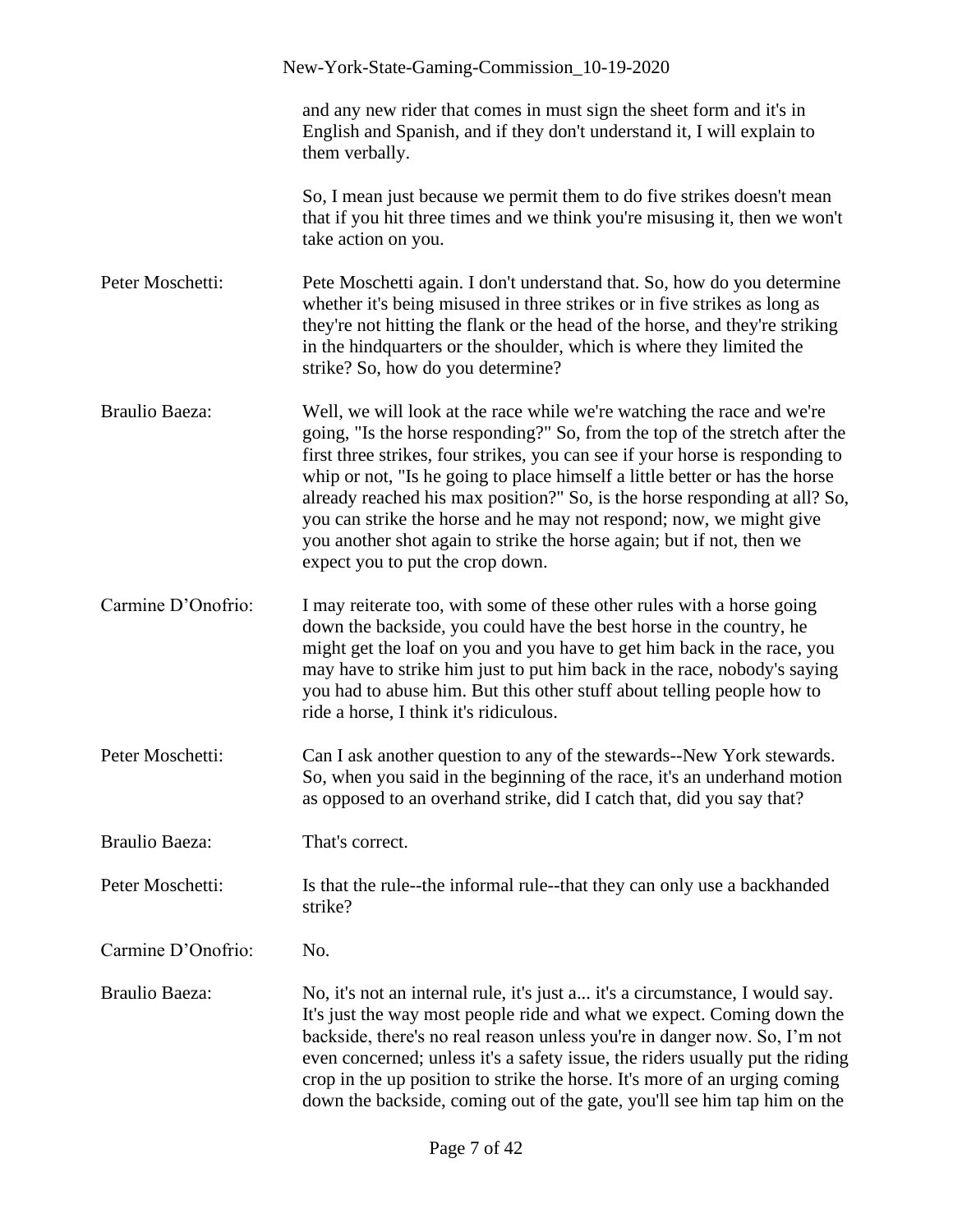|                       | New-York-State-Gaming-Commission_10-19-2020                                                                                                                                                                                                                                                                                                                                                                                                    |
|-----------------------|------------------------------------------------------------------------------------------------------------------------------------------------------------------------------------------------------------------------------------------------------------------------------------------------------------------------------------------------------------------------------------------------------------------------------------------------|
|                       | shoulder with both hands on the reins to try to get them into a position<br>that they want.                                                                                                                                                                                                                                                                                                                                                    |
| Peter Moschetti:      | Is that more a safety issue, the underhanded strike?                                                                                                                                                                                                                                                                                                                                                                                           |
| <b>Braulio Baeza:</b> | It's not necessarily, it's a little softer touch. It's more of a finesse strike<br>just to get their attention to to keep them interested in running; and like<br>Carmine said, you will get some horses that go out in front and then find<br>themselves alone and they will start to lope or to lock until a horse comes<br>up next to them. So, they may have to tap them on the shoulder for that<br>just to keep them focused on running. |
| Peter Moschetti:      | So why do you have to go to an overhand strike down the stretch, if you<br>can encourage him with a backhanded strike when you just start off and<br>then the backstretch?                                                                                                                                                                                                                                                                     |
| Carmine D'Onofrio:    | What do you mean by a backhanded strike?                                                                                                                                                                                                                                                                                                                                                                                                       |
| Peter Moschetti:      | Underhand.                                                                                                                                                                                                                                                                                                                                                                                                                                     |
| Carmine D'Onofrio:    | Now, you're telling people how to ride a horse. We have a cushion crop,<br>you have a 360 crop, and you're telling people to go un underhanded,<br>then you might want to wind up hitting a horse in the flank.                                                                                                                                                                                                                                |
| Peter Moschetti:      | I'm sorry. I thought that we said that in the early part of the race, they'll<br>use an underhanded strike to correct the horse to get their attention.                                                                                                                                                                                                                                                                                        |
| Carmine D'Onofrio:    | They would use it this way on the shoulder, not to bring it back<br>underneath.                                                                                                                                                                                                                                                                                                                                                                |
| Peter Moschetti:      | But it's still an underhanded strike, right?                                                                                                                                                                                                                                                                                                                                                                                                   |
| Carmine D'Onofrio:    | It's underhanded on the shoulder. Underhanded, you're going to get hit a<br>horse on the flank.                                                                                                                                                                                                                                                                                                                                                |
| Jerry Skurnik:        | This is Jerry Skurnik. I have a couple of questions about how things have<br>been enforced. I mean I'm not asking for exact numbers, but about how<br>many times each year does a jockey get reprimanded or punished for<br>breaking the rule about the five?                                                                                                                                                                                  |
| Carmine D'Onofrio:    | When we first started implementing this, there was no state rule, so when<br>a jockey was fined, the fine went to the chaplain or to the backstretch<br>fund.                                                                                                                                                                                                                                                                                  |
| Jerry Skurnik:        | But how many times a year, approximately.                                                                                                                                                                                                                                                                                                                                                                                                      |
| Carmine D'Onofrio:    | I think we had as much as \$20,000, but it got their attention and we also<br>gave a couple of jocks days.<br>Page 8 of 42                                                                                                                                                                                                                                                                                                                     |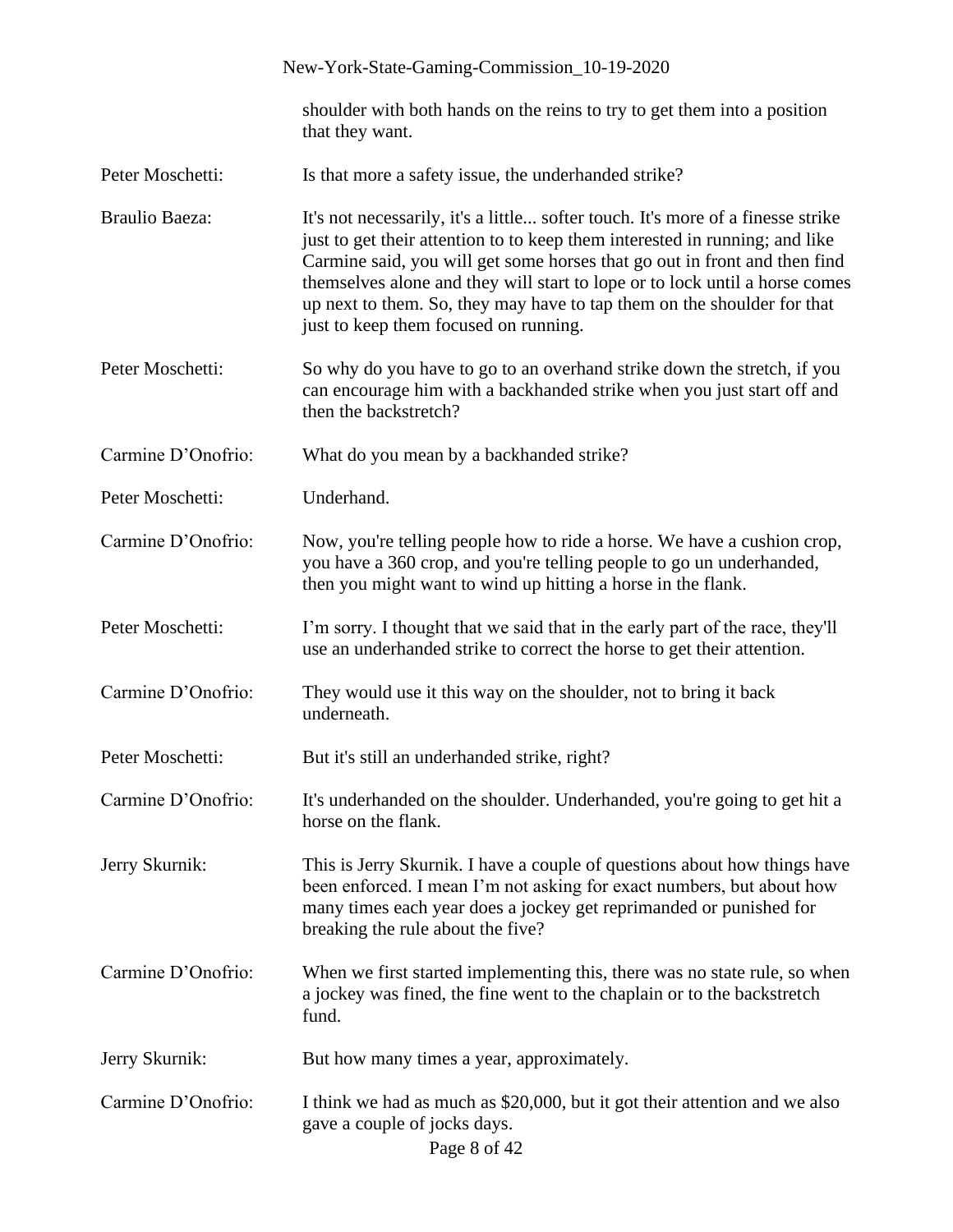| Jerry Skurnik:        | But I mean how many instances? I'm not concerned about the state<br>making money, how many incidents?                                                                                                                                                                                                                                                                                                                                                                           |
|-----------------------|---------------------------------------------------------------------------------------------------------------------------------------------------------------------------------------------------------------------------------------------------------------------------------------------------------------------------------------------------------------------------------------------------------------------------------------------------------------------------------|
| Carmine D'Onofrio:    | Lately, the last few years in New York, very few.                                                                                                                                                                                                                                                                                                                                                                                                                               |
| Peter Moschetti:      | Very few is about how many you think?                                                                                                                                                                                                                                                                                                                                                                                                                                           |
| Carmine D'Onofrio:    | About ten.                                                                                                                                                                                                                                                                                                                                                                                                                                                                      |
| Erinn Higgins:        | This is Erinn. If I can interject, I would say that for one rider, they don't<br>get fined more than twice on average: if the first fine doesn't get the<br>policy through their heads, then by the second fine. We don't usually see<br>a rider have more than two penalties in the structure that we're<br>implementing the fines. So, usually, on average, for each individual<br>rider, I would say one to two times--and then it seems to stop the overuse<br>of the crop. |
| Jerry Skurnik:        | Well, but some riders never get caught because they never do it. But I<br>mean in total, does it happen I mean I have no idea, is it ten times a<br>year, 100 times, 1000 times? The total, not by the rider, the total number<br>of times.                                                                                                                                                                                                                                     |
| Erinn Higgins:        | Finger Lake, this year--and obviously, with the condensed meet because<br>of the pandemic--but I have fined four riders--one rider twice and then<br>two other riders for misuse of the crop and that's we've been racing since<br>July.                                                                                                                                                                                                                                        |
| Jerry Skurnik:        | Thank you. And how about at NYRA?                                                                                                                                                                                                                                                                                                                                                                                                                                               |
| <b>Braulio Baeza:</b> | At NYRA, I would say in a year--and again, it's going to vary every<br>year--I wouldn't do more than ten fines now. Obviously, when we first<br>started, it was much more, but ever since we implemented these new<br>rules and additions, we have ten--and that's high.                                                                                                                                                                                                        |
| Jerry Skurnik:        | Okay. Thank you. Also, this is another request of an estimate, about how<br>many times a year do you think that the rider uses the crop for safety<br>reasons as opposed to trying to win the race? Just a guess.                                                                                                                                                                                                                                                               |
| <b>Braulio Baeza:</b> | A guess? Less than five.                                                                                                                                                                                                                                                                                                                                                                                                                                                        |
| Jerry Skurnik:        | Less than five do you have to use the crop for safety.                                                                                                                                                                                                                                                                                                                                                                                                                          |
| <b>Braulio Baeza:</b> | Yes. Again, it all depends on your horse population. Again, in New<br>York, we are fortunate enough to have--our starting gate crew does a<br>very good job, which saves a lot of aggravation with the horses. So, most<br>of our horses are well schooled before they come to the races.                                                                                                                                                                                       |
| Jerry Skurnik:        | Thank you.                                                                                                                                                                                                                                                                                                                                                                                                                                                                      |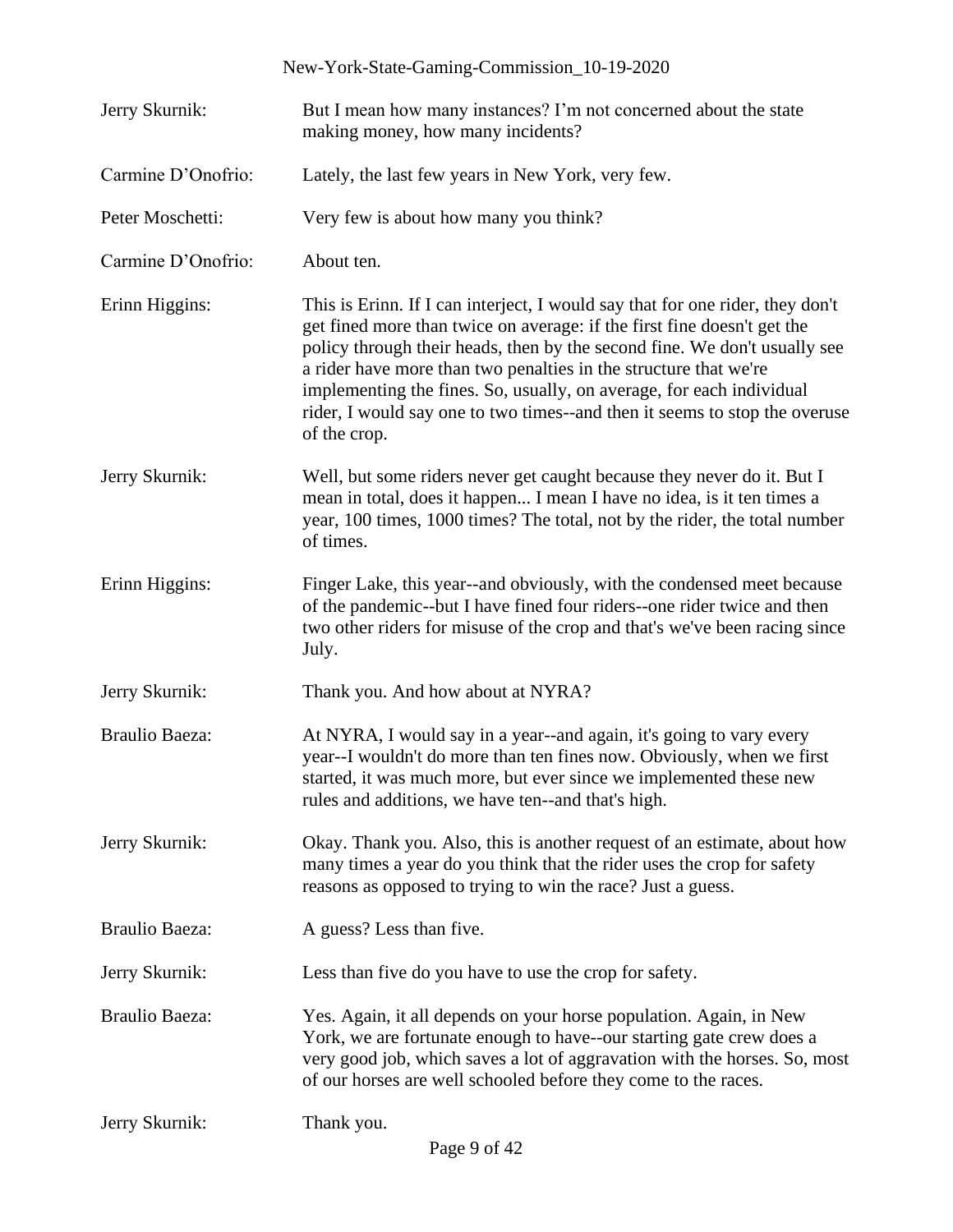Carmine D'Onofrio: And if I may jump in there too. I mean just because maybe you use it five times a year, you sure as heck want it in your hand if you need it.

- Erinn Higgins: Yeah, I was going to say that that may be a better question for the jockeys when they get on the call. Because, obviously, they would have a better--we can assume that they're using it for safety or not for safety, but the stewards aren't the ones on the horse to know that number. So, I would think that would be a good question for the riders later on.
- Carmine D'Onofrio: You're coming up with this other, with the crop, they're going to outlaw the crop and the stewards have to adjudicate it? I don't know. What if the jock says, "I thought my horse was going to prop, I had to hit him."? Are you going to call him a liar?

John Velasquez: This is John Velasquez. Can I say something?

Barry Sample: Go ahead, John.

John Velasquez: This is John. Can you hear me?

Barry Sample: Yes.

John Velasquez: Okay. So, like Braulio said, maybe five times you can see it for safety issues. Well, like Carmine was saying earlier, it's like most horses tell you they're going to do something before they do something; so, we got to act before they do something. And those of the horses that we actually stopped them, or getting out further out, or lugging in more, so we have to be ready for it. So, those things that that you may not count as a safety, well we did it for safety as well. The horse is lugging in and between the horses or behind horses into hills, well, we have to use the crop to make sure that we keep him straight. And it happens many times then anybody can see it with the naked eye. So, only the guy who's on top of the horse knows where the horse is going.

Carmine D'Onofrio: And may I jump in again as far as the stewards and our riders here in New York. We're very fortunate we have the best riders in the country, and when a new rider comes or young riders come, they get a heck of an education and the older riders don't pull no punches with them either.

Barry Sample: Commissioner Crotty, Commissioner Poklemba, do you have any questions?

John Poklemba: No, thank you very much.

Barry Sample: Commissioner Crotty? [Audio Difficulties] John, do you have any questions? If not, we're going to move on to the next panel.

John Crotty: No questions.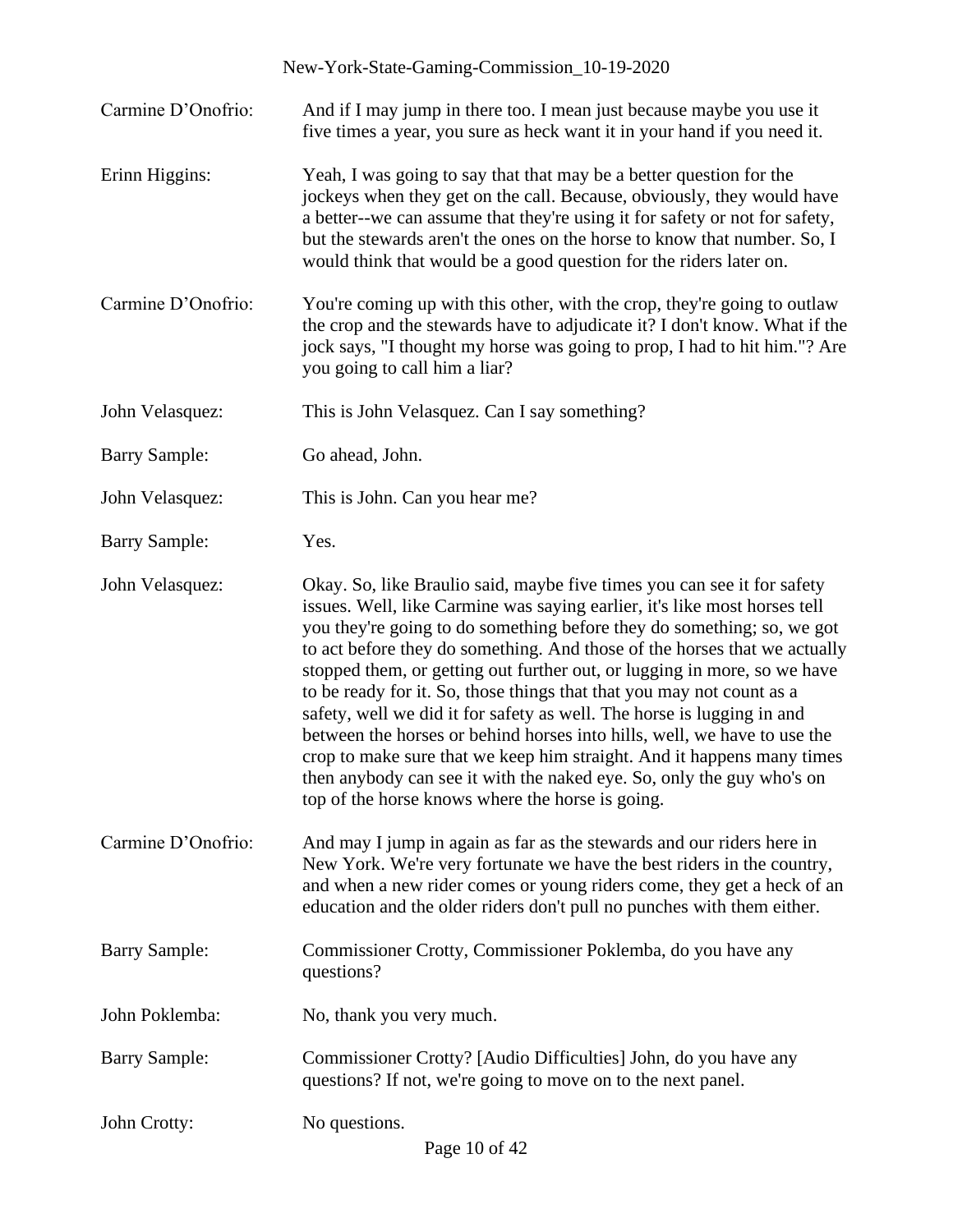|                      | New-York-State-Gaming-Commission_10-19-2020                                                                                                                                                                                                                                                                                                                                                                                                                                                                                                                                                                                                                                                                                                                                                                                                                                                                                                                                                                                                                                                                                                                                        |
|----------------------|------------------------------------------------------------------------------------------------------------------------------------------------------------------------------------------------------------------------------------------------------------------------------------------------------------------------------------------------------------------------------------------------------------------------------------------------------------------------------------------------------------------------------------------------------------------------------------------------------------------------------------------------------------------------------------------------------------------------------------------------------------------------------------------------------------------------------------------------------------------------------------------------------------------------------------------------------------------------------------------------------------------------------------------------------------------------------------------------------------------------------------------------------------------------------------|
| <b>Barry Sample:</b> | Very good.                                                                                                                                                                                                                                                                                                                                                                                                                                                                                                                                                                                                                                                                                                                                                                                                                                                                                                                                                                                                                                                                                                                                                                         |
| Rob Williams:        | I see that we have several representatives from the Jockeys' Guild on.<br>Terry or Mindy, would you like to introduce who's going to participate<br>on behalf of the Jockeys' Guild?                                                                                                                                                                                                                                                                                                                                                                                                                                                                                                                                                                                                                                                                                                                                                                                                                                                                                                                                                                                               |
| Mindy Coleman:       | This is Mindy Coleman on behalf of the Jockeys' Guild. I'm counsel for<br>Jockeys' Guild. We have John Velasquez and Mike Smith who are<br>currently co-chairman of the Jockeys' Guild. Obviously, for those of you<br>who are not familiar, they're two Hall of Fame jockeys who are two of<br>the top jockeys in the country and even in the world. As well as Javier<br>Castellano is the Vice-Chair of the Jockeys' Guild. Again, also a Hall of<br>Fame jockey, one of the leading riders obviously in New York, in the<br>country, and throughout the world. These three individuals will be<br>speaking on behalf of the jockeys.                                                                                                                                                                                                                                                                                                                                                                                                                                                                                                                                           |
|                      | We also have Terry Meyocks who is our President and CEO with any<br>follow-up question, but we will defer to Johnny, Mike, and Javier as the<br>experts to be able to discuss the necessity of the use of the riding crop<br>and why it's imperative not only for the safety concerns that we have, but<br>also for the integrity and perception of the sport on the other hand which<br>is taking into consideration the importance for the owners and the betting<br>public, and those of us who rely on the industry for our livelihood.                                                                                                                                                                                                                                                                                                                                                                                                                                                                                                                                                                                                                                        |
| <b>Barry Sample:</b> | Would your group like to make a statement before we go on to the<br>questions?                                                                                                                                                                                                                                                                                                                                                                                                                                                                                                                                                                                                                                                                                                                                                                                                                                                                                                                                                                                                                                                                                                     |
| Mindy Coleman:       | I believe we were prepared just to answer questions; we can make a<br>statement if you would request us to.                                                                                                                                                                                                                                                                                                                                                                                                                                                                                                                                                                                                                                                                                                                                                                                                                                                                                                                                                                                                                                                                        |
| <b>Barry Sample:</b> | Okay. I have one question regarding what is the position of the guild on<br>the use of the crop?                                                                                                                                                                                                                                                                                                                                                                                                                                                                                                                                                                                                                                                                                                                                                                                                                                                                                                                                                                                                                                                                                   |
| Mindy Coleman:       | Currently, we recognize that as a result of perception, there has been<br>discussion for the need to have a change. However, with that being said--<br>and we're definitely willing to work with the industry--however, with<br>that being said we need to recognize as Carmine had said previously, the<br>use of the riding crop that we currently use whether it be the ProCush<br>cushioned riding crop and/or the 360 GT, we need to educate the public<br>on the fact that that's a lot more friendly and humane to the equine<br>athletes, number one; number two, again, taking on the necessity of the<br>riding crop for safety, the difference is where the stewards just answered<br>that the riders only use it maybe five times a year, as Johnny indicated,<br>it's difficult to see that the crop is being used for safety because as the<br>professional athlete who's on the back of the horse, they are the ones that<br>are able to feel and determine what horse is going to do before it can be<br>seen by the outside--and including the stewards and even professionals<br>who are very familiar with horse racing and what is happening.<br>Page 11 of 42 |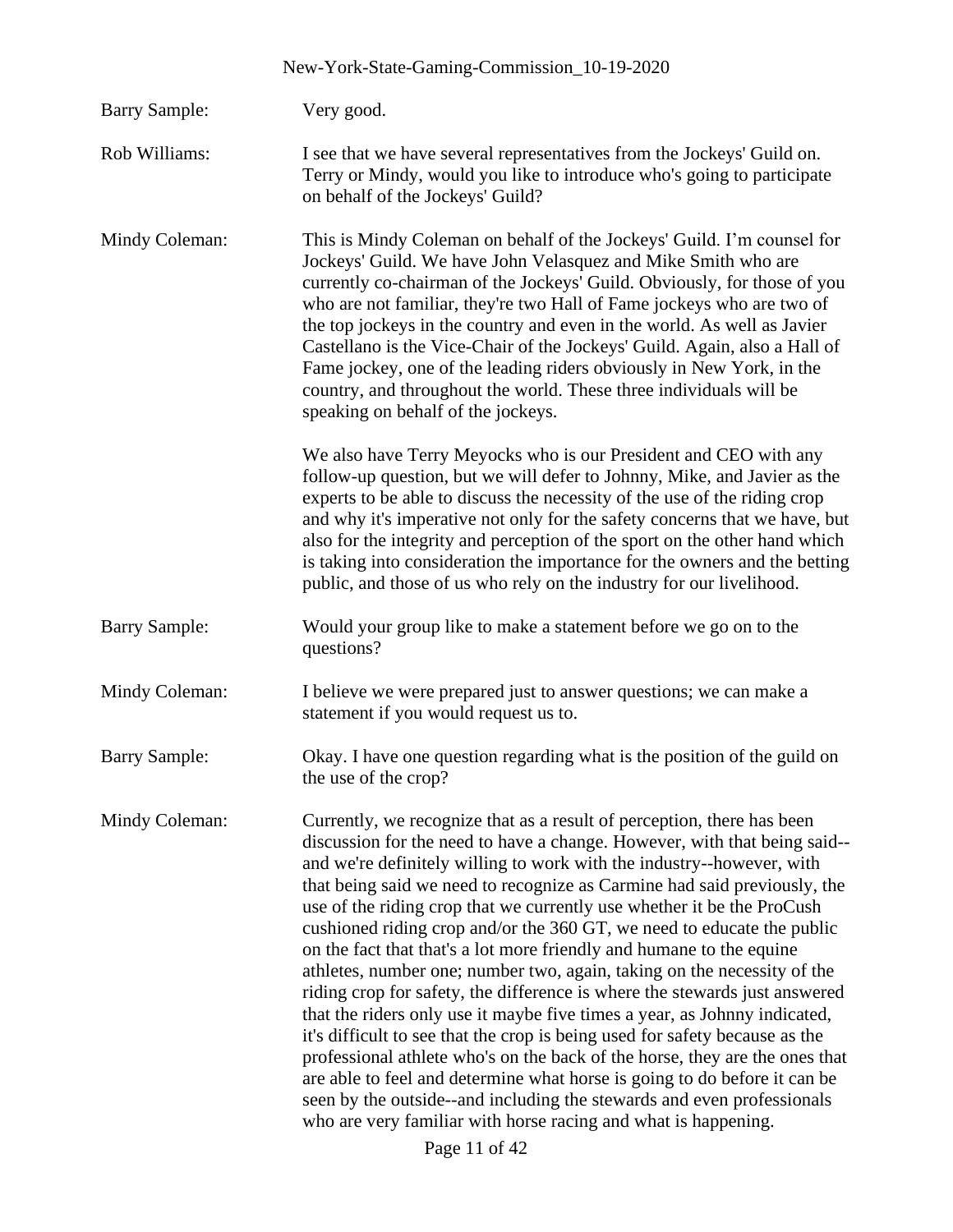|                      | New-York-State-Gaming-Commission_10-19-2020                                                                                                                                                                                                                                                                                                                                                                                                                                                                                                                                                                                                                                                                                                                                                                                                                                                                                                                                                                                                                                                                                                           |
|----------------------|-------------------------------------------------------------------------------------------------------------------------------------------------------------------------------------------------------------------------------------------------------------------------------------------------------------------------------------------------------------------------------------------------------------------------------------------------------------------------------------------------------------------------------------------------------------------------------------------------------------------------------------------------------------------------------------------------------------------------------------------------------------------------------------------------------------------------------------------------------------------------------------------------------------------------------------------------------------------------------------------------------------------------------------------------------------------------------------------------------------------------------------------------------|
|                      | As far as the necessity and the use of it? Again, they are professional<br>athletes; it needs to be recognized that every horse responds differently<br>to the use of the riding crop and many riders have individual styles,<br>different writing styles. You have horses that will need some form of<br>encouragement for the sole purpose of just encouraging them and<br>keeping them focused on the race; you'll have other horses that riders<br>won't use it on at all because they don't respond to the riding crop, but<br>the riders need to be afforded the opportunity to make the decision based<br>on their professional experience.                                                                                                                                                                                                                                                                                                                                                                                                                                                                                                    |
|                      | I'll turn it over to, again, to the riders to answer any questions.                                                                                                                                                                                                                                                                                                                                                                                                                                                                                                                                                                                                                                                                                                                                                                                                                                                                                                                                                                                                                                                                                   |
| <b>Barry Sample:</b> | The issue of safety has been mentioned a few times. And I don't really<br>know what that means because I've never been on the back of a horse<br>going 40 miles an hour. Can you give some examples of the safety issues<br>that you encounter and how the crop is useful when addressing those?                                                                                                                                                                                                                                                                                                                                                                                                                                                                                                                                                                                                                                                                                                                                                                                                                                                      |
| John Velasquez:      | Is that direct to one of us, one of the jockeys?                                                                                                                                                                                                                                                                                                                                                                                                                                                                                                                                                                                                                                                                                                                                                                                                                                                                                                                                                                                                                                                                                                      |
| <b>Barry Sample:</b> | Anyone. Any of the riders who want to respond, please.                                                                                                                                                                                                                                                                                                                                                                                                                                                                                                                                                                                                                                                                                                                                                                                                                                                                                                                                                                                                                                                                                                |
| John Velasquez:      | Well, like I was saying earlier--                                                                                                                                                                                                                                                                                                                                                                                                                                                                                                                                                                                                                                                                                                                                                                                                                                                                                                                                                                                                                                                                                                                     |
| <b>Barry Sample:</b> | Is this John Velasquez?                                                                                                                                                                                                                                                                                                                                                                                                                                                                                                                                                                                                                                                                                                                                                                                                                                                                                                                                                                                                                                                                                                                               |
| John Velasquez:      | Yes, this is John Velasquez.                                                                                                                                                                                                                                                                                                                                                                                                                                                                                                                                                                                                                                                                                                                                                                                                                                                                                                                                                                                                                                                                                                                          |
| <b>Barry Sample:</b> | If everyone could just say their name before they speak, so we'll all know<br>who's talking. Thank you. Go ahead.                                                                                                                                                                                                                                                                                                                                                                                                                                                                                                                                                                                                                                                                                                                                                                                                                                                                                                                                                                                                                                     |
| John Velasquez:      | This is John Velazquez. Sorry. Like I was saying earlier, I mean horses<br>really are reactive and people behind horses, and the horses lugging in,<br>getting out. And the only reason--I mean we're going to do the best we<br>can without reins to not bottle somebody over to even drop yourself, so<br>you have to go by the use of the crop, otherwise, the horse is not going to<br>respect you. So, sometimes, we got to use it even before they do<br>something to let them know that you have control of the horse, and that's<br>the way we keep everybody safe. It doesn't matter where is it in the race:<br>they could do at the beginning of the race, they could do it late on the<br>race, but they're going to do something that--most horses are going to tell<br>you they're going to do something and once you see they're bolting or<br>lugging, or do something really strange that surprises everybody, well<br>that surprises us too. Because even with us trying to keep their minds and<br>keep the momentum on the race and they still bolt out suddenly? Well,<br>that surprises everybody, even the guy on top of them. |
|                      | So, for most horses, when you have control of it and you let it know that<br>you have it, they respect you.<br>Page 12 of 42                                                                                                                                                                                                                                                                                                                                                                                                                                                                                                                                                                                                                                                                                                                                                                                                                                                                                                                                                                                                                          |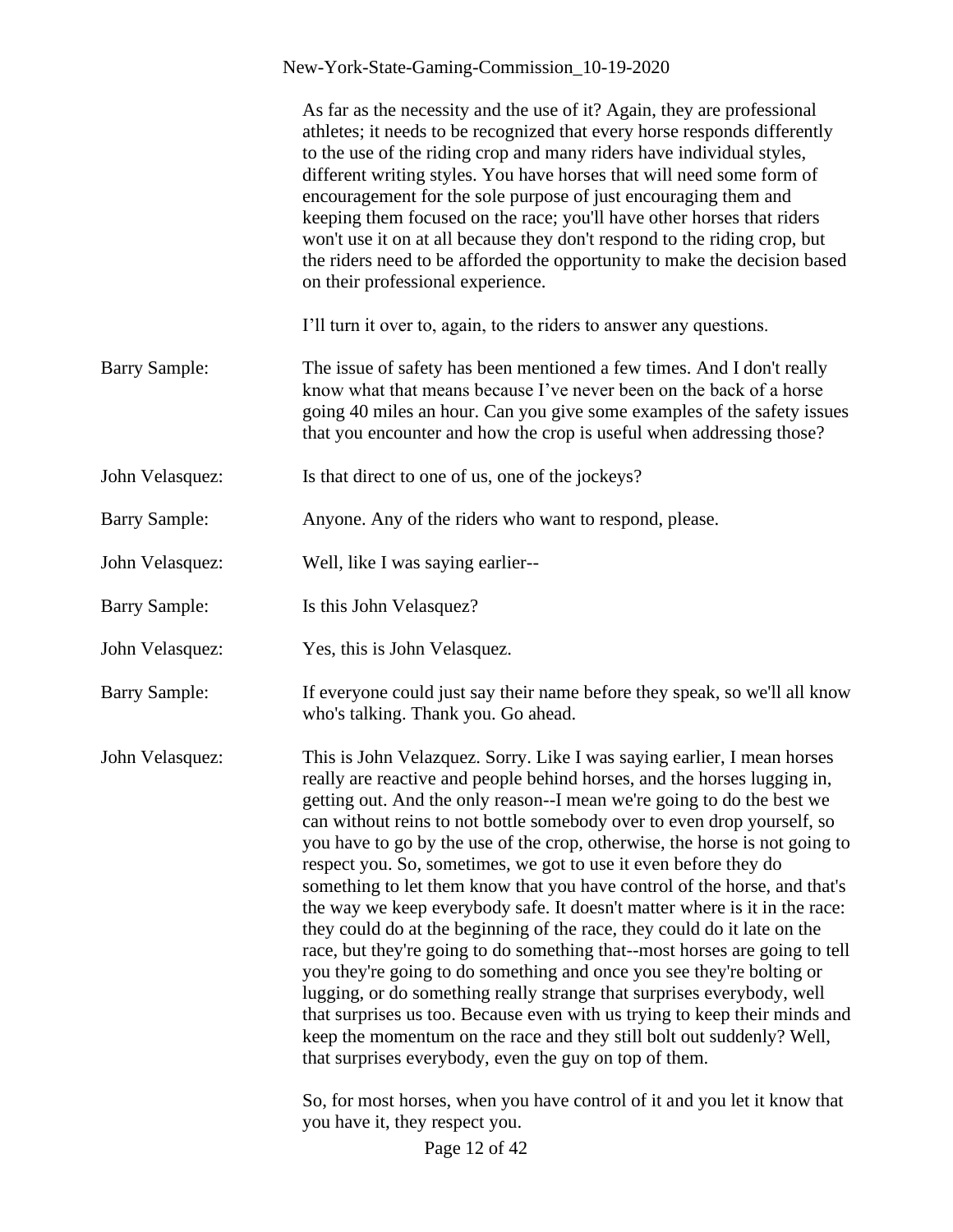Barry Sample: Anyone else on your panel want to comment on the safety concerns?

Mike Smith: This is Mike Smith speaking. There may be numerous reasons you need the riding crop. At any point in a race, every step can be in dangerous step when you're riding a horse; if they know that you don't have a riding crop or if you're not able to use it properly or the way you're supposed to use it, a horse will figure that out so fast and it'll literally do whatever it wants to do. I know we have the reins and people say, "Well, use the reins," but let me tell you something: try pulling on a horse that weighs 1200 pounds and if it ain't working, all you have next is the riding crop. That's all we have. If you take that away, trust me, the game becomes twice as dangerous if not more, and it becomes very, very difficult.

> I'm in a state right now--in California--where I'm riding, where they have rules that are extremely strict. They changed our style of the way you're supposed to use it properly and it's not working here; we're having a lot of trouble with it, the system's set up to fail, you're having riders being suspended, fined for literally absolutely nothing and it's just... it's ruining our sport out here. Listening to the stewards there in California speak, it's the best that I've heard and since this thing has been going on. You guys got it right, we don't have a problem as long as you use the safety riding crop. If you want to do a chance to respond in each session; right now, it's five in California; I think that's great. But trying to count the number and to use it improperly, underhanded, lefthanded, beat them in the flank when you're not supposed to, the whole thing is just set up to fail. You guys got it right in New York; keep it that way. Trust me. Anyway, I hate to speak too much on it, but it's something that's going on here in California and we're having a rough, rough time with it here. But I believe that you guys have it right. Thank you.

- Barry Sample: Yeah, we're getting echo from a number of the speakers. And I don't know what will help address that, but it might be a matter of people being on speakerphones and if we could limit that use then the feedback or echoing may stop. I don't know if anyone else have an idea of why we're getting it.
- Erinn Higgins: I think also, if people make sure they mute when they're not... if they hit mute, sometimes that helps as well.
- Barry Sample: Very good. So, everybody, please mute your line if you're not speaking, okay? I don't want to ask too many more questions from the--anyone else has questions for the guild?
- Peter Moschetti: I have a question. Pete Moschetti. I don't think anyone is suggesting--or I haven't seen it--that they take away the crop completely. New Jersey, I think you guys are aware of it and I don't think they consulted the guild- but has put into effect or they have passed a rule that the crop can be used only for safety purposes and essentially not for encouragement.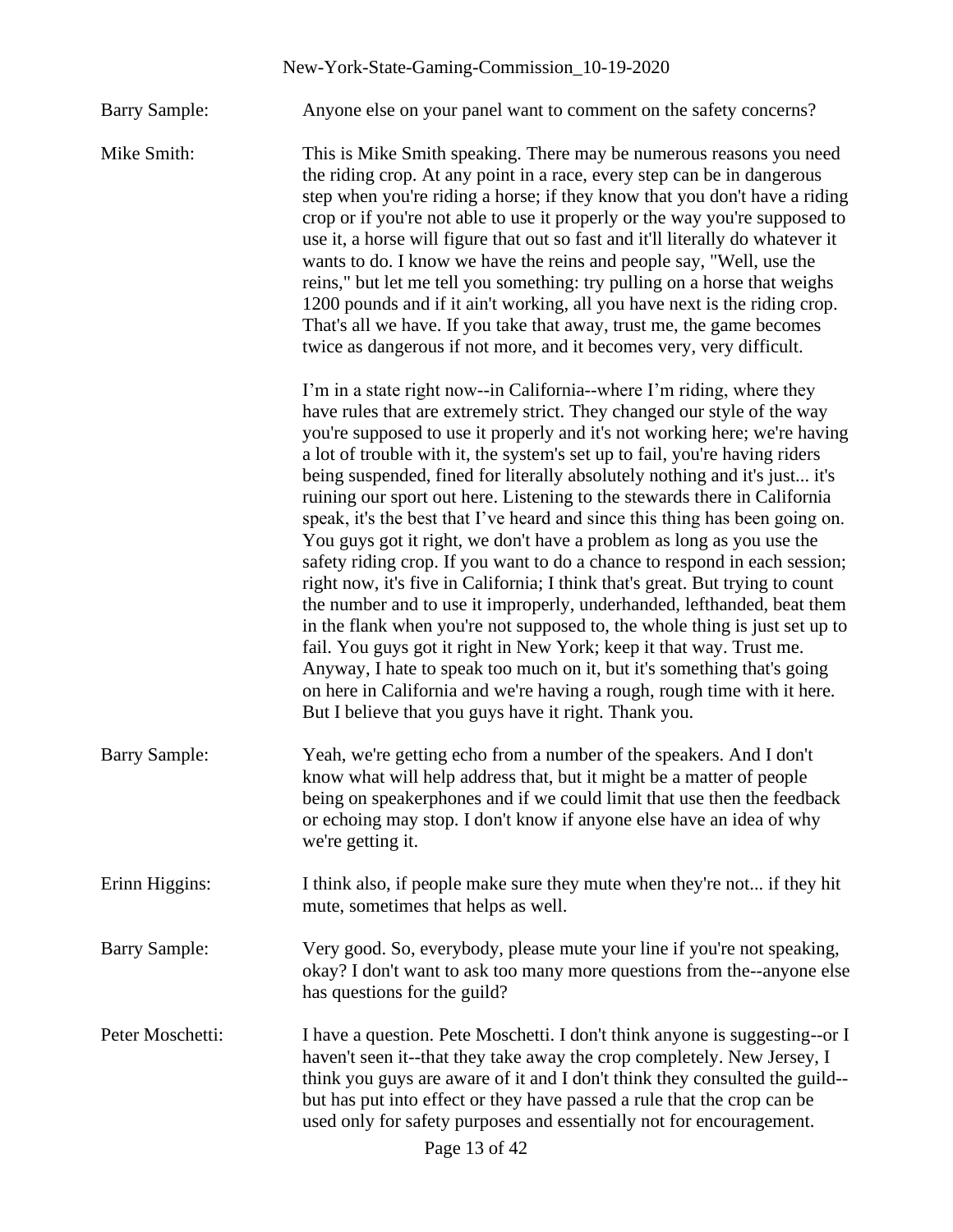|                  | New-York-State-Gaming-Commission_10-19-2020                                                                                                                                                                                                                                                                                                                                                                                                                                                                                                                                                                                                                                                                                                                                                                                                                                                                                                                               |
|------------------|---------------------------------------------------------------------------------------------------------------------------------------------------------------------------------------------------------------------------------------------------------------------------------------------------------------------------------------------------------------------------------------------------------------------------------------------------------------------------------------------------------------------------------------------------------------------------------------------------------------------------------------------------------------------------------------------------------------------------------------------------------------------------------------------------------------------------------------------------------------------------------------------------------------------------------------------------------------------------|
|                  | And then California has its rule which Mike was talking about; and we<br>know that Kentucky has their rule, although they--and folks from<br>Kentucky and from California can speak to this--but I understand<br>Kentucky had some issues with their punishment. So, it's clearly a work<br>in progress.                                                                                                                                                                                                                                                                                                                                                                                                                                                                                                                                                                                                                                                                  |
|                  | But as long as you would have the crop for safety purposes, would that<br>make you, the jockeys, comfortable with that, that it could be used for<br>safety purposes as New Jersey has suggested?                                                                                                                                                                                                                                                                                                                                                                                                                                                                                                                                                                                                                                                                                                                                                                         |
| John Velasquez:  | Is that a question for me?                                                                                                                                                                                                                                                                                                                                                                                                                                                                                                                                                                                                                                                                                                                                                                                                                                                                                                                                                |
| Peter Moschetti: | Either of you or both of you.                                                                                                                                                                                                                                                                                                                                                                                                                                                                                                                                                                                                                                                                                                                                                                                                                                                                                                                                             |
| John Velasquez:  | Okay. I'm going to say that for safety purposes, it's very dangerous<br>because I was trying to explain earlier: horses are going to do something,<br>you have to make sure you have them underneath you and they respect<br>you; if you're going to wait for the horse to do something, those horses<br>that surprise you that you see, well it's going to be more surprises on the<br>races and more dangerous races to be run because you're going to wait<br>for the horse to do something--to try to do something and then try to<br>straighten him out or do something. That's not the way it works; it'll be<br>very, very dangerous the way that stewards want to do something. They<br>actually want to implement something that's not going to work--and<br>actually very, very adventurous for horses and riders.                                                                                                                                              |
| Mike Smith:      | This is Mike Smith speaking. A lot of times, you can stop a horse from<br>either lugging in, or getting out, or propping, or ducking one way or the<br>other before it even happens. So, therefore, if I do that and you see<br>nothing happening, well, the stewards are out there going to say, "Well,<br>how do we know that that was for safety or not?" "Well, I'm telling you<br>it was." "Well, we didn't see that." So, it's that talk about a perception. I<br>mean we can stop a horse from doing so many things before it actually<br>happens, and we do each and every day in each and every race, by<br>getting the opportunity to use the riding crop in the proper manner. To<br>absolutely wait for a horse to do something then respond? Well, it's too<br>late. Once the horse does something then you respond, it's already taking<br>a step out or a step in, and all it takes is one step before you drop<br>somebody or you've gone over the fence. |
| Peter Moschetti: | So, I'm following up. Pete Moschetti. I guess I don't understand. So, that<br>means you are striking the horse with the crop for safety purposes even<br>though the horse has not done anything such as lugging in, or pulling up,<br>something that would endanger the other riders, is that you're saying?                                                                                                                                                                                                                                                                                                                                                                                                                                                                                                                                                                                                                                                              |
| Mike Smith:      | No, not necessarily.                                                                                                                                                                                                                                                                                                                                                                                                                                                                                                                                                                                                                                                                                                                                                                                                                                                                                                                                                      |
| John Velasquez:  | Absolutely. We actually prevent them from doing something.<br>Page 14 of 42                                                                                                                                                                                                                                                                                                                                                                                                                                                                                                                                                                                                                                                                                                                                                                                                                                                                                               |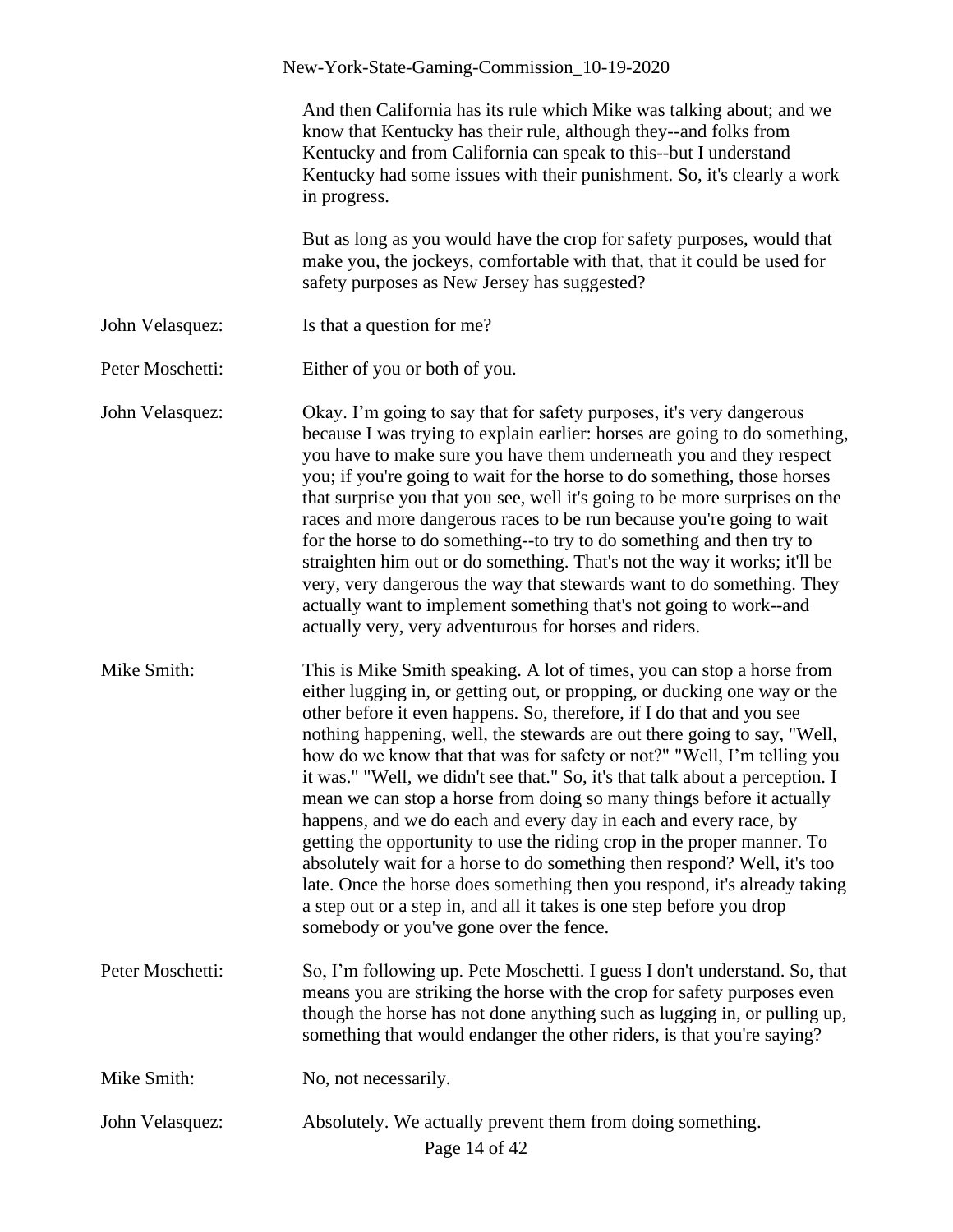| Mike Smith:        | Before they do something. Again, you keep saying "striking" a lot of<br>times, it's depending on the severity of how bad they're lugging in or<br>getting out, sometimes, the horse can be lugging in and to the naked eye,<br>a normal person wouldn't even realize that they're lugging in, because the<br>horse doesn't necessarily turn their head when you grab the reins.<br>Sometimes, they'll grab a hold of it and try to turn their head the other<br>way to continue to do what they're doing, and that's where the riding<br>crop is very necessary; to either show it to them or if you need to use it,<br>you use it for whatever reason it is. There are so many different things<br>that can happen, that we feel before it even actually either happens or it's<br>happening, you can't even really see it, but we know it, we feel it, and<br>that's why you need to have it. For someone to tell you you got to wait<br>for it to actually do it before you can respond, well at that point, it's too<br>late and the horse has already done the damage. |
|--------------------|-----------------------------------------------------------------------------------------------------------------------------------------------------------------------------------------------------------------------------------------------------------------------------------------------------------------------------------------------------------------------------------------------------------------------------------------------------------------------------------------------------------------------------------------------------------------------------------------------------------------------------------------------------------------------------------------------------------------------------------------------------------------------------------------------------------------------------------------------------------------------------------------------------------------------------------------------------------------------------------------------------------------------------------------------------------------------------|
| Erinn Higgins:     | This is Erinn Higgins. If I may interject quickly. I think we've talked<br>about public perception and one thing that we haven't brought up yet--<br>and I think it was kind of being alluded to--is that horseracing is a<br>competition, and so if there needs to be an encouragement to have that<br>competition, I'm curious where the riders feel--how the riders feel on<br>that topic of we know you can use it for safety, but how about to protect<br>the integrity of racing and the competition and have these horses perform<br>for their trainers and their owners, and the betting public as well?                                                                                                                                                                                                                                                                                                                                                                                                                                                            |
| John Velasquez:    | Absolutely. This is also a competitive business--this is John Velasquez,<br>again--a competitive business. And yes, we do use it for safety, but the<br>horses, also they need encouragement. Most horses--most horses--will<br>not be competitive if you don't use it for encouragement. Most horses are<br>willing to stay right next to the horse and not pass the horse because<br>that's in the very nature of the horses. So, if you don't ask a horse to do<br>something, they're not going to give you anything.                                                                                                                                                                                                                                                                                                                                                                                                                                                                                                                                                    |
|                    | Now, you got a good horse in the race--or the best horse in the race--that<br>probably is very willing to do what they wanted to do and they're very<br>competitive. You know what? That's the horse that's going to win easy,<br>that's the horse who's going to make you, the jockey, look really, really<br>good; that's the one that you don't have to use the crop at all, hopefully.<br>But for the most part, I'd say 85 to 90 percent of the horses need to be<br>encouraged because otherwise, they're not going to do any running at all.                                                                                                                                                                                                                                                                                                                                                                                                                                                                                                                         |
| Carmine D'Onofrio: | If I may say something--                                                                                                                                                                                                                                                                                                                                                                                                                                                                                                                                                                                                                                                                                                                                                                                                                                                                                                                                                                                                                                                    |
| Mike Smith:        | This is Mike Smith. I totally agree. Most horses would rather just stay<br>together, they're herd animals, they'd rather stay together; very seldom<br>you'll see one that just runs off away from the group even if you put<br>them in a field with no one on them; and nine times out of ten, it'll be the<br>same horse that does that every time. Most horses-- and that doesn't<br>necessarily mean that the horse that's playing third is not the best horse,<br>Page 15 of 42                                                                                                                                                                                                                                                                                                                                                                                                                                                                                                                                                                                        |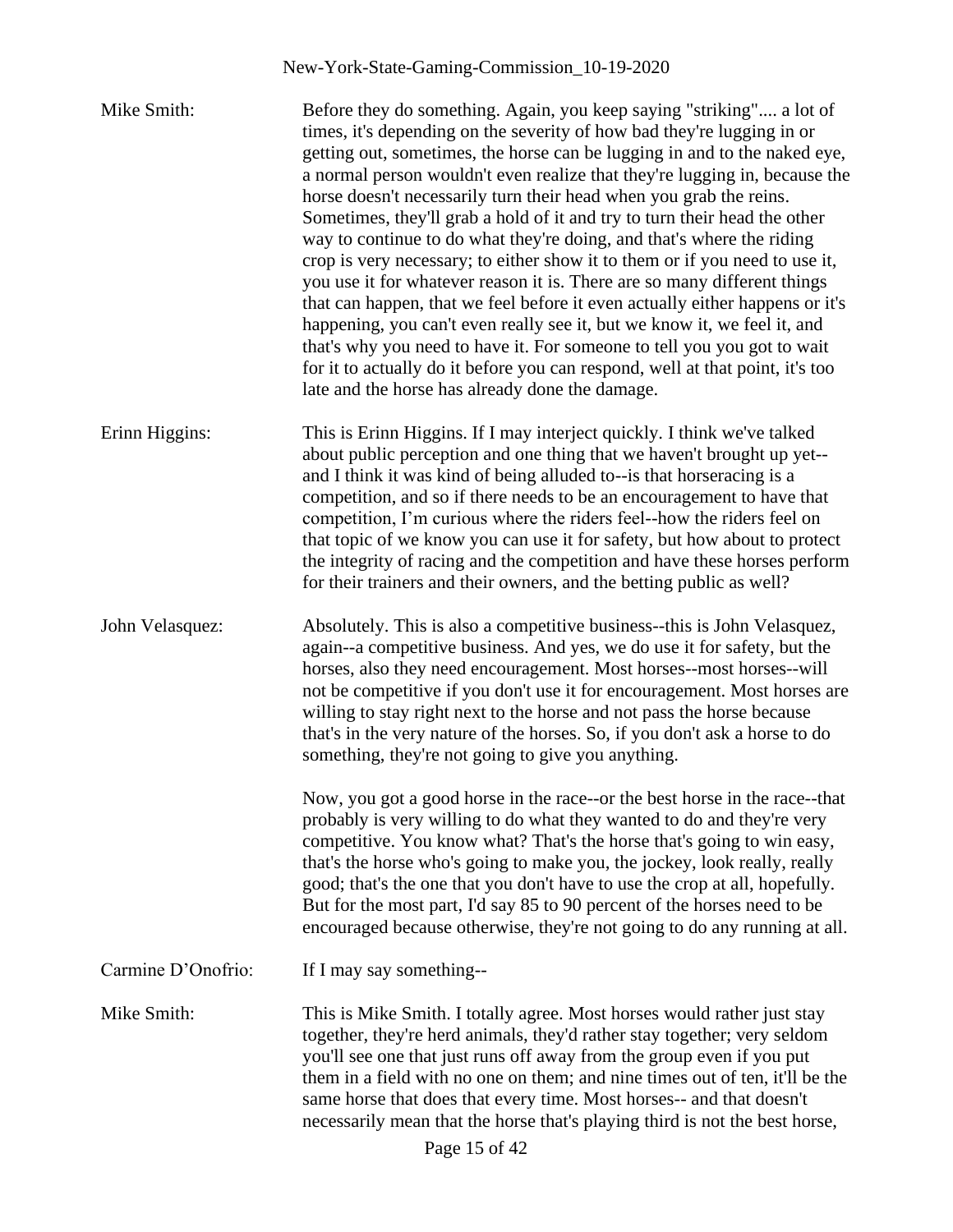|                    | New-York-State-Gaming-Commission_10-19-2020                                                                                                                                                                                                                                                                                                                                                                                                                                                                                                                                                                                                                                                                                                                                                                                                                                                                                                                                                                                                                                                                                                         |
|--------------------|-----------------------------------------------------------------------------------------------------------------------------------------------------------------------------------------------------------------------------------------------------------------------------------------------------------------------------------------------------------------------------------------------------------------------------------------------------------------------------------------------------------------------------------------------------------------------------------------------------------------------------------------------------------------------------------------------------------------------------------------------------------------------------------------------------------------------------------------------------------------------------------------------------------------------------------------------------------------------------------------------------------------------------------------------------------------------------------------------------------------------------------------------------|
|                    | they need to be encouraged to pass at times; and even when they pass, at<br>times, they'll see something, they'll look at something there's no telling<br>when you'll need to encourage them, there are so many different times.                                                                                                                                                                                                                                                                                                                                                                                                                                                                                                                                                                                                                                                                                                                                                                                                                                                                                                                    |
|                    | And it is a betting--it's a betting sport on top of everything else, and<br>you're supposed to keep the integrity of the sport. It wasn't too long ago<br>that if you didn't encourage one, you would get ruled off or fined for life<br>if you weren't encouraging a horse. Now, all of a sudden, we're not<br>supposed to encourage them. Well, how are you supposed to win a race<br>when you're coming from last and your horse is happy staying last? It<br>doesn't make a lot of sense to me. And then, therefore, again, the riding<br>crop is for so many different reasons, but yes, encouragement is one of<br>them. For us to say that it's not and we shouldn't do that for<br>encouragement, well, then, you might as well just run them without a<br>rider on them and just put them in there and let them run by themselves,<br>and you'll have the same horse that's going to lead every single time.                                                                                                                                                                                                                               |
| Carmine D'Onofrio: | Again, this is a gambling sport; people are betting on these horses. And<br>should they be abused? Absolutely not. But you have to get the best out<br>of them.                                                                                                                                                                                                                                                                                                                                                                                                                                                                                                                                                                                                                                                                                                                                                                                                                                                                                                                                                                                     |
| John Crotty:       | This is John Crotty. Can we ask the riders--any of them, frankly--are<br>there too many times?                                                                                                                                                                                                                                                                                                                                                                                                                                                                                                                                                                                                                                                                                                                                                                                                                                                                                                                                                                                                                                                      |
| Mike Smith:        | This is Mike Smith speaking again. Yes, there are too many times, and<br>the stewards job is to pull those people off. If someone is absolutely out<br>of contention and they continue to use it, they're going nowhere and they<br>continue to strike a horse, they should be suspended, fined, whatever it<br>is, but that's the steward's job to do that. And I think, in New York,<br>they've done a tremendous job. As I just got on the phone earlier and<br>explained to you, they don't have a problem there especially with our<br>riding crops nowadays, these cushion crops, they're amazing. They're<br>very equine-friendly, they don't hurt a horse. But if someone's continuing<br>to strike a horse and a horse is not responding or it's out of contention of<br>the race, it's not moving forward? Then yes, they should be fined or<br>suspended. We're all for that. As a matter of fact, be as tough as you can<br>for it; but to put a number on it and to try and make us use it in the<br>improper way is not the answer. It's not the answer for it.<br>How is someone supposed to be on top of a horse going 45 miles per |
|                    | hour, competing in the Kentucky Derby and I got to count to number six<br>and after number six I'm supposed to just that's it? I'm supposed to just<br>quit and my horse is moving forward; I come from last and I've gotten to<br>the mid-pack, but I'm continuing moving forward, but I passed the<br>number, now I can't even continue to do the proper things to maintain a<br>better place or just to even maintain a place for that matter?                                                                                                                                                                                                                                                                                                                                                                                                                                                                                                                                                                                                                                                                                                   |
|                    | So, there's not a problem with our riding crops nowadays.<br>Page 16 of 42                                                                                                                                                                                                                                                                                                                                                                                                                                                                                                                                                                                                                                                                                                                                                                                                                                                                                                                                                                                                                                                                          |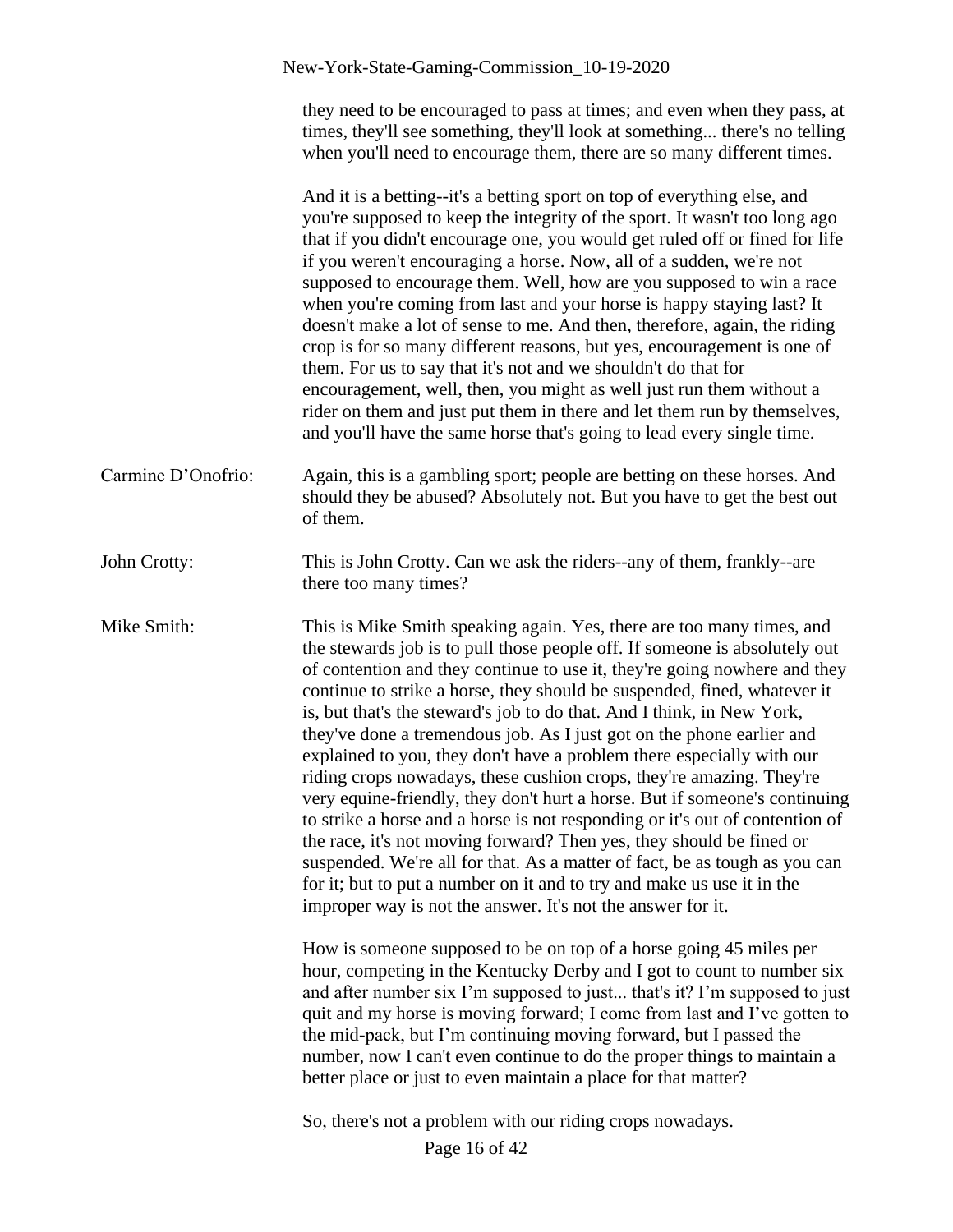|                      | New-York-State-Gaming-Commission_10-19-2020                                                                                                                                                                                                                                                                                                                                                                                                                                                                                                                                                                                                                                                            |
|----------------------|--------------------------------------------------------------------------------------------------------------------------------------------------------------------------------------------------------------------------------------------------------------------------------------------------------------------------------------------------------------------------------------------------------------------------------------------------------------------------------------------------------------------------------------------------------------------------------------------------------------------------------------------------------------------------------------------------------|
| Peter Moschetti:     | Mike, has that hypothetically occurred? You've been in a lot of Kentucky<br>derbies, has that hypothetically occurred? Give me an example, if you'd<br>be so kind.                                                                                                                                                                                                                                                                                                                                                                                                                                                                                                                                     |
| Mike Smith:          | What are you talking about?                                                                                                                                                                                                                                                                                                                                                                                                                                                                                                                                                                                                                                                                            |
| Peter Moschetti:     | Well, you were in a lot of Kentucky Derbys, right? 30 of them, I don't<br>know. You said you're riding in the Kentucky Derby?                                                                                                                                                                                                                                                                                                                                                                                                                                                                                                                                                                          |
| Mike Smith:          | Okay, I was blessed enough to win the derby in '05 on a horse called<br>Giacomo; I came from dead last. If you wish to put a number on it back<br>then, say the number six or number five, whatever they have it now, that<br>horse would not have won the Kentucky Derby--and back then, we didn't<br>even have cushioned crops--safety crops--and in no way or manner did I<br>abuse that horse; he didn't have a mark on him whenever he came back.                                                                                                                                                                                                                                                 |
|                      | With the riding crops we have nowadays, you won't see a mark. Period.<br>And if it was a horse that you really had to ride, but he would respond as<br>long as you encouraged him, he would go. It was like a bike: as soon as<br>you stopped pedaling, he would stop running. I mean there was no way<br>in heck that I would've never won the Kentucky Derby on that horse if<br>you were to put a limit on it or if you used to make me use it in an<br>improper way.                                                                                                                                                                                                                               |
| Peter Moschetti:     | So, you think it was more than six times.                                                                                                                                                                                                                                                                                                                                                                                                                                                                                                                                                                                                                                                              |
| Mike Smith:          | Oh, by far. If you look at a great mare I used to ride called Zenyatta, half<br>the time, she would only win by a head or a nose. Once she thought that<br>was enough, she would completely just gear down and shut down; she<br>would rather just sit there late second or third and just be happy running<br>with the group; she'd come from last, you had to encourage her to go on<br>and surpass them.                                                                                                                                                                                                                                                                                            |
| <b>Barry Sample:</b> | Do the other jockeys have similar stories? Isn't John Velasquez on here?                                                                                                                                                                                                                                                                                                                                                                                                                                                                                                                                                                                                                               |
| John Velasquez:      | Say that again?                                                                                                                                                                                                                                                                                                                                                                                                                                                                                                                                                                                                                                                                                        |
| <b>Barry Sample:</b> | Do you guys have similar stories or is Mike's an outlier?                                                                                                                                                                                                                                                                                                                                                                                                                                                                                                                                                                                                                                              |
| John Velasquez:      | Oh, my gosh. I mean I could go tons of times that I said the horses that I<br>rode, if I didn't have the crop or limits in the way they were talking about<br>giving limits, it's like definitely that happens every day. Every horse and<br>any horse they come from behind and cannot really be encouraged by not<br>having the crop and having numbers, though. It happens every day. Not<br>just in the big races, it happens--actually, it happens most of the time in<br>the not-so-big races because the horses--let's face it--they're running for<br>flaming races, they're not as good for a reason, they need more<br>encouragement than other ones. It happens every day.<br>Page 17 of 42 |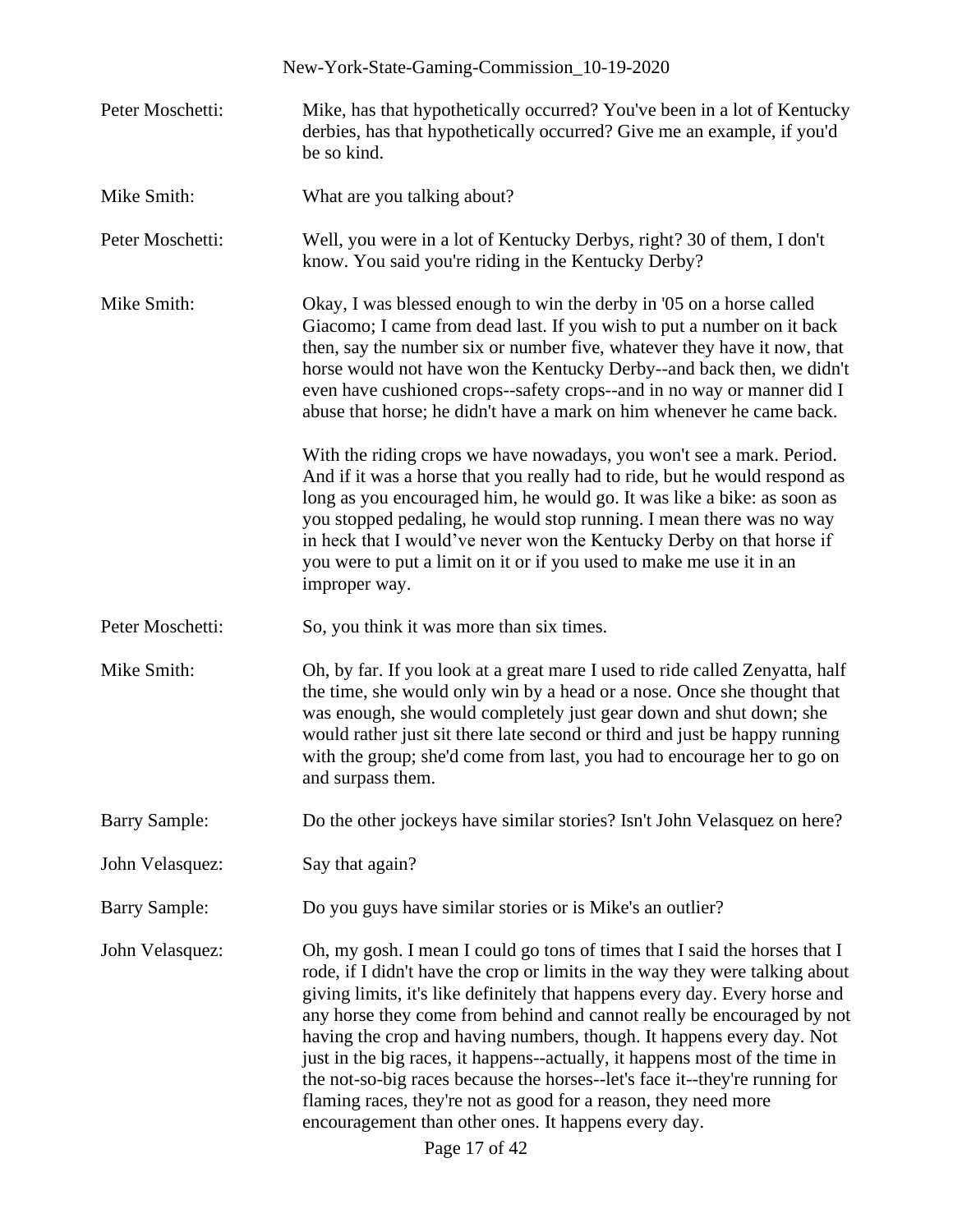| Javier Castellano:   | This is Javier Castellano. I just wanted to point out some examples. We<br>talked about racing, John Velasquez, so many he won--more than 6,000<br>races--and they have so many good horses that come from behind--<br>Courage, that's one. Mike's too, he did it the same way and then that<br>really good example about Giacomo in 2005, won the Kentucky Derby;<br>Zenyatta, she won the '19, '20 races and the way she encouraged herself.<br>And even I put in my sample when I win the race and I'm blessed to win<br>a race, about the whole $\_\_\_\_$ [00:51:03] beat one of the best horses in<br>history, let's put it that way, American Pharaoh.                                                                                                                                                                                                                                              |
|----------------------|------------------------------------------------------------------------------------------------------------------------------------------------------------------------------------------------------------------------------------------------------------------------------------------------------------------------------------------------------------------------------------------------------------------------------------------------------------------------------------------------------------------------------------------------------------------------------------------------------------------------------------------------------------------------------------------------------------------------------------------------------------------------------------------------------------------------------------------------------------------------------------------------------------|
|                      | And my horse, it came from way back. And I had to use a whip, I had to<br>use a crop, I had to encourage the horse because that's the type of horse<br>we call either "lazy" a little bit, laid back, and you had to motivate that<br>horse, encourage that horse a little bit to go forward, and that's a really<br>good example. I would never beat American Pharaoh that way. I think<br>that's the best example I can show up.                                                                                                                                                                                                                                                                                                                                                                                                                                                                         |
| <b>Barry Sample:</b> | Great. Thanks a lot.                                                                                                                                                                                                                                                                                                                                                                                                                                                                                                                                                                                                                                                                                                                                                                                                                                                                                       |
| Jerry Skurnik:       | This is Jerry Skurnik. I'd like to ask Mr. Smith: can you give us some<br>examples of the difference between the new California rules and how we<br>regulate the use of the crop here in New York?                                                                                                                                                                                                                                                                                                                                                                                                                                                                                                                                                                                                                                                                                                         |
| Mike Smith:          | So, in New York, I believe it's five times with a chance to respond from<br>the session. Here in California, we get six only. Period. And it's<br>underhanded, you're only able to use it in an underhanded position which<br>is very awkward, especially going left-handed. You wind up hitting him<br>in the flanks most of the time, which is not the place to hit him it's<br>extremely awkward and you've got a number, you can only go six. So, if<br>a guy goes over six--which is very easy to do--he goes seven happened<br>to several riders already, they get a three-day suspension and a fine on<br>top of it--they can do both, actually. Just for going over seven to try and<br>continue either to win the race or if a horse is lugging in and you happen<br>to use it one more extra time, and it's up to their discretion if they<br>thought the horse was lugging in or not sometimes. |
|                      | So, it becomes a guessing game and people's opinions over other<br>people's, and riders are getting fined and suspended just left and right<br>here. As a matter of fact, every day there's someone on the board that<br>have to go in--and I'll guarantee you, you don't have that going on right<br>now in New York; very, very seldom would you probably even see a<br>rider in for it because stewards--if a rider is abusing a horse in any way,<br>they're going to call them in and they're going to reprimand them.                                                                                                                                                                                                                                                                                                                                                                                |
|                      | Not only that, but again, I emphasize the safety of the riding cushioned<br>crop that we use nowadays, it puts no marks on them. They're examined<br>by a vet afterwards: if there's any mark on a horse in any way, that rider<br>will be reprimanded; he'll be called in and reprimanded, something<br>Page 18 of 42                                                                                                                                                                                                                                                                                                                                                                                                                                                                                                                                                                                     |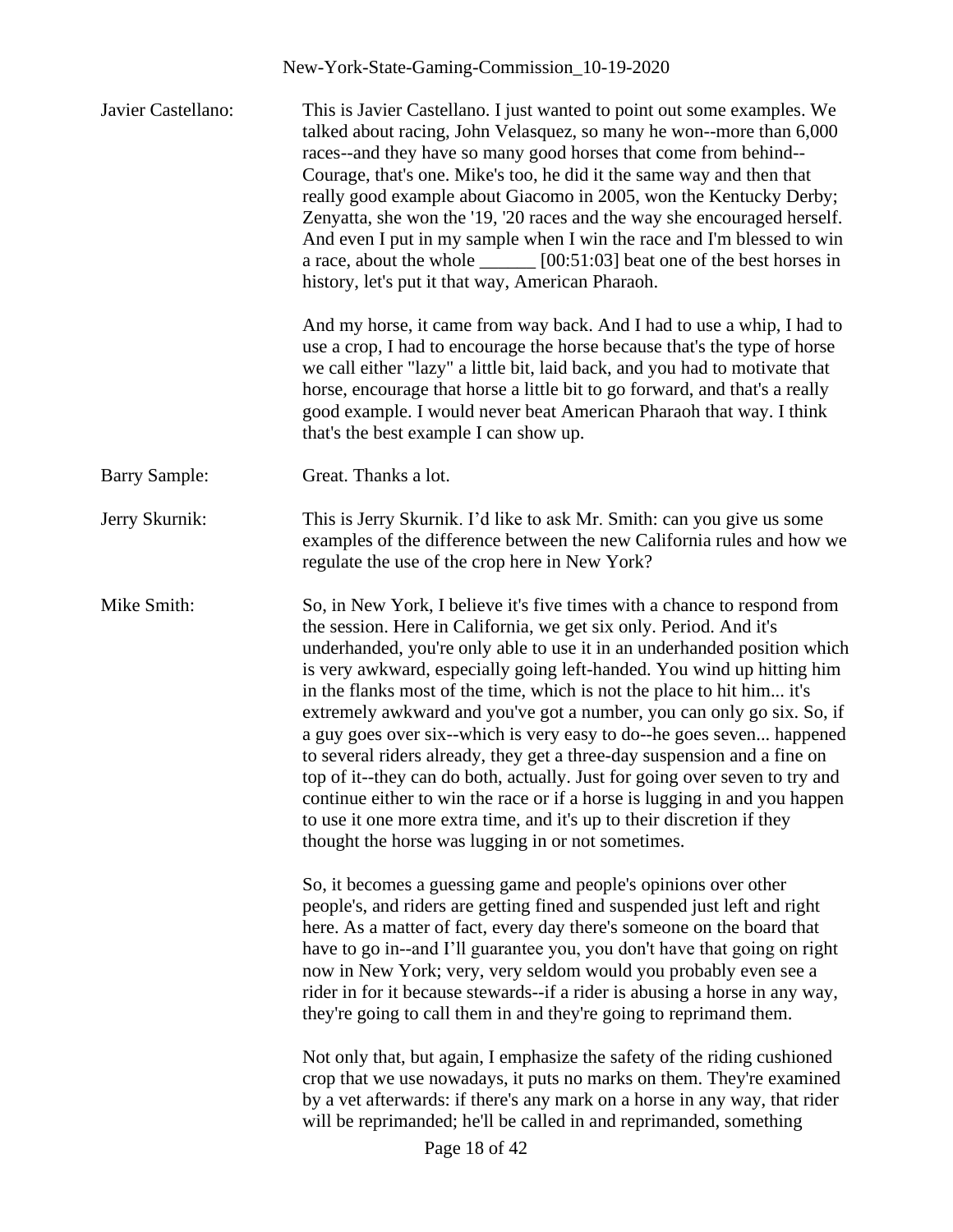|                      | New-York-State-Gaming-Commission_10-19-2020                                                                                                                                                                                                                                                                                                                                                                                                                                                                                                                                                                                                                                                                                                                                                                                                                                         |
|----------------------|-------------------------------------------------------------------------------------------------------------------------------------------------------------------------------------------------------------------------------------------------------------------------------------------------------------------------------------------------------------------------------------------------------------------------------------------------------------------------------------------------------------------------------------------------------------------------------------------------------------------------------------------------------------------------------------------------------------------------------------------------------------------------------------------------------------------------------------------------------------------------------------|
|                      | would be wrong with his riding crop in some sort of manner. You don't<br>even see that happening anymore with these cushioned crops. There's not<br>a problem--I think we're making a problem by putting a number on it and<br>telling me how I'm supposed to use the riding crop in an improper<br>manner, in an improper way. It doesn't make sense to me.                                                                                                                                                                                                                                                                                                                                                                                                                                                                                                                        |
| Jerry Skurnik:       | Thank you.                                                                                                                                                                                                                                                                                                                                                                                                                                                                                                                                                                                                                                                                                                                                                                                                                                                                          |
| Peter Moschetti:     | Before we move on, can I just ask--I'm still not sure what the position of<br>the guild is as far as the use of the crop. You have California, Kentucky,<br>New Jersey, New York. Just if you guys could clarify what your position<br>is.                                                                                                                                                                                                                                                                                                                                                                                                                                                                                                                                                                                                                                          |
| Mike Smith:          | Our position is since we're using the riding crop--this is Mike Smith--we<br>haven't had a problem; we truly believe there isn't a problem. But they<br>want to change the rules or the number of times that you can use it--<br>whether it'd be five, or six, or whatever it is--and the way they want us to<br>use it which is underhanded--which is almost impossible left-handed or<br>if a horse is getting out or getting in, you can't do anything with it here in<br>California. I truly believe you have it right in New York, you really do. I<br>mean as long as you're using the proper riding crop and the stewards are<br>watching the riders and making sure that someone's not misusing it, there<br>isn't a problem. If someone's misusing it, they're going to pull them up<br>and they're going to reprimand them--and they should be if they're<br>misusing it. |
| Peter Moschetti:     | Thank you.                                                                                                                                                                                                                                                                                                                                                                                                                                                                                                                                                                                                                                                                                                                                                                                                                                                                          |
| <b>Barry Sample:</b> | A number of you have mentioned that the crop has changed over time.<br>Can you I'm ignorant: what does that mean? What's the crop today as<br>opposed to what it had been in the past?                                                                                                                                                                                                                                                                                                                                                                                                                                                                                                                                                                                                                                                                                              |
| Mike Smith:          | This is Mike Smith again. Back then, we used to use--it was a leather<br>property, they call it a popper that would be on the end of the riding<br>crop. It was leather. And now, it's foam, it's cushioned, it's basically a<br>[net] crop which makes a lot of noise, but it makes enough noise and the<br>horse can feel it back there, that they respect it, but it's not hurting them<br>in any way.                                                                                                                                                                                                                                                                                                                                                                                                                                                                           |
| John Velasquez:      | The old whip used to hurt, and mark, and cut as well. I mean it was pure<br>leather and you could really hurt the horse. This is John Velasquez. You<br>could really hurt the horse and actually be very aggressive and leave<br>welts on the horses, though. That was aggressive.                                                                                                                                                                                                                                                                                                                                                                                                                                                                                                                                                                                                  |
| Mike Smith:          | If you were hitting him in the wrong place, you could really hurt him; if<br>you were doing it right, you wouldn't even hurt him with the old crops.<br>But with these cushioned crops, even if you happen to hit him in the<br>wrong place, you won't even see it mark then. I mean, again, after each<br>Page 19 of 42                                                                                                                                                                                                                                                                                                                                                                                                                                                                                                                                                            |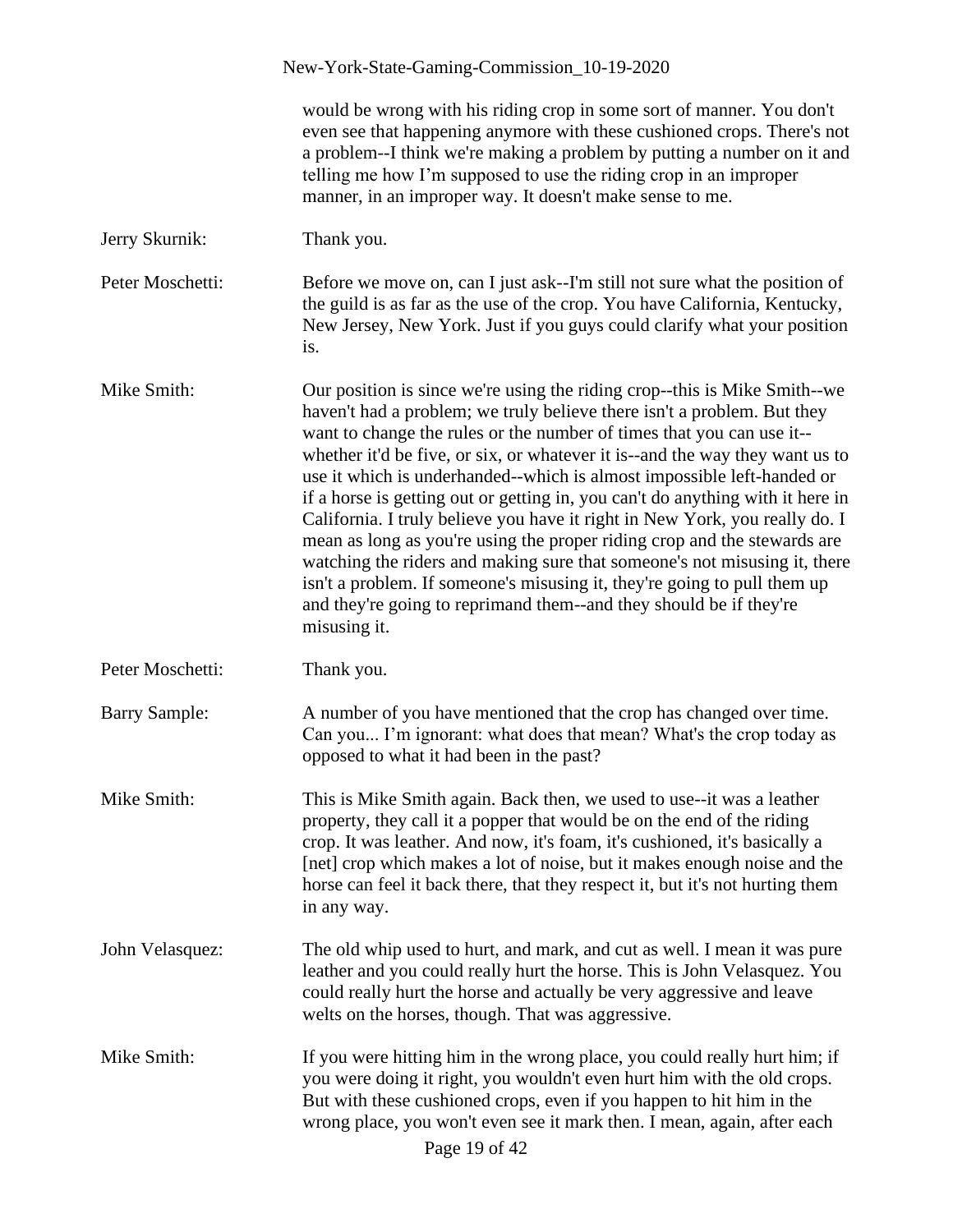|                      | New-York-State-Gaming-Commission_10-19-2020                                                                                                                                                                                                                                                                                                                                                                                                                                                                                                                                                                                                                                                                                                                                                                                                                                                                                                                                       |
|----------------------|-----------------------------------------------------------------------------------------------------------------------------------------------------------------------------------------------------------------------------------------------------------------------------------------------------------------------------------------------------------------------------------------------------------------------------------------------------------------------------------------------------------------------------------------------------------------------------------------------------------------------------------------------------------------------------------------------------------------------------------------------------------------------------------------------------------------------------------------------------------------------------------------------------------------------------------------------------------------------------------|
|                      | and every race, the vets go over them when they come back. If they see<br>any welts, you would get in trouble back in the day; you don't even see<br>that happening now with these cushion crops.                                                                                                                                                                                                                                                                                                                                                                                                                                                                                                                                                                                                                                                                                                                                                                                 |
| <b>Barry Sample:</b> | How long ago did you go from the old crop to the new crop?                                                                                                                                                                                                                                                                                                                                                                                                                                                                                                                                                                                                                                                                                                                                                                                                                                                                                                                        |
| Mike Smith:          | I would say it probably started--I was one of the first to use it here in<br>America--I started back when Hollywood Park was still running. And<br>believe it or not, back then, the stewards didn't want me to use it, they<br>said it was an improper riding crop, it had to have a leather tip on it. And<br>I tried to explain to them, "Well, this is a cushion crop, it's softer, it came<br>from Europe " they started using it in Europe before we started using<br>the United States. So, it was a good 12 probably about ten years ago to<br>12 years ago that we really started using it a lot in California anyway--<br>and around the country. And now, every racetrack requires it and you<br>haven't even seen the problem since then.                                                                                                                                                                                                                             |
| <b>Barry Sample:</b> | You also mentioned that the horse can tell when the crop is being<br>properly or improperly used meaning that--I took from that that an<br>inexperienced rider will, more than likely than a senior-level rider,<br>misuse the crop. How can the horse tell--and what did you mean by the<br>horse can tell the difference between the crop being properly or<br>improperly used?                                                                                                                                                                                                                                                                                                                                                                                                                                                                                                                                                                                                 |
| Mike Smith:          | Do you want me to speak on that, Johnny or you want?                                                                                                                                                                                                                                                                                                                                                                                                                                                                                                                                                                                                                                                                                                                                                                                                                                                                                                                              |
| John Velasquez:      | Yeah, go ahead, Mike.                                                                                                                                                                                                                                                                                                                                                                                                                                                                                                                                                                                                                                                                                                                                                                                                                                                                                                                                                             |
| <b>Barry Sample:</b> | Yeah, I don't know if it was you or Mike; one of the two had mentioned<br>it a few times. Please.                                                                                                                                                                                                                                                                                                                                                                                                                                                                                                                                                                                                                                                                                                                                                                                                                                                                                 |
| Mike Smith:          | Well, here in California, we can only use it underhanded. Period. So,<br>when you try and go left-handed with it, it's very awkward, you can't--<br>first of all, you can hardly even use it. As a matter of fact, I missed--the<br>other day, I went around and completely missed the horse because I'm<br>trying to do it underhanded. And when I do use it underhanded, I seem to<br>hit him in the wrong place most of the time, it's in the flank because it's<br>put down. When you can turn it up and use it properly, you can reach<br>back and hit him on the muscled part of a horse's butt instead of<br>underneath in the soft part in the flank. And if it's used properly and a<br>horse will respond to it; whenever it's used in the flanks, it's in the wrong<br>area to hit a horse, you can never hit a horse in that area. But going<br>underhanded, a lot of times--especially left-handed--which is very<br>awkward, that's where you wind up hitting them. |
| <b>Barry Sample:</b> | Any additional questions or comments? Good. Okay. Thank you, the<br>members of the Guild, for your time, and attention, and educating us.<br>The next panel up?<br>Page 20 of 42                                                                                                                                                                                                                                                                                                                                                                                                                                                                                                                                                                                                                                                                                                                                                                                                  |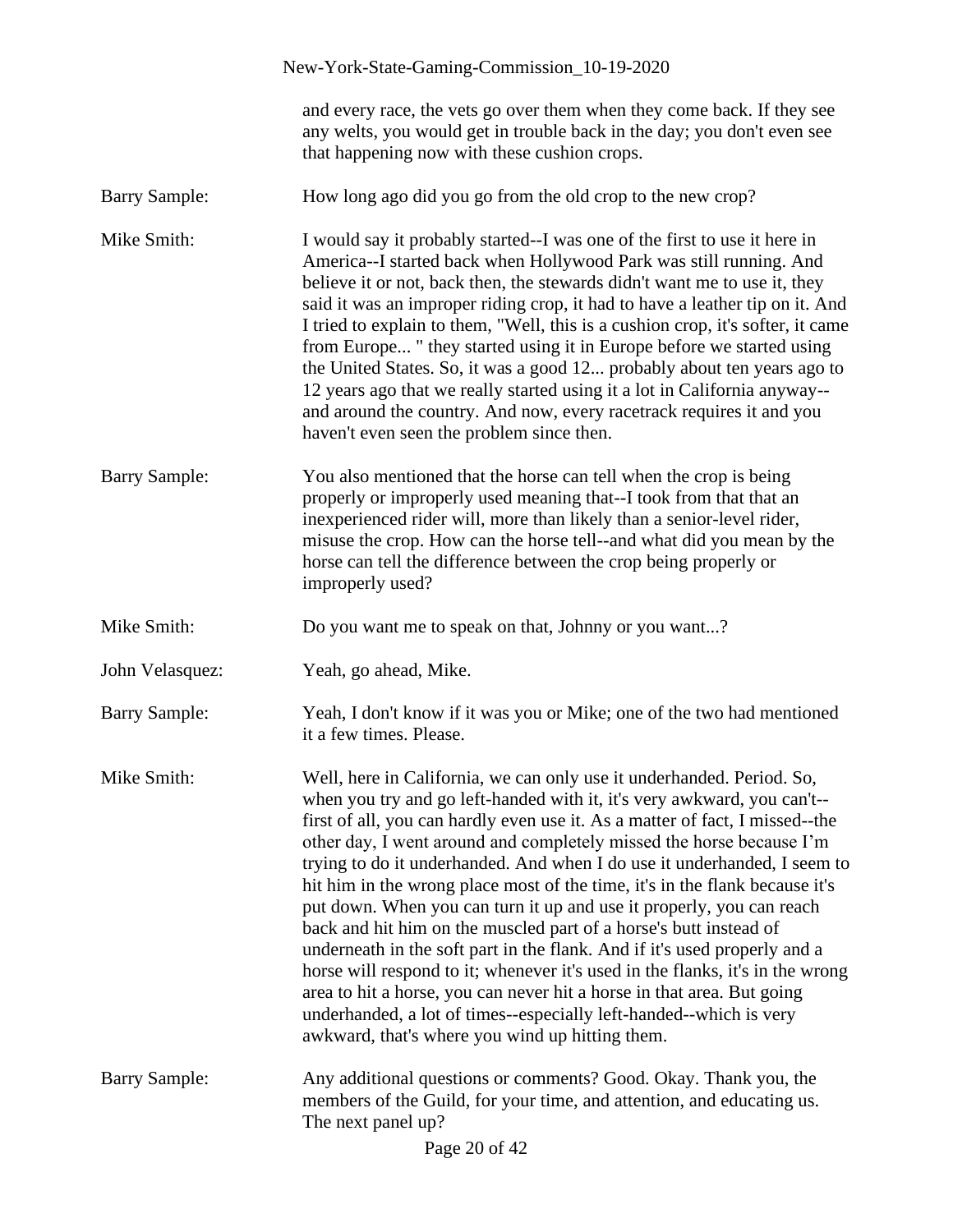|               | New-York-State-Gaming-Commission_10-19-2020                                                                                                                                                                                                                                                                                                                                                                                                                                                                                                                                                                                                                                                                                                                                                                                                                                                                                                |
|---------------|--------------------------------------------------------------------------------------------------------------------------------------------------------------------------------------------------------------------------------------------------------------------------------------------------------------------------------------------------------------------------------------------------------------------------------------------------------------------------------------------------------------------------------------------------------------------------------------------------------------------------------------------------------------------------------------------------------------------------------------------------------------------------------------------------------------------------------------------------------------------------------------------------------------------------------------------|
| Rob Williams: | The next group that we have with us are representatives from The Jockey<br>Club. I know Matt Iuliano was on, I'm not sure if Jim Gagliano. Jim, I<br>do see that you're on. If you want to introduce who's with you and then<br>just straight in, if you would.                                                                                                                                                                                                                                                                                                                                                                                                                                                                                                                                                                                                                                                                            |
| Jim Gagliano: | Sure. I'm joined today by Matt Iuliano. I'll give some opening comments<br>to provide a little context on our position and then Matt can be more<br>specific about the evolution of our position and can discuss some of the<br>research.                                                                                                                                                                                                                                                                                                                                                                                                                                                                                                                                                                                                                                                                                                  |
|               | First of all, thank you for this opportunity gentlemen. It's an honor to be<br>before you; I give you a lot of credit for diving into a subject like this as<br>deeply as you have, it's good to have these kinds of dialogues, it's good<br>to have them publicly and I commend you. As for the panel that was just<br>before this one with the Jockeys' Guild, likewise, I commend<br>representatives of the Jockeys' Guild, in particular, the two co-chairs and<br>the vice-chair. It isn't very often in organizations like this that you see<br>guys that are at the top of the sport, the ones that have, for years, been<br>the leading earners and often eclipse awards winners, putting time back<br>into the sport on behalf of hundreds of their fellow riders and to try to<br>lead--and they do so very effectively. So, I commend them for doing all<br>that they do for the sport for, frankly, often thankless positions. |
|               | The Jockey Club has long been involved in matters of integrity, and<br>safety, and welfare of the horse. We're a 126-year-old New York<br>corporation and through our history, we've often looked at different<br>issues and sometimes provocatively proposed a path forward that others<br>didn't see. And about 15 years ago, we started a standing committee<br>called The Thoroughbred Safety Committee which hears testimony<br>from--it's composed of members of The Jockey Club who meet three or<br>four times a year, hear testimony, and consider various matters and make<br>recommendations that are ultimately approved by the board of stewards.<br>And the matter of the riding crop, as Matt will discuss in a minute, has<br>been pretty much a constant subject since that committee was begun.                                                                                                                          |
|               | The context I'd like to just share with you is that things evolve; our<br>sport, thoroughbred racing has evolved. Over the weekend, I asked Ed<br>Bowen, long time editor of The Blood-Horse and then president of one<br>of our affiliate charities, the Grayson-Jockey Club Research Foundation,<br>if he could find for me the last time that spurs were mentioned in<br>regulations--and they were permitted in America through, we believe,<br>around 1936; some jurisdictions still had permitted them such that they<br>were regulated to be banned.                                                                                                                                                                                                                                                                                                                                                                                |
|               | Clearly, in my lifetime in the sport, we've seen an evolution of the crop.                                                                                                                                                                                                                                                                                                                                                                                                                                                                                                                                                                                                                                                                                                                                                                                                                                                                 |

The gentleman before just described changes in the whip itself, changes in its use; and the panel before it discussed increased and heightened scrutiny by regulators to make sure that it is used properly. Gosh, I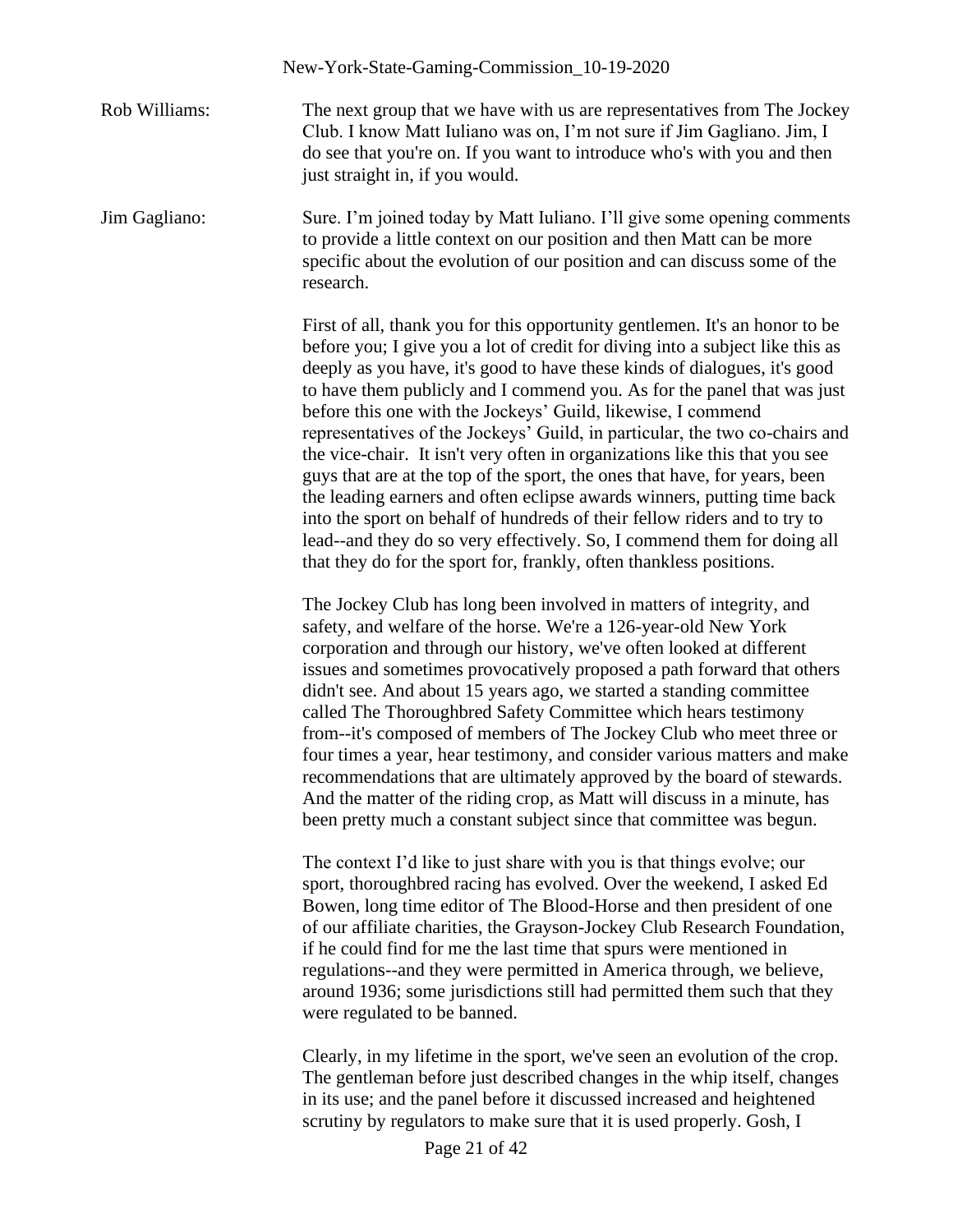remember at one point, a young rider coming through New Jersey and ended up being a prominent rider in New York whose nickname was given was Chop Chop because of his aggressive nature with the whip.

So, all that's kind of part of a background and we'll get into specifics. But I think in today's America--well, in today's world--things are changing. Just last week, Petco, I think the largest retailer of pet supplies, announced that it was no longer selling shock collars because they didn't think that was an appropriate way to train animals. I think they did over \$10 million in sales last year. To me and to The Jockey Club, we see a future where hitting an animal with a stick won't be acceptable, certainly not for urging. We recognize that these are difficult things to change, it's going to take a while, but I'd submit that kind of like the sports bubbles we hear about, perhaps we're in our own bubble too; and I think if we want to grow the sport, we have to look out and engage perception. And, in my view, it's one of the increasing intolerance of things such as hitting an animal with a stick for urging.

I'm going to ask Matt to just give a little chronology of The Jockey Club's position on this subject and our most recent, and share some details about some of our research. Matt?

- Matt Iuliano: Can you hear me okay?
- Barry Sample: Yes.

Matt Iuliano: Very good. Well, the riding crop itself has been a topic of great interest with The Jockey Club Thoroughbred Safety Committee. And as Jim mentioned, it dates back to at least 2008 when it issued its first recommendation, which specified the details of the cushion crop. In 2011, we took it up again after McKinsey & Company reported that among the results of surveys among current and prospective fans, the imagery of striking the horse during a race was one of the top three drivers that contributed to a negative perception towards the sport. If you recall, that 2011 industry analysis was really looking at what the sport currently does and what changes could we implement in order to grow the customer base and to attract new fans; and striking the horse, in general, was one of three. The other two were the idea of race-day medication and the last one was aftercare.

> And so, after studying this matter further, The Jockey Club Thoroughbred Safety Committee issued a recommendation in 2016 that called for prohibiting the striking of a horse from a position where the arm is raised above the shoulder. There were particular comments that were made at that time--again, it's my term, not anything professional- but this idea of windmilling, this striking the horse, raising the arm above helmet height, shoulder height, it just created a public perception that in the consumer surveys and the results that were tabulated. And these were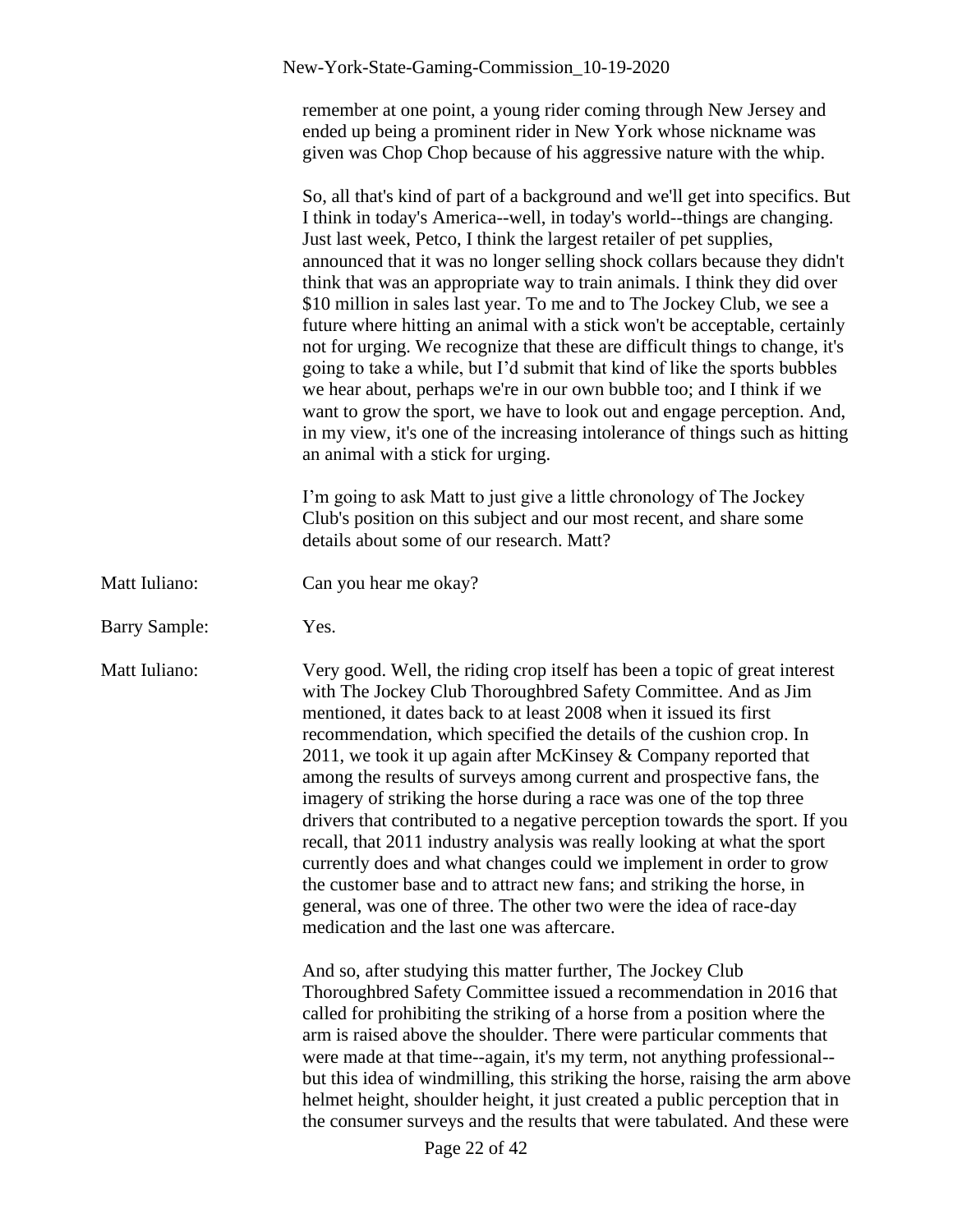big surveys, each one of them was in excess of 1500 respondents, they saw that as a very negative, that it casts a negative light on the entire sport.

And so, there was a prohibition, in that 2016 recommendation, for striking the horse from a position above shoulder height. And then secondly, to avoid, as you all have addressed, these long periods of successive striking on the horse, to allow the horse an opportunity to respond; and it also included the third--kind of the third leg of that stool from that recommendation in 2016--was penalties have to be stepped up; there just did not seem to be enough of a deterrent effect to prevent riders from doing those types of actions that, according to what prospective fans were saying, they didn't like; and one of the ways was, perhaps, to reconsider the penalties.

And we took that topic up again in 2019. The Jockey Club--the Urban Safety Committee--again looked at the riding crop, but this time, the recommendation was somewhat different. It was to completely eliminate the use of the crop--or excuse me--for purposes of encouragement, it certainly did not prohibit carrying the crop and to use the crop to avoid dangerous situations or to avoid anything that happens during the conduct of the race that would put the horse or rider in peril.

And then in 2019, there was an additional survey of fans that really categorized themselves as being either avid casual or occasional in nature, and it was interesting that out of those--these are existing fans now, so these are people that have come to the racetrack and some just more frequent frequently than others, or participated in wagering more frequently than others--the principal action that was called for out of that survey was a dramatic and significant increase in penalties for misuse of the crop. They were somewhat silent as to the crop itself, but more so that the penalties have to be increased if there is any type of perception that a horse is being over-encouraged or if the crop is being overused in any way.

So, you can kind of plot this progression along a timeline and the one conclusion that comes out of it is... it's just the imagery, it's the perception of striking a horse, it does create a negative public perception. I realize it's a difficult pill to swallow because crops have been in racing for decades, if not centuries. But that perception of striking has changed in the public's eye; it's something that has been a deterrent to them for greater participation of younger, new fans that may not have been exposed to racing in the past, they see that as a significant barrier. And when we see it, that tells us that that's something that needs to be addressed.

There is a--it's kind of interesting, there's this--we all hear this now. There's this phrase that's been circulating around lately called a "social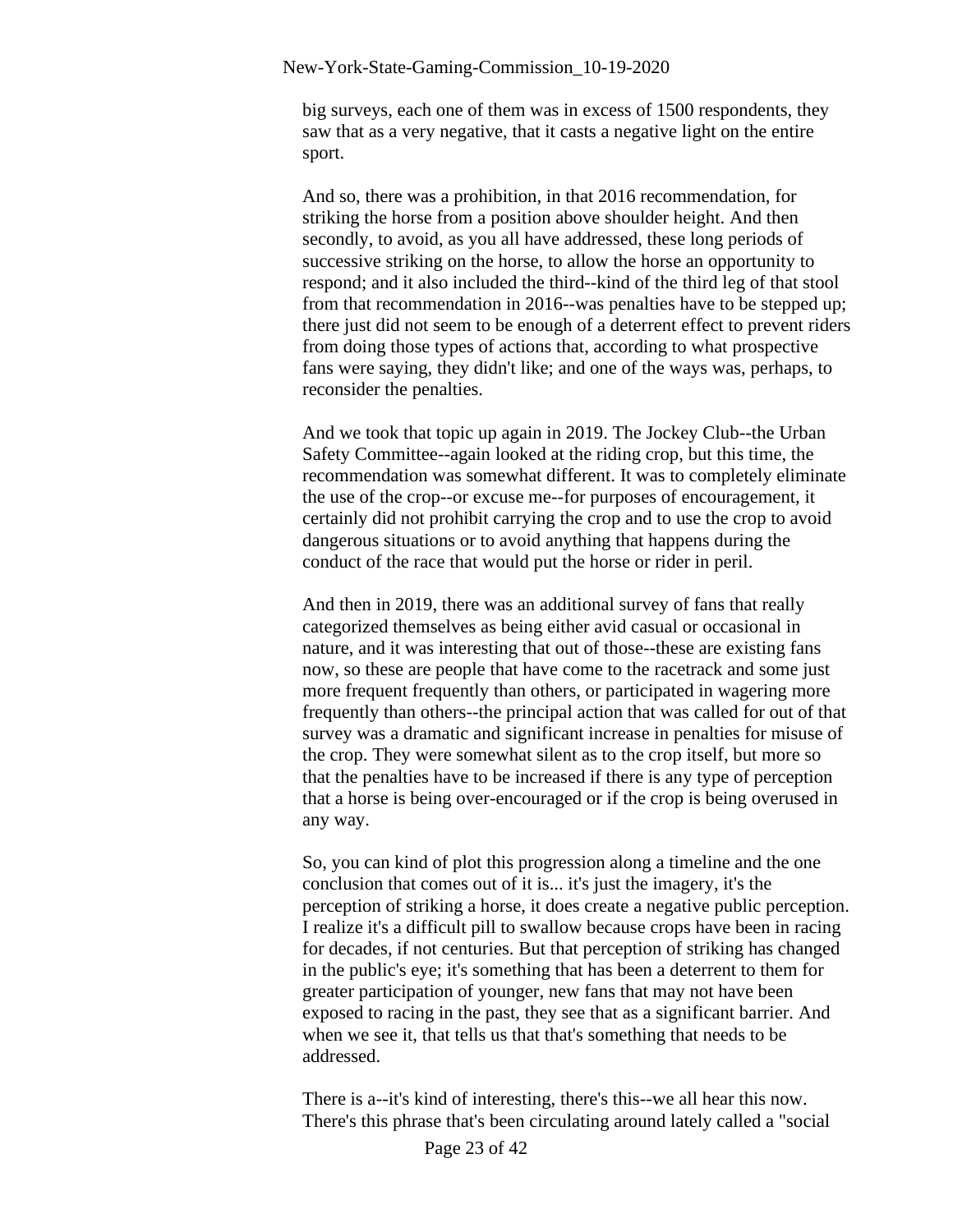|                  | license", and that is the social license to operate. It's basically a way of<br>saying that the conduct of a business or the conduct of a sport is accepted<br>by the public, that they conduct themselves in such a way that the public<br>accepts it; and whipping a horse is certainly--has been lately in the gun<br>sights of the public as a practice that is very contrary to general<br>acceptance by the public. And again, I commend you all for for tackling-<br>-this is a tough issue, it's a very, very difficult issue, and the<br>representatives from the Jockeys' Guild, they're very informed, they have<br>practical experience on the matter, but I think the time has come where<br>we have to look at some of these other inputs that come into this decision<br>and to begin to apply weight to those inputs and how can we best address<br>them. |
|------------------|---------------------------------------------------------------------------------------------------------------------------------------------------------------------------------------------------------------------------------------------------------------------------------------------------------------------------------------------------------------------------------------------------------------------------------------------------------------------------------------------------------------------------------------------------------------------------------------------------------------------------------------------------------------------------------------------------------------------------------------------------------------------------------------------------------------------------------------------------------------------------|
|                  | Because we certainly didn't enter into this decision lightly to eliminate<br>the use of the whip for encouragement; it was a painful--a long and<br>painful process that was developed over several years when attempts to<br>regulate the use of the whip had done very, very little to try to change<br>public perception on its use.                                                                                                                                                                                                                                                                                                                                                                                                                                                                                                                                   |
|                  | And with that, I'll conclude and happy to--Jim and I are happy to take<br>any questions.                                                                                                                                                                                                                                                                                                                                                                                                                                                                                                                                                                                                                                                                                                                                                                                  |
| Peter Moschetti: | Pete Moschetti. I assume that you guys are concerned with having a<br>uniform rule if we can, because I sense and I know that the jockeys that<br>we've talked to--obviously, these are top-end and they ride in different<br>jurisdictions, and it appears now that we have different rules--<br>significantly different--in the different jurisdictions such as California,<br>Kentucky, New Jersey, Maryland, New York. So, maybe you guys could<br>discuss that--I mean I know what the position is as far as abandoning the<br>use of the crop for encouragement--and right now, my understanding, I<br>think, is New Jersey is the only place that's doing that? I think New<br>Jersey is the only place that's doing that? So, maybe you guys could give<br>us some thoughts on that.                                                                              |
|                  | [Crosstalking]                                                                                                                                                                                                                                                                                                                                                                                                                                                                                                                                                                                                                                                                                                                                                                                                                                                            |
| Matt Iuliano:    | Oh, go ahead, Jim. I was just going to offer the research results and I'm<br>happy to turn it over to you. I can answer that question with a very<br>interesting result that came out of our latest study that was<br>commissioned. This was the one in 2019 and that was--one of the<br>responses that actually ranked in the top three responses is to create a<br>standard policy to regulate crop use around the country. So, what you've<br>said is very consistent with what fans--and this is, again, a survey among<br>fans that are accustomed to horse racing--either avid, occasional, casual,<br>et cetera. So, go ahead, Jim.                                                                                                                                                                                                                                |
| Jim Gagliano:    | Yeah. Clearly, we would be in favor of the uniform policy; as you know,<br>that requires all other states that have racing to concur, and that's not an<br>Page 24 of 42                                                                                                                                                                                                                                                                                                                                                                                                                                                                                                                                                                                                                                                                                                  |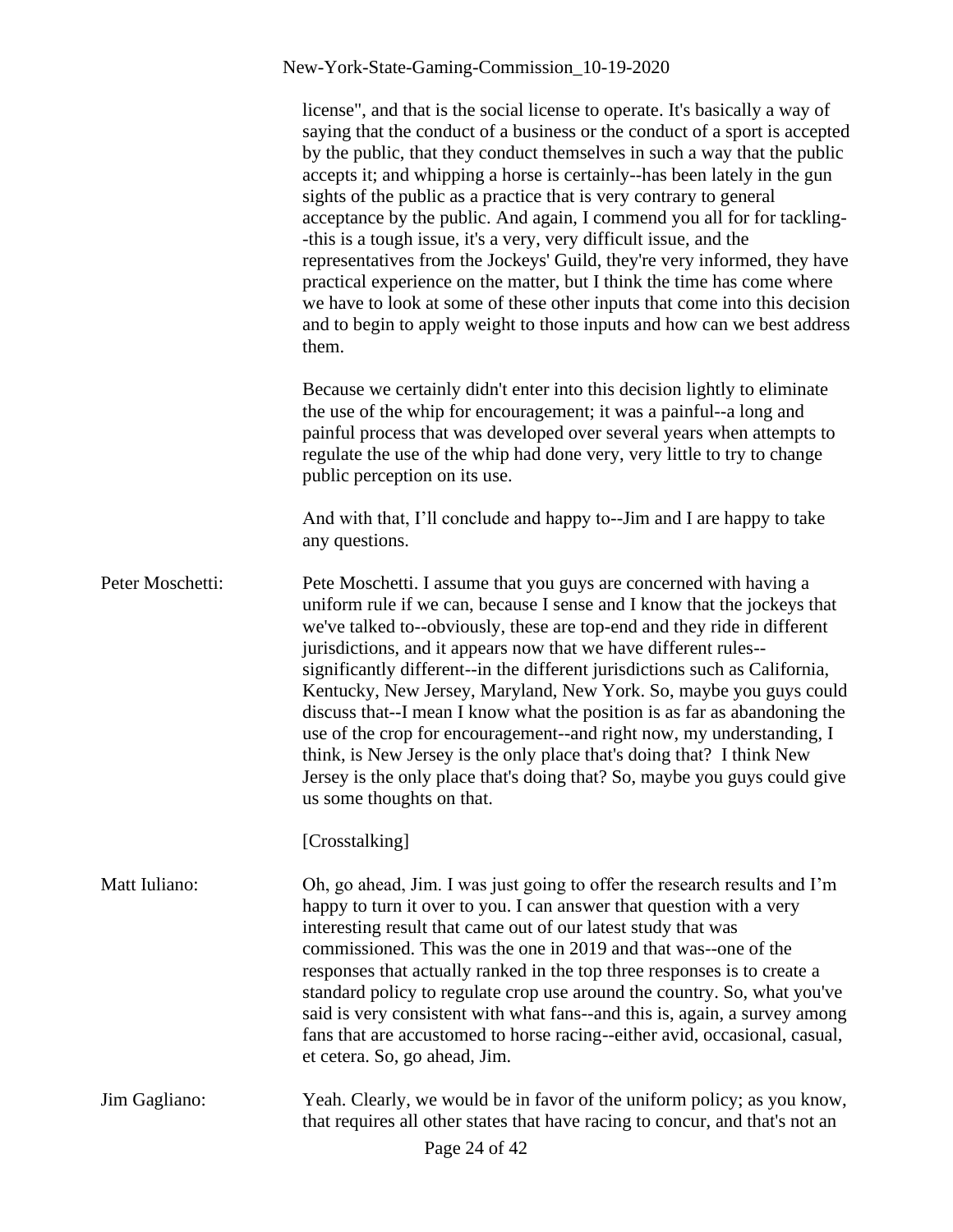|                      | New-York-State-Gaming-Commission_10-19-2020                                                                                                                                                                                                                                                                                                                                                                                                                                                                                                                                  |
|----------------------|------------------------------------------------------------------------------------------------------------------------------------------------------------------------------------------------------------------------------------------------------------------------------------------------------------------------------------------------------------------------------------------------------------------------------------------------------------------------------------------------------------------------------------------------------------------------------|
|                      | easy process. But I commend you guys for taking a first step here. New<br>York is a leading state, but I'm very sympathetic to the riders when they<br>describe, on a weekend--all those three riders we heard from travel--or<br>under certain normal circumstances, would travel lots on weekend from<br>state to state--and uneven regulations aren't good for them, they're aren't<br>good for those that are judging the races, as betting propositions, or the<br>public at large. So, yeah, we'd like to see uniformity in all roles.                                 |
| <b>Barry Sample:</b> | You mentioned perception on a few occasions. I don't know if that meant<br>general public or the racing public perception; but one of the concerns<br>we have here as an institution is the bettors' perception and how do we<br>address the bettors' perception that the sport isn't as competitive as it<br>could be if we increase, remove, or enhance the limitations of a tool that<br>jockeys have had at their disposal?                                                                                                                                              |
| Jim Gagliano:        | Well, every rider in the race would be competing under the same rules.                                                                                                                                                                                                                                                                                                                                                                                                                                                                                                       |
| <b>Barry Sample:</b> | Meaning that--I don't know if I was clear--but basically that it takes away<br>the level of competition in a betting sport.                                                                                                                                                                                                                                                                                                                                                                                                                                                  |
| Jim Gagliano:        | Well, I don't necessarily agree with that; every rider will have the same<br>tools, the same rules.                                                                                                                                                                                                                                                                                                                                                                                                                                                                          |
| <b>Barry Sample:</b> | I know. I don't necessarily say that you agree with it or disagree with it, I<br>said how do we address the perception that the betting public may have,<br>whether that perception's right or wrong. How do we, as an institution,<br>address that perception or can you give us some guidance on how we<br>could potentially address that perception?                                                                                                                                                                                                                      |
| Jim Gagliano:        | Sure.                                                                                                                                                                                                                                                                                                                                                                                                                                                                                                                                                                        |
| <b>Barry Sample:</b> | It may be a misconception and the perception might be wrong or might<br>not be accurate, but it's there, and how do we, as an institution--if you<br>can give us some guidance on how we might be able to address that?                                                                                                                                                                                                                                                                                                                                                      |
| Jim Gagliano:        | The research that Matt discussed, largely it's sourcing from people that<br>are either fans of the sport or are likely to be fans of the sport. And if you<br>look at our customer base, it's constantly replenishing. And so, for us to<br>compete as a sport, our objective is to grow new fans. There may be a<br>segment of current bettors that don't like this change or would be uneasy<br>with this change, we're talking about a linear approach where over time,<br>new people to this sport will be more heightened to concerns about how<br>animals are treated. |
|                      | So, I think to answer your question, it's going to have to be something<br>that, like today, we begin to talk about and we begin to consider. It's<br>going to take a while--and it's going to take a while for those perceptions<br>to come to bear.                                                                                                                                                                                                                                                                                                                        |
|                      | Page 25 of 42                                                                                                                                                                                                                                                                                                                                                                                                                                                                                                                                                                |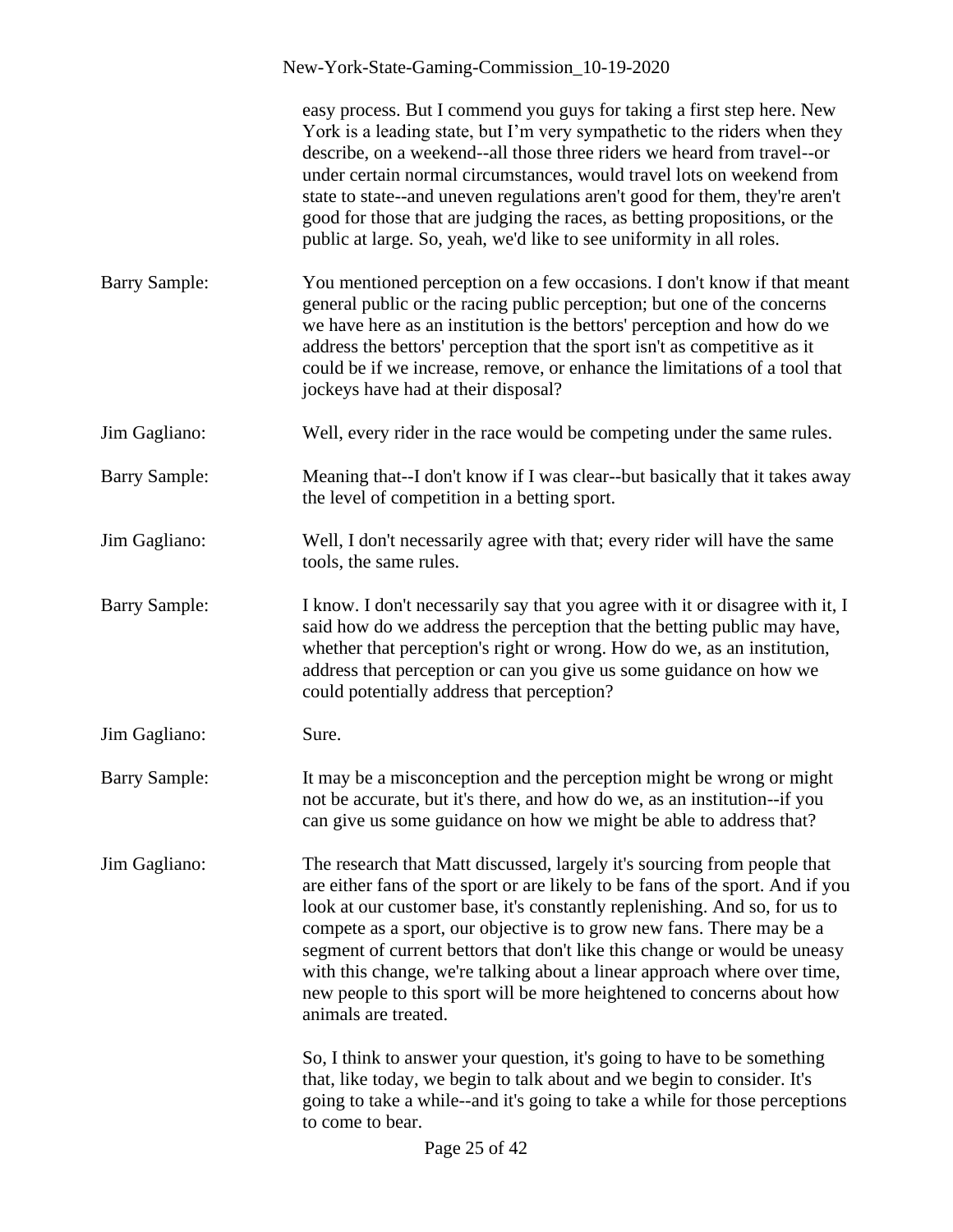| New-York-State-Gaming-Commission_10-19-2020 |                                                                                                                                                                                                                                                                                                                                                                                                                                                                                                                                                                                                                                                                                                                                                                                                                                                                                                                                                      |  |
|---------------------------------------------|------------------------------------------------------------------------------------------------------------------------------------------------------------------------------------------------------------------------------------------------------------------------------------------------------------------------------------------------------------------------------------------------------------------------------------------------------------------------------------------------------------------------------------------------------------------------------------------------------------------------------------------------------------------------------------------------------------------------------------------------------------------------------------------------------------------------------------------------------------------------------------------------------------------------------------------------------|--|
| John Velasquez:                             | Can I speak?                                                                                                                                                                                                                                                                                                                                                                                                                                                                                                                                                                                                                                                                                                                                                                                                                                                                                                                                         |  |
| <b>Barry Sample:</b>                        | Sure. Thank you.                                                                                                                                                                                                                                                                                                                                                                                                                                                                                                                                                                                                                                                                                                                                                                                                                                                                                                                                     |  |
| John Velasquez:                             | Sir, with all due respect and sorry to interrupt, but obviously, the thing<br>that we haven't done to address the problem, the perception even with<br>our own customers, is that we don't do any education to the public, to the<br>general public. And I think this is how the industry has failed to address<br>the problem even with their new fans or with people who are casual fans<br>of horseracing, that we, collectively, have not done anything to educate<br>the public and our own customers as well. And I think business suffers in<br>that sense in our industry because we don't come together and do the<br>proper work to actually educate the public. By saying that, we have to<br>put all our energy between our all parties, between the racetracks, The<br>Jockey Club, Jockeys' Guild, yourself, the commission working tirelessly<br>in order to keep the game going and to make it a better sport for all the<br>people. |  |
|                                             | And I have to say this COVID-19 has brought so much fans--and I'm<br>going to say not only fans, but customers to our New York-based on<br>NYRA bets; they grew so much in the last year alone. And it shows how<br>important the way our business is run is, and new fans came in and<br>stayed on the New York accounts. I mean we have to address that: how<br>come we don't come together and educate the public and actually hold all<br>those businesses, all those new fans--or new customers, as I said--that<br>came to our betting? And this is why New York business is doing so<br>well. And even not addressing the problems that we're actually talking<br>about today. I think with education, we'll do a lot better to do the<br>perception thing about bringing new people and new fans to plug in.<br>Thank you.                                                                                                                   |  |
| <b>Barry Sample:</b>                        | Thank you. Do you have any more questions?                                                                                                                                                                                                                                                                                                                                                                                                                                                                                                                                                                                                                                                                                                                                                                                                                                                                                                           |  |
| Peter Moschetti:                            | Before we move on. I think Chris McCarron is on. Chris, are you on?                                                                                                                                                                                                                                                                                                                                                                                                                                                                                                                                                                                                                                                                                                                                                                                                                                                                                  |  |
| Chris McCarron:                             | Yes, I'm on. This is Chris. Can you hear me?                                                                                                                                                                                                                                                                                                                                                                                                                                                                                                                                                                                                                                                                                                                                                                                                                                                                                                         |  |
| Peter Moschetti:                            | Yes. Thanks, Chris. Pete Moschetti. Were you on the or a member of the<br>Thoroughbred Safety Coalition?                                                                                                                                                                                                                                                                                                                                                                                                                                                                                                                                                                                                                                                                                                                                                                                                                                             |  |
| Jim Gagliano:                               | No, the Thoroughbred Safety Committee of The Jockey Club.                                                                                                                                                                                                                                                                                                                                                                                                                                                                                                                                                                                                                                                                                                                                                                                                                                                                                            |  |
| Peter Moschetti:                            | Yeah, that's what I mean. I'm sorry.                                                                                                                                                                                                                                                                                                                                                                                                                                                                                                                                                                                                                                                                                                                                                                                                                                                                                                                 |  |
| Chris McCarron:                             | Yes, I am.                                                                                                                                                                                                                                                                                                                                                                                                                                                                                                                                                                                                                                                                                                                                                                                                                                                                                                                                           |  |
| Peter Moschetti:                            | Alright. Did you have a position when you were on or do you still have a<br>position about the use of the crop?<br>Page 26 of 42                                                                                                                                                                                                                                                                                                                                                                                                                                                                                                                                                                                                                                                                                                                                                                                                                     |  |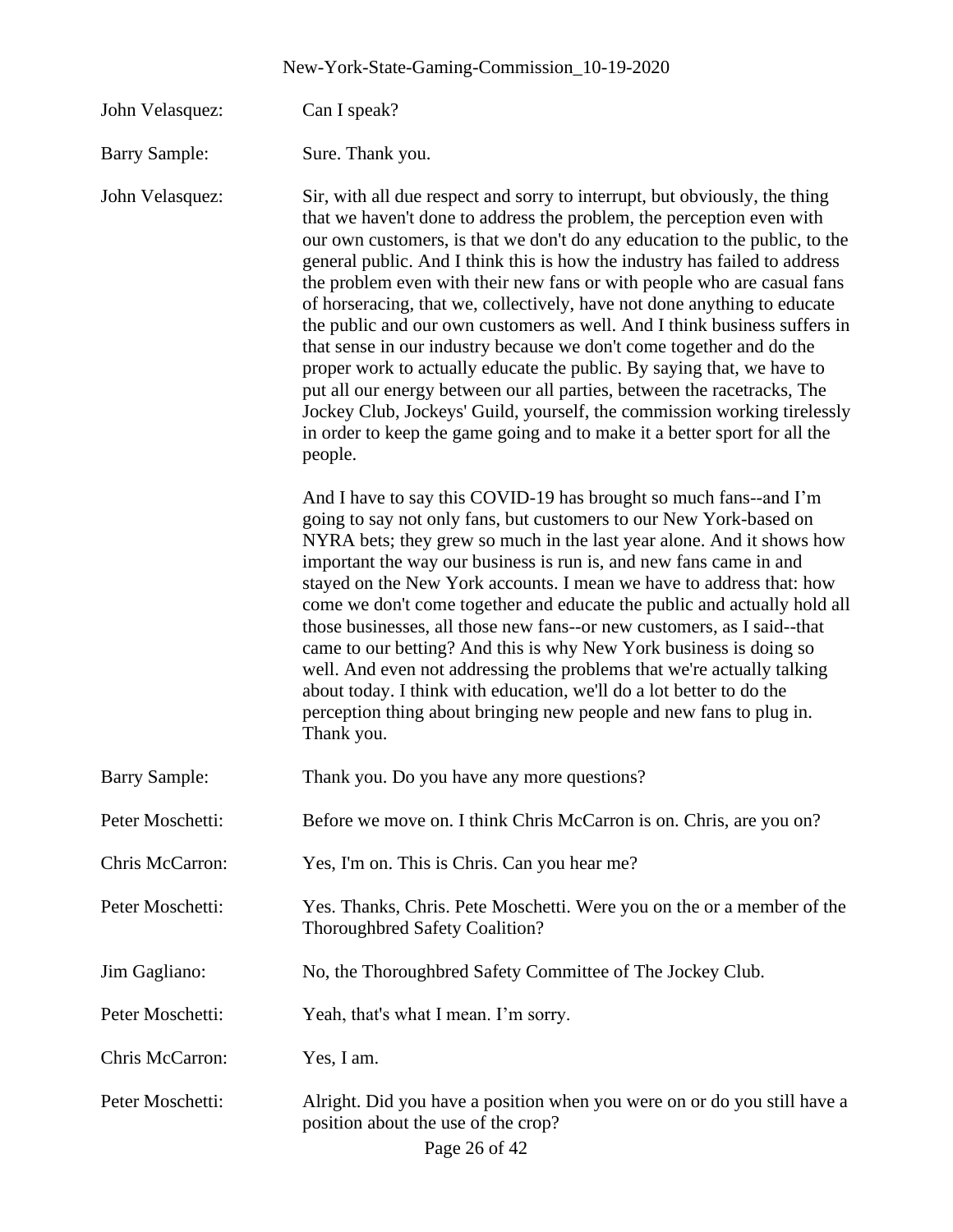|                  | New-York-State-Gaming-Commission_10-19-2020                                                                                                                                                                                                                                                                                                                                                                                                                                                                                                                                                                                                                                                                                                                                   |
|------------------|-------------------------------------------------------------------------------------------------------------------------------------------------------------------------------------------------------------------------------------------------------------------------------------------------------------------------------------------------------------------------------------------------------------------------------------------------------------------------------------------------------------------------------------------------------------------------------------------------------------------------------------------------------------------------------------------------------------------------------------------------------------------------------|
| Chris McCarron:  | At the time that we took a vote on that, I abstained. I was somewhat<br>neutral, so I did not commit myself either way.                                                                                                                                                                                                                                                                                                                                                                                                                                                                                                                                                                                                                                                       |
| Peter Moschetti: | And do you have a position now?                                                                                                                                                                                                                                                                                                                                                                                                                                                                                                                                                                                                                                                                                                                                               |
| Chris McCarron:  | I think the progress that you all are making is fantastic and I think that<br>the opportunities that you're giving to the riders to participate in this and<br>have them voice their opinions is priceless; and I do know that since I<br>was--I was general manager at Santa Anita Park for some time, for about<br>a year and a half and I heard quite a few comments from the public about<br>the use of crop; and at that particular time, we really didn't take any<br>action.                                                                                                                                                                                                                                                                                           |
|                  | But I think that progress is being made and I couldn't agree more with<br>Mike that the current riding crops are much kinder to utilize; however, I<br>disagree with Mike in one point they when we said that it can be difficult<br>or impossible to strike the horse backhanded, underhanded, especially on<br>the left side. I think we're talking about world-class athletes here and any<br>change that may happen, I think that these guys have the capabilities of<br>adjusting to change. That's just my immediate feeling about what I've<br>heard this morning.                                                                                                                                                                                                     |
| Peter Moschetti: | I have a couple of follow-up comments if I may. One, I think it's very<br>difficult to educate on striking a horse and getting the public to<br>understand that that's not bad; I just see that as highly problematic. But<br>going to the last eight months or so where we've had this tremendous<br>amount of increased television coverage, it' really breathtaking what a<br>great advantage that's been for our sport--and I'll point out that that<br>coverage--and the high definition, and the 20-plus cameras--all bring that<br>into much sharper focus for the casual fan, and that's a fact.                                                                                                                                                                      |
|                  | The other one, going back to the betting, one of my colleagues texted me<br>and reminded me that in England, they've had some fairly stringent rules<br>on the use of whip for a while--and it's been controversial--but to my<br>knowledge and to my colleague, we're not aware of any issues with<br>gamblers shying away from the sport. And I think that might be<br>something that is worthy of further study.                                                                                                                                                                                                                                                                                                                                                           |
| Chris McCarron:  | This is Chris again. I wholeheartedly agree with the riders that to take<br>away the riding crop--take it out of their hands altogether as is suggested<br>by the new New York regulations--I mean, I'm sorry--New Jersey<br>regulations--is a big mistake. I can remember times when I was riding a<br>two-year-old colt who walked onto the racetrack and was handed from<br>the groom to the pony person, and this colt has nothing better on his<br>mind than to mount the pony because of the testosterone running through<br>his system. And if I didn't have a riding crop--this is just one other<br>example of why the riding crop is so important--that if I didn't have an<br>opportunity to correct the colt, then somebody's going to get hurt.<br>Page 27 of 42 |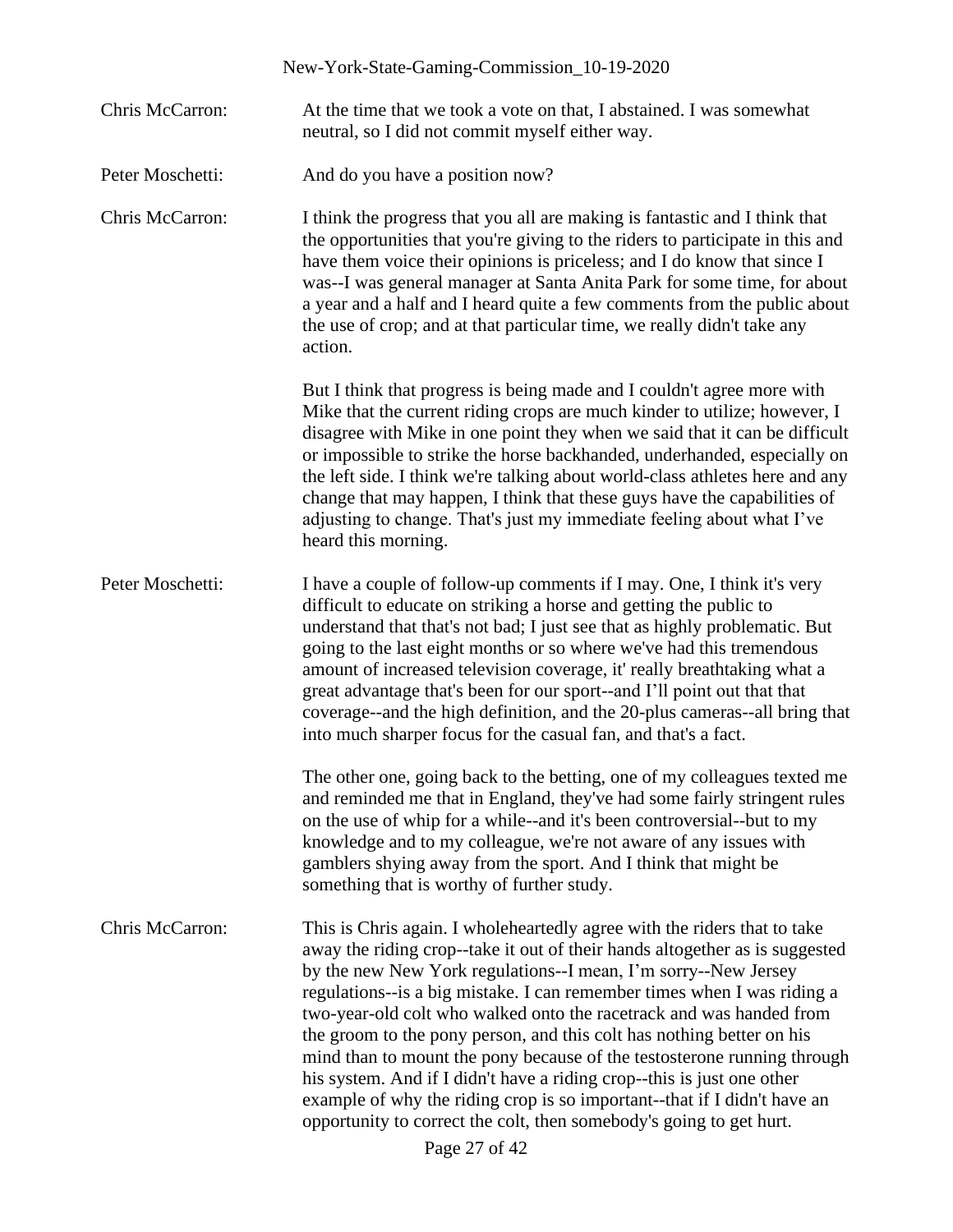|                      | New-York-State-Gaming-Commission_10-19-2020                                                                                                                                                                                                                                                                                                                                                                        |
|----------------------|--------------------------------------------------------------------------------------------------------------------------------------------------------------------------------------------------------------------------------------------------------------------------------------------------------------------------------------------------------------------------------------------------------------------|
|                      | On the other side of the coin, I do agree with limiting the number of<br>strikes. I'm not exactly sure today what that number is; but by the same<br>token, I agree that most horses need the type of encouragement necessary<br>to get the best out of them. And so, thank you for letting me share today.                                                                                                        |
| Jerry Skurnik:       | Hi. This is Jerry Skurnik. I have a question for The Jockey Club folks.<br>Your proposal to allow the crop just for safety but not for<br>encouragement, do you also have ideas on how that would be enforced?<br>Would it be to the jockey's discretion or do you have some specific rules<br>that would have to apply?                                                                                           |
| Jim Gagliano:        | Matt, in our recommendation, I don't think it's specified.                                                                                                                                                                                                                                                                                                                                                         |
| Matt Iuliano:        | It's up to the stewards, yeah. It's up to the professionals that are used to<br>adjudicating over the conduct of a race to make that determination--and<br>that's really where it belongs.                                                                                                                                                                                                                         |
| <b>Barry Sample:</b> | Any other commissioners have questions? Commissioner Crotty?<br>Commissioner Poklemba? Hearing one, we thank The Jockey Club<br>panel.                                                                                                                                                                                                                                                                             |
| Matt Iuliano:        | Thank you all.                                                                                                                                                                                                                                                                                                                                                                                                     |
| Jim Gagliano:        | Thank you.                                                                                                                                                                                                                                                                                                                                                                                                         |
| <b>Barry Sample:</b> | Thank you for your time and attention. We really appreciate it. Rob, you<br>want to go to the next group, please?                                                                                                                                                                                                                                                                                                  |
| Rob Williams:        | Certainly. The last group today we got includes horsemen and racing<br>officials from New York. We have Will Alempijevic, she's the Executive<br>Director of the New York Thoroughbred Horsemen's Association; and<br>then we have Martin Panza who is the Senior Vice president of Racing<br>Operations at NYRA. Mr. Panza also has collected a few individuals<br>with him that I'll leave for him to introduce. |
| <b>Barry Sample:</b> | Who is going to be the first person on there to speak for the group? Mr.<br>Panza?                                                                                                                                                                                                                                                                                                                                 |
| Martin Panza:        | Sure, I can go first.                                                                                                                                                                                                                                                                                                                                                                                              |
| <b>Barry Sample:</b> | You can coordinate any way you want to coordinate as long as we start.                                                                                                                                                                                                                                                                                                                                             |
| Martin Panza:        | Sure. Thank you, Rob and Williams, for putting this group together and<br>thank you, commissioners, for us a chance to discuss this in a forum with<br>you                                                                                                                                                                                                                                                         |
|                      | First, I'd like to commend the New York stewards, I think especially<br>during the Saratoga meet this year, they did a very good job of being<br>Page 28 of 42                                                                                                                                                                                                                                                     |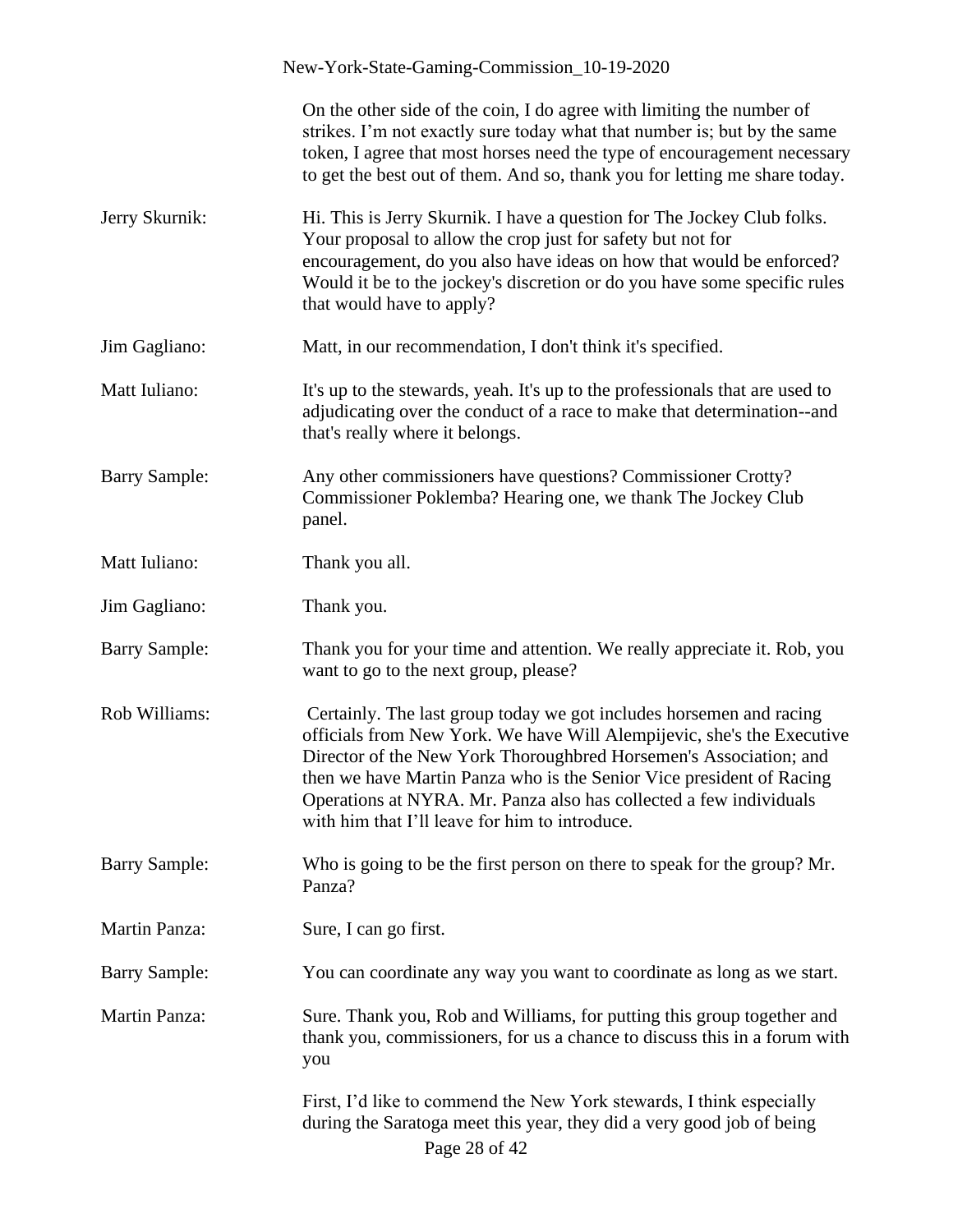consistent and policing the riding up at Saratoga and that's continued through Belmont; I hope that it continues throughout New York. We do have several hall-of-fame riders with us during the Belmont and Saratoga, you do start to get a lot of young riders and I think there's some work to be done there as far as whip usage in race-riding. And I compliment our older leaders especially the ones on this call in trying to help educate those younger riders.

A little background for NYRA on the whip usage and where this started. I think we're all familiar with what took place at Santa Anita early winter and spring of 2019, where they started to have several breakdowns and racing out there just really got thrust into the spotlight for the public. And through that, NYRA started to notice, through our television and our social media platforms late last year, that we were starting to be questioned about the usage of the whip. And Tony Allevato, I think, I think brought it to to our CEO's attention, David O'Rourke that it was starting to become a problem on our social media platforms that people were questioning the use of the whip and why we were allowing it; and in some cases, albeit maybe not many, the overuse of the whip in some races.

That said, in October, November of last year, several of the large race tracks in America got together and formed what we call the Safety Coalition, those tracks being the Churchill Downs racetracks--under their umbrella; the Stronach Group racetracks; the Del Mar Thoroughbred Club, Keeneland, and NYRA. Between those race tracks, we basically control about 85 percent of the country's handle. We met as a group and we started to look at regulations throughout the world for the whip and came up with some thoughts that--and I'm going to include the Breeders' Cup in this coalition as well--came up with some thoughts that there needed to be a uniform rule for whip usage.

And we looked at Europe who currently is, between Germany, France, England, Ireland, restricting the usage of the whip for encouragement to five or six strikes; the whip can be used for safety reasons, but for encouragement in the running of the race, five or six strikes. So, in using that, the group of racetracks got together and put together a proposal for the Jockeys' Guild, of five strikes in a race. You could hit the horse twice in an overhand fashion, wait for the horse to respond, come back and hit him two more times, wait for the horse to respond, and then hit him a fifth time. We then said a sixth, seventh, or eighth strike would be permissible but he would be penalized because we fully understand, in the heat of the running of a race, sometimes it's not the easiest thing, "Did I hit him five times? Did I hit him four times?" So, we said we would like to leave some leeway, albeit there would be a penalty for that leeway.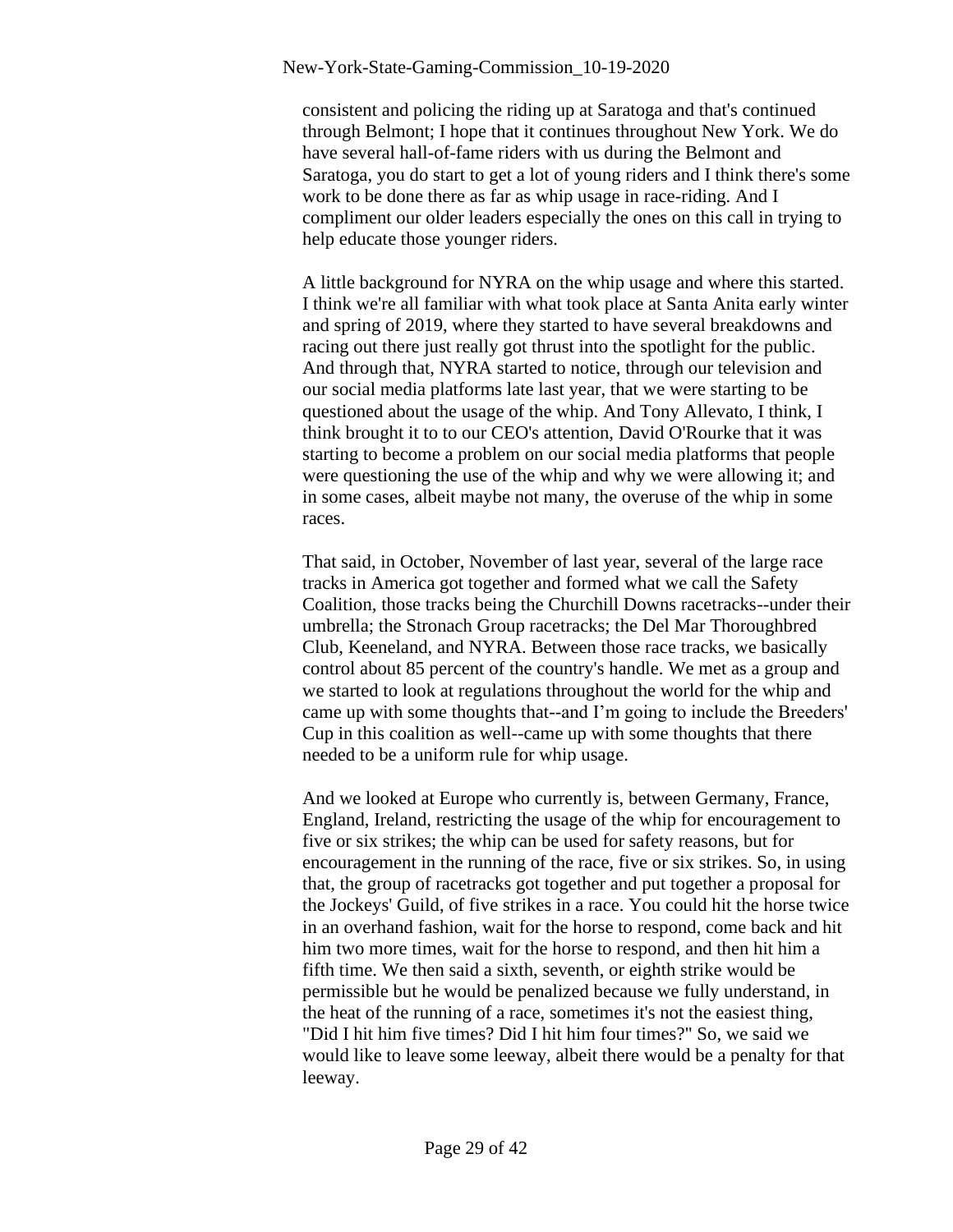And then we built the system that the first offense was a warning; the second offense, these penalties came into place; the third offense, the penalties got a little more drastic; the fourth and fifth defense, they got even more drastic; and the sixth offense, you started to get ruled off for a period of time.

So, as a group, the race tracks representing 85 percent of the handle in basically California, Kentucky, New York, Florida, Arkansas, the bigger racing jurisdictions, we would like to start working with our regulators to try and get a uniform rule and a rule that we can work with the Jockeys' Guild on, because I think we all agree they need to use the whip, they are herding animals, they will not go up the rail on their own through a hole; the jockey needs to be able to use the whip. We disagree with New Jersey taking the whip away completely; we think for the integrity of the safety of the running of the race, the jock does need the ability to urge his horse up into a hole at some point during that race.

That said, we approached the guild in January and we've been talking with the guild since January, trying to come to some common ground on getting a uniform rule in place. And look, we, as racetrack managers, fully understand we don't get on the back of that animal and we have complete respect for the gentlemen that do, and we all agree they need to play a part in forming whatever these regulations are. But we, at NYRA, would ask that you, as the regulators of racing in New York, please let's try to get a uniform rule. A very interesting article I read from Gary Stevens in the Thoroughbred Daily News--Gary Stevens, a retired Hall of Fame rider--who basically said it's not fair to young riders, 38 states, 38 different rules. So, let's try to get together and try to get something uniform.

We have a slight advantage in New York in that, listen, whatever you gentlemen do people are going to follow, because New York, Kentucky, California for the most part, are the leaders and what decisions you make will allow the Churchill Downs and Stronach Groups, and even the NYRAs to go to smaller tracks in smaller states around the country and say, "Listen, follow the examples set by the big racing jurisdictions." And we have an advantage because currently, you've got Woodbine and California with rules in place that only allow a horse to be hit underhanded. And so we have the ability, as a group, to watch that for the next six months and see if, in fact, is that the right way to go?

Personally, I think the Safety Coalition Group felt it was much fairer to the rider--and after talking to Mike Smith and riders at Gulfstream in January--it was important to let them use the stick in an overhand fashion, but not to be able to bring it above their head, but to be able to use it in an overhand fashion. And I think in reading some of Mike Smith's comments in California, when you're using it underhand, it is difficult to switch hands and it is causing some safety issues for perhaps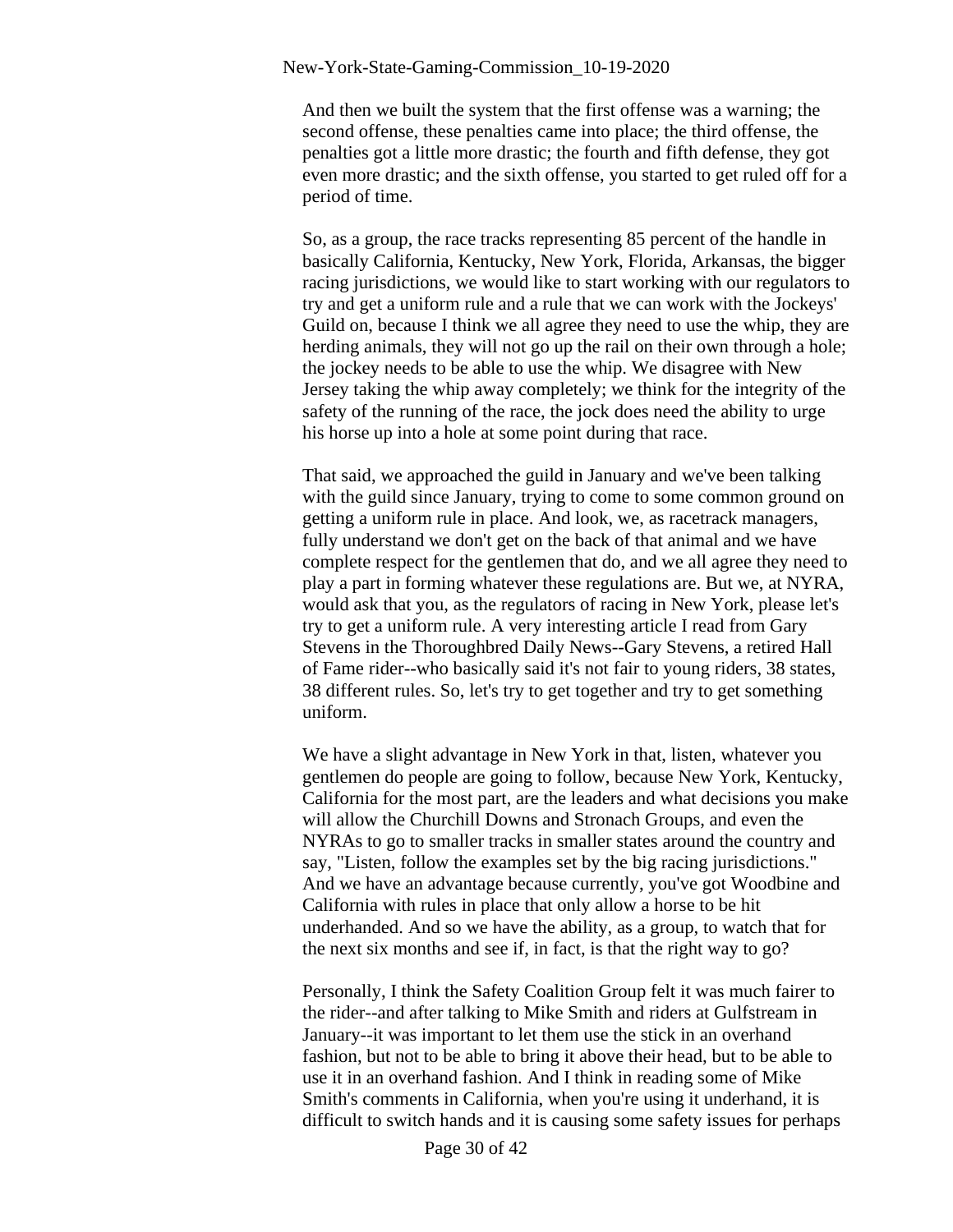the younger riders. But we have the ability to study what is happening in Woodbine and in California because those rules are already in place.

Firstly, when I watch races from woodbine, I can't really tell the difference underhand or overhand and I watch racing all the time. So, to the general public, I'm not sure that requiring underhanded hitting really does anything from a perception standpoint. Also, in place, obviously in California--and I believe coming online in Kentucky--is going to be a limited strike rule of only six strikes. So, we have the ability, as a group here, to also watch that and see how does that affect racing?

Europe has been doing this for over a year now where the strikes are limited to five or six rights; when I say "Europe", that's Ireland, France, England, Germany, the major racing in Europe, they are not seeing declines in handle, they are not seeing the general public saying, "Oh my god, I'm not going to come racing anymore because the jockey can't hit the horse ten times." And for the most part, the jockeys are trying to cooperate. Listen, will there be an instance where it runs amok? Yes, there will. But the most important thing is we're telling the riders, "If you need it for a safety issue, you have the ability to use it. But from an encouragement issue, we feel we need to put some limit on that."

I'm going to sort of leave my thoughts at that. I would just ask that we're allowed to continue to work together as groups with the guild, with you as regulators, and with the regulators and track managements in these other states because we really feel it's important to try and have uniform racing. With that said, I've asked three gentlemen to join us. Mike Zeigler is in charge of racing for the Churchill Downs race tracks throughout the country; Drew Fleming is the President/CEO of the Breeders' Cup; and we've got Craig Fravel is Director/CEO of Racing for the Stronach Group. So, if we could, I'm going to ask Mike to go first, and then Drew and then Craig to follow up at the end. Thank you very much for your time.

Barry Sample: Thank you.

### Mike Zeigler: This is Mike. Can you hear me okay?

Barry Sample: Yes.

Mike Zeigler: Great. Thanks. So, I appreciate the opportunity to address you this morning. And Martin makes a couple of great points and uniformity is the first, and the need to have a rule, second. And Kentucky went down the path of probably taking the forefront in advance of many of the other states and getting a rule going based on what the Safety Coalition had come up with. And just so you know, in general, the rulemaking process in Kentucky is really lengthy. So, we are still in that rule-making process here, but the first step in that was the racing commission, last summer,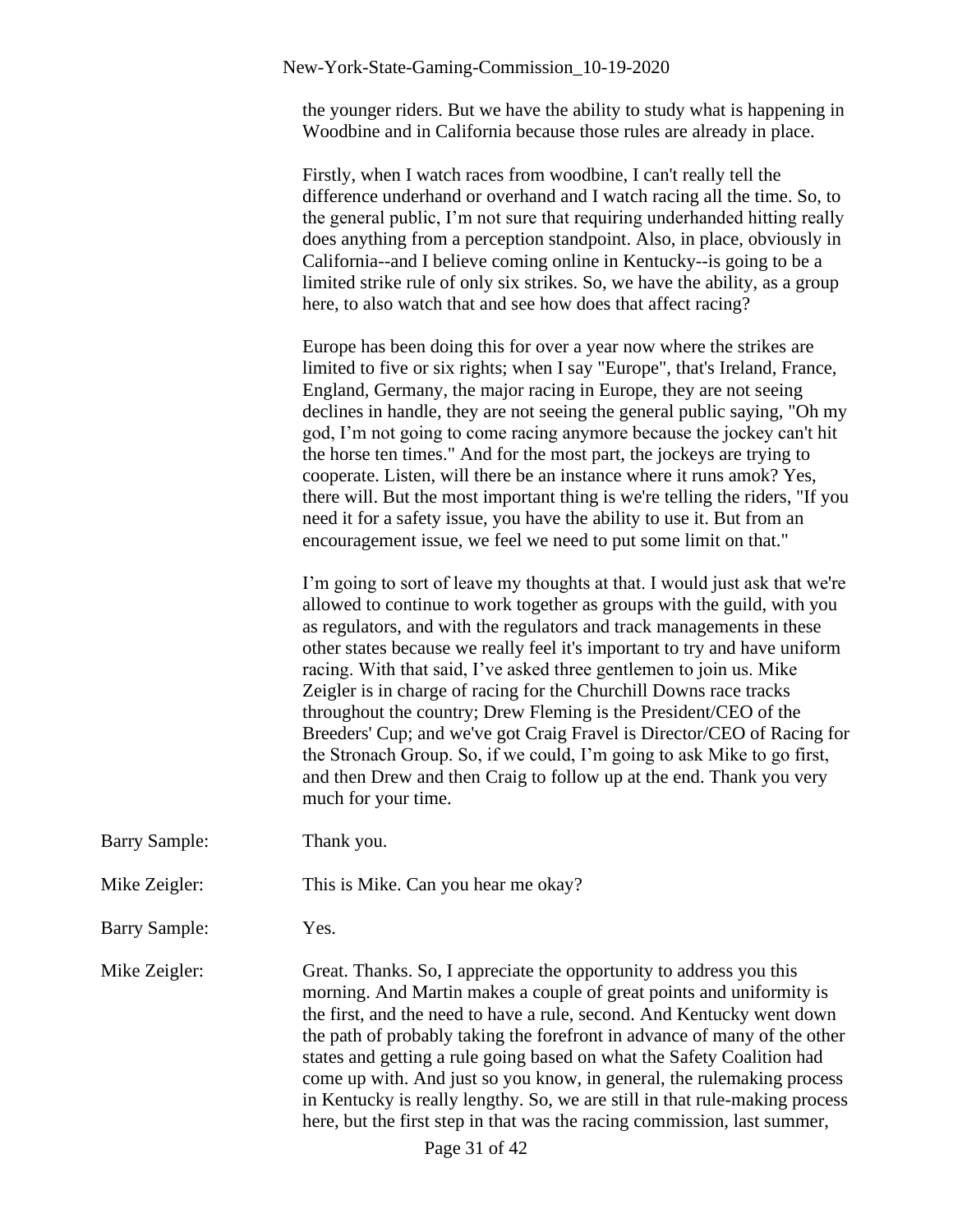adopted a new rule with penalties and that rule basically is, as Martin described, it's six strikes, no more than two in a row, overhead but not above the shoulder.

Some nuances to it: the crop can be used without penalty to avoid a dangerous situation; the crop can be used during the first eighth of the mile here without those uses being counted towards the six; and then as we spoke about earlier, not going above the shoulder; also the rider can use the crop tapping the horse with his hands on the reins. So, there's a lot of allowances to our rule, but in general, no more than six, no more than two at a time.

And then where we've become challenged here is the penalty structure. The Safety Coalition, as Martin described, had a really strict deterrent. Kentucky's Legislative Review Council found those insufficient, so they came back and countered with a series of suspensions which, honestly, we're challenged with as racetracks because we need to get back and really look at what happens if a rider uses a crop too many times in a race like the Kentucky Derby, they would be suspended for a period of time following that which doesn't necessarily work as a deterrent in those big races.

So, in essence, the Safety Coalition rule was adopted here, we're going back and forth on penalties now, it's been tabled for the short term so that we can readdress the penalties, but we think we're headed in the right direction with respect to having a uniform rule that we can all wrap our hands around with here in Kentucky.

Barry Sample: Your next person. I forgot your order.

Martin Panza: Mike, thank you. Drew Fleming, are you on?

Drew Fleming: Yes, I'm here. And thank you. Good early afternoon, everyone. It's an honor to be here and thank you very much for your time. I think this is a very interesting discussion where we have many different segments of our industry coming together to discuss important issues.

> And I want to pretty much just reiterate what Mike and Martin said, I think, as the Thoroughbred Safety Coalition, we obviously agree the use of the riding crop should be used for safety purposes; but the Thoroughbred Safety Coalition has been meeting for many months, lot of thought, time, and diligence has come into what we believe is a good uniform rule that would, hopefully, create uniformity amongst many states, as well as put the United States in line with international standards. As Mike had mentioned early on, I think you're looking at rules in England, Ireland, France, and the United States is pretty far behind from them. So, we believe this is a fair rule, it is balanced, it protects the safety of the riders and it puts us again, in line with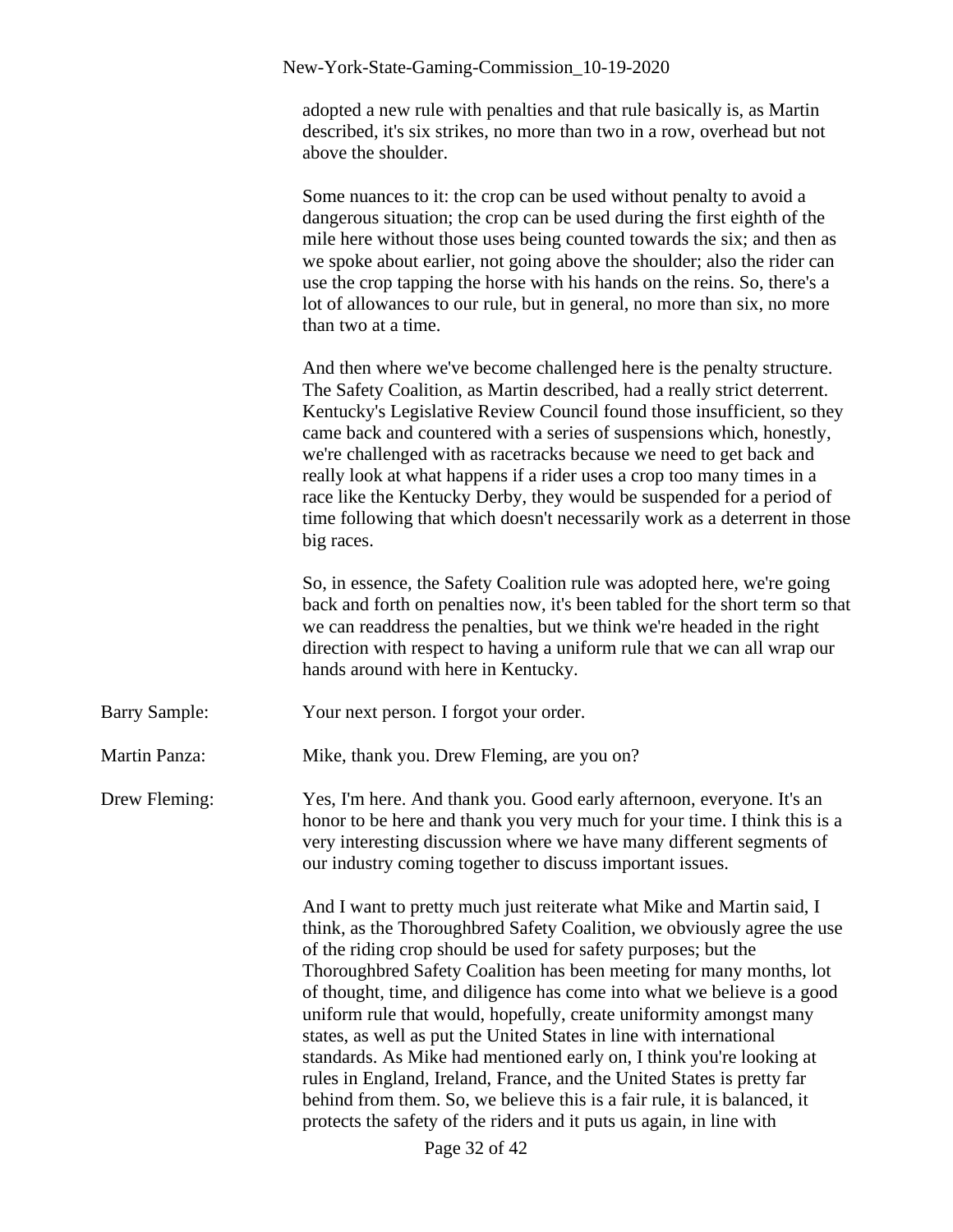|                      | New-York-State-Gaming-Commission_10-19-2020                                                                                                                                                                                                                                                                                                                                                                                                                                                                                                                                                                                                                                                                                                                                                                                                                                                                                                                    |
|----------------------|----------------------------------------------------------------------------------------------------------------------------------------------------------------------------------------------------------------------------------------------------------------------------------------------------------------------------------------------------------------------------------------------------------------------------------------------------------------------------------------------------------------------------------------------------------------------------------------------------------------------------------------------------------------------------------------------------------------------------------------------------------------------------------------------------------------------------------------------------------------------------------------------------------------------------------------------------------------|
|                      | international standards so that we have uniform rules. And hopefully,<br>New York will adopt this rule like what Kentucky recently did.                                                                                                                                                                                                                                                                                                                                                                                                                                                                                                                                                                                                                                                                                                                                                                                                                        |
|                      | We're seeing many different states adopt different rules, and I think that<br>creates a fragmented system as we've all heard many times. So, the more<br>we can be uniform, the better. And I think, as Mike put at the very end,<br>we also need penalties that are real, because otherwise, what's the<br>purpose of having a rule if it can't be enforced. So, thank you very much<br>for your time today.                                                                                                                                                                                                                                                                                                                                                                                                                                                                                                                                                  |
| <b>Barry Sample:</b> | Thank you. And our last person was Mr. Fravel, is that correct?                                                                                                                                                                                                                                                                                                                                                                                                                                                                                                                                                                                                                                                                                                                                                                                                                                                                                                |
| Craig Fravel:        | Fravel. That's how my wife likes me to pronounce it because she thinks it<br>sounds much more sophisticated.                                                                                                                                                                                                                                                                                                                                                                                                                                                                                                                                                                                                                                                                                                                                                                                                                                                   |
| <b>Barry Sample:</b> | Well, mine always says, "You can call me anything, just don't call me<br>late to dinner."                                                                                                                                                                                                                                                                                                                                                                                                                                                                                                                                                                                                                                                                                                                                                                                                                                                                      |
| Craig Fravel:        | Exactly. Well, first of all, thank you for having me. You're always afraid<br>to stick your nose in where it doesn't belong in New York State or or<br>elsewhere since we don't have a track there, but I think to go along with<br>what Martin had said earlier, the Thoroughbred Safety Coalition of<br>Racetracks has spent a great deal of time on this issue, we all believe<br>very firmly that we need to address the issue with the general public in<br>terms of their perception of crop use; we need to be as horse-friendly and<br>as safety-friendly as we can possibly be; and I think the reforms that<br>have been adopted of late have been a major step in that direction.<br>Probably the greatest shortcoming in terms of the reforms is the lack of<br>uniformity, the fact that we haven't been able to coalesce around the<br>single rule that addresses the issues collectively. And I think that should<br>obviously be an objective. |
|                      | Also as Martin said, we did have a meeting with Terry Meyocks of the<br>Jockeys' Guild, Mike Smith, Johnny, and a few others in January, and I<br>think most of us felt that we had an agreement on basic usage of the crop<br>where we ran into the inability to put forward a joint recommendation<br>had to do with the penalty structure and not the number of strikes, or the<br>shape of the action. And I would love to think that we could get back to<br>the table with the Guild, come up again with basically that format--<br>which is reflected, for the most part--in the Kentucky rule with the<br>exception of the penalty structure once again--and move forward and try<br>to get this done on a national basis. So, that would be my first play.                                                                                                                                                                                            |
|                      | I did want to--I have been listening in on the earlier part of this meeting<br>and I do think it's important--and we're going to be--we're doing this here<br>in California--is review carefully the results of the outcomes of races<br>under the new rules--and I know they've been doing that in Woodbine in<br>Canada. But doing things--and to address your question earlier, "How do<br>Page 33 of 42                                                                                                                                                                                                                                                                                                                                                                                                                                                                                                                                                    |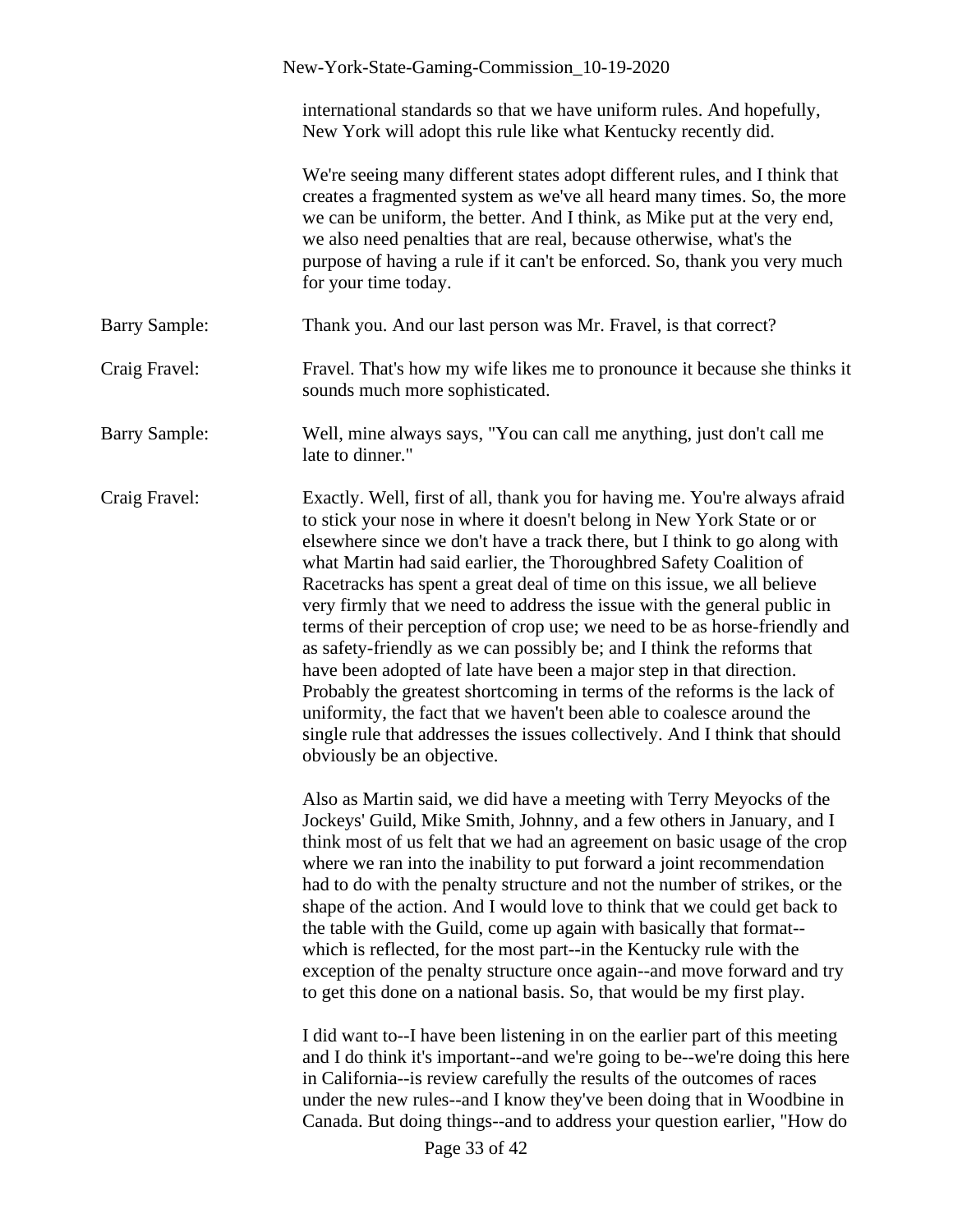| we address the gamblers?" Well, I'll say one thing: I've never seen in    |
|---------------------------------------------------------------------------|
| any past performance data, any indication of how many times a horse       |
| was struck during the course of a race by the crop. So, as a handicapping |
| factor, it apparently doesn't seem to factor in too much.                 |

But secondarily, I think we can address things by looking at things like percentage of winning favorites and margins of victory between the first five finishers in a race and look at how races are actually being run, and the outcomes. Have we dramatically changed the game? I'm going to suggest to you--I'm going to guess that the winning favorites are still winning at a very close percentage to how they did last year in California--and the same would be true in Canada--but my point is we need to make those evaluations, publish that information, let gamblers decide for themselves, talk to the algorithmic players who play this game using highly sophisticated computer analysis and figure out if the change in rules has affected their algorithms for their success or failure in races.

So, I don't think that we should concede that simply changing rules is going to destroy the gambling aspect of things; we heard those arguments when we were discussing the modification of medication rules, whether it was steroids, or corticosteroids, or lasix, and I think the gambling public continues to respond positively to our sport; and with good information, good communication, we can maintain that once we have changed these rules and, hopefully, in a uniform fashion

So, happy to answer any questions. But thank you for your time.

- Barry Sample: I think that was the last presenter.
- Rob Williams: We still have Will Alempijevic from NYTHA.
- Barry Sample: We have one other person? Who is it?
- Rob Williams: Will Alempijevic.
- Barry Sample: Yes. Hi.

Will Alempijevic: Thank you for this opportunity. My name is Will Alempijevic. I'm the Executive Director of NYTHA, the New York Thoroughbred Horsemen's Association; we represent the thousands of owners and trainers that compete at the NYRA racetracks. There's been a tremendous amount of great testimony already, so I won't rehash a lot that has already been said; there's been great discussion and we're going to be willing participants in this going forward.

> Page 34 of 42 I do want to say a couple quick comments on behalf of my membership. I must acknowledge that we are doing a great job in New York; the stewards and the jockeys collectively are doing a wonderful job and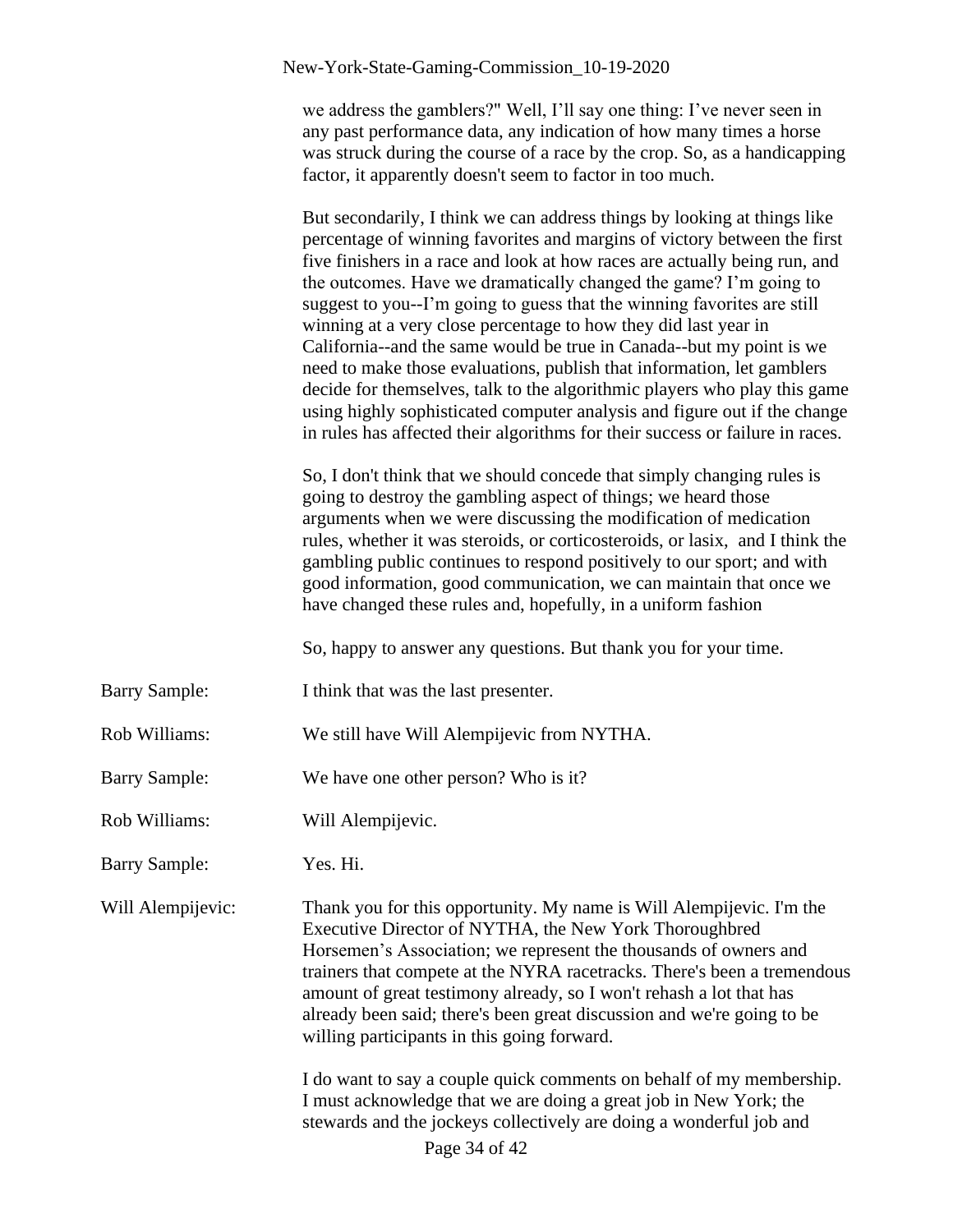|                      | there does not seem to be an issue from our constituents. However, as<br>The Jockey Club--Jim Gagliano and Matt--I don't know his last name--<br>talked about--looking internally all the time isn't necessarily the best path<br>going forward and we do need to look outwards and grow the fan base.<br>And some of the data that they've shared previously is of concern to our<br>membership because, as we know, as we grow the business, there will be<br>more horse owners, there will be more horses, there will be more bettors,<br>and all of that collectively leads to a more fruitful industry; and at the<br>end of the day, this is what NYTHA is in support of. |
|----------------------|---------------------------------------------------------------------------------------------------------------------------------------------------------------------------------------------------------------------------------------------------------------------------------------------------------------------------------------------------------------------------------------------------------------------------------------------------------------------------------------------------------------------------------------------------------------------------------------------------------------------------------------------------------------------------------|
|                      | So, we understand the jockeys' concerns, but it's clear that time has now<br>come for some change. And we see it as a little bit of a triangle<br>interwoven between performance, safety, perception. And I'm confident<br>that, collectively, we can come together with a resolution that looks after<br>all three of those aspects so that we can continue to grow our business<br>and have a viable industry in New York going forward. The last<br>commenters all focused on a consensus rule and we echo that sentiment<br>on behalf of our membership, it needs to be simple and consistent across<br>the region, across the nation.                                      |
|                      | There currently is another proposal, the Mid-Atlantic Proposal, that has<br>been adopted in Delaware and Maryland since August, and we've heard<br>some good feedback from both of those jurisdictions just this past week.<br>I do believe the New York State Gaming Commission is a part of the<br>Mid-Atlantic Group as well--or at least participates in the meeting so<br>they're aware of that rule.                                                                                                                                                                                                                                                                      |
|                      | And just to reiterate once again, we look forward to playing an active<br>role in this process going forward.                                                                                                                                                                                                                                                                                                                                                                                                                                                                                                                                                                   |
| <b>Barry Sample:</b> | Thank you. I only have one question and it's a theme that went<br>throughout this panel: is there a process or suggested process to reach<br>uniformity amongst the different jurisdictions?                                                                                                                                                                                                                                                                                                                                                                                                                                                                                    |
| <b>Martin Panza:</b> | I'll try to answer that and then I'll--                                                                                                                                                                                                                                                                                                                                                                                                                                                                                                                                                                                                                                         |
| <b>Barry Sample:</b> | Everyone is talking about uniformity, but the issue is what process do<br>you suggest be put in place to get there?                                                                                                                                                                                                                                                                                                                                                                                                                                                                                                                                                             |
| <b>Martin Panza:</b> | Right. So, as a manager of a racetrack or the racetracks, I think as stated<br>earlier last October, November, we sort of got together as a group, we<br>started to work on--the first issue was Lasix and just getting Lasix out of<br>our two-year-old races and then, next year, getting Lasix out of all of our<br>stakes. And then this whip issue came into place, and we started to work<br>on that. As Craig said, we met with the guild in January, and I think we<br>were very close to a deal with the Guild in January, and we were in<br>January and we were doing follow-up meetings and COVID hit, and the                                                       |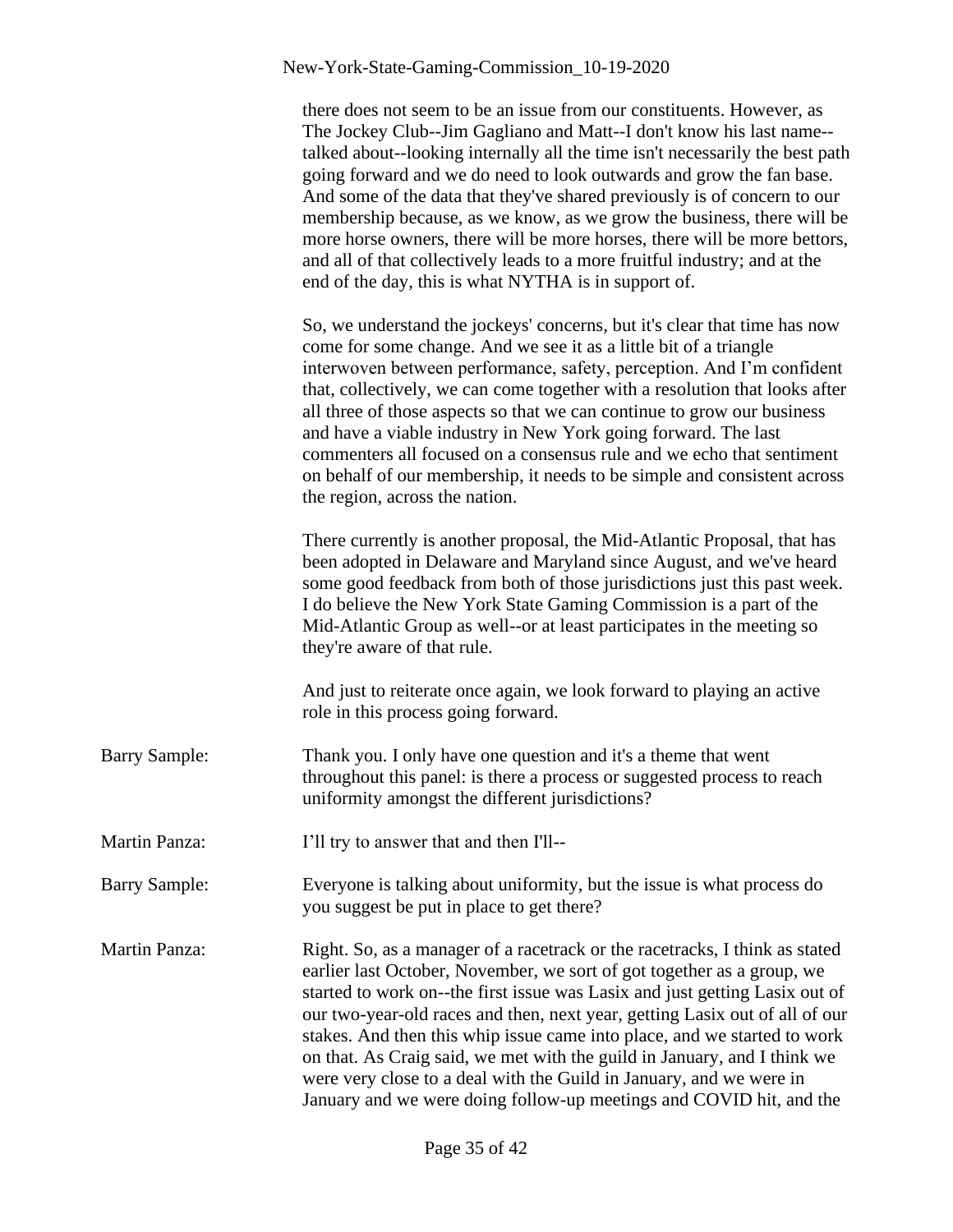ability to sit in a room together and have that discussion fell apart, and it's hard to do deals on Zoom.

|                      | To get to your question immediately, I think it's trying to sit with the<br>representative of the regulators, and the Guild, and the racetracks and<br>just try and get in a room. And we're very close to figuring this out, we<br>want to keep the safety issue, but we also need to start to protect the<br>perception of our sport and the integrity of our sport. And the train's left<br>the station: California is at six strikes and it's underhand; Kentucky is<br>going to six strikes, albeit overhand; whether we like it in New York or<br>not, we're probably going to have to do something or, publicly, we're<br>going to get attacked that right now, it's five strikes, let the horse<br>respond; it can be five more strikes, let them respond. You can literally--<br>we had a jockey at Aqueduct in February, a young rider hit the horse 24<br>times in the last eighth of a mile. And our CEO basically added<br>videotape and we need to get away from that stuff. |
|----------------------|--------------------------------------------------------------------------------------------------------------------------------------------------------------------------------------------------------------------------------------------------------------------------------------------------------------------------------------------------------------------------------------------------------------------------------------------------------------------------------------------------------------------------------------------------------------------------------------------------------------------------------------------------------------------------------------------------------------------------------------------------------------------------------------------------------------------------------------------------------------------------------------------------------------------------------------------------------------------------------------------|
|                      | And so, we need to work together. We think we're close and we think if<br>you, as commissioners, will instruct--Rob, if it's your desire to go down<br>this path, we're happy to meet with Rob, and the Guild, and the Safety<br>Coalition tracks, and try to find some common ground.                                                                                                                                                                                                                                                                                                                                                                                                                                                                                                                                                                                                                                                                                                     |
|                      | Mike, Craig, or Drew, any thoughts on that?                                                                                                                                                                                                                                                                                                                                                                                                                                                                                                                                                                                                                                                                                                                                                                                                                                                                                                                                                |
| Mike Zeigler:        | The big challenge is to bring the process to $\_\_\_\_$ [01:53:25].                                                                                                                                                                                                                                                                                                                                                                                                                                                                                                                                                                                                                                                                                                                                                                                                                                                                                                                        |
| <b>Barry Sample:</b> | Whoever's speaking, if you can start over. It's very garbled.                                                                                                                                                                                                                                                                                                                                                                                                                                                                                                                                                                                                                                                                                                                                                                                                                                                                                                                              |
| Mike Zeigler:        | We're challenged by the rulemaking process. And if New York adopts a<br>rule and penalties, and we're still in the rule-making process here in<br>Kentucky, we will do our best to mirror what's happening up in New<br>York.                                                                                                                                                                                                                                                                                                                                                                                                                                                                                                                                                                                                                                                                                                                                                              |
| <b>Barry Sample:</b> | I think it was Mr. Panza who mentioned that if we don't do something in<br>New York--and hopefully, I'm quoting you correctly--we're going to get<br>attacked. Attacked by who? Hello?                                                                                                                                                                                                                                                                                                                                                                                                                                                                                                                                                                                                                                                                                                                                                                                                     |
| John Velasquez:      | Yeah, can I answer that? This is John Velazquez again. Can I answer<br>that?                                                                                                                                                                                                                                                                                                                                                                                                                                                                                                                                                                                                                                                                                                                                                                                                                                                                                                               |
| <b>Barry Sample:</b> | Sure.                                                                                                                                                                                                                                                                                                                                                                                                                                                                                                                                                                                                                                                                                                                                                                                                                                                                                                                                                                                      |
| <b>Martin Panza:</b> | I'm happy at our next meeting, commissioner, to have Tony Allevato<br>and the social media people address the commission because we see a lot<br>of input on our social media platforms at times. Now, that said, I think<br>our jockeys have done a very good job of being cognizant of that this<br>year and we haven't seen a lot of instances, but we do see it on social<br>media. And as Jim Gagliano from The Jockey Club brought up earlier,<br>Page 36 of 42                                                                                                                                                                                                                                                                                                                                                                                                                                                                                                                      |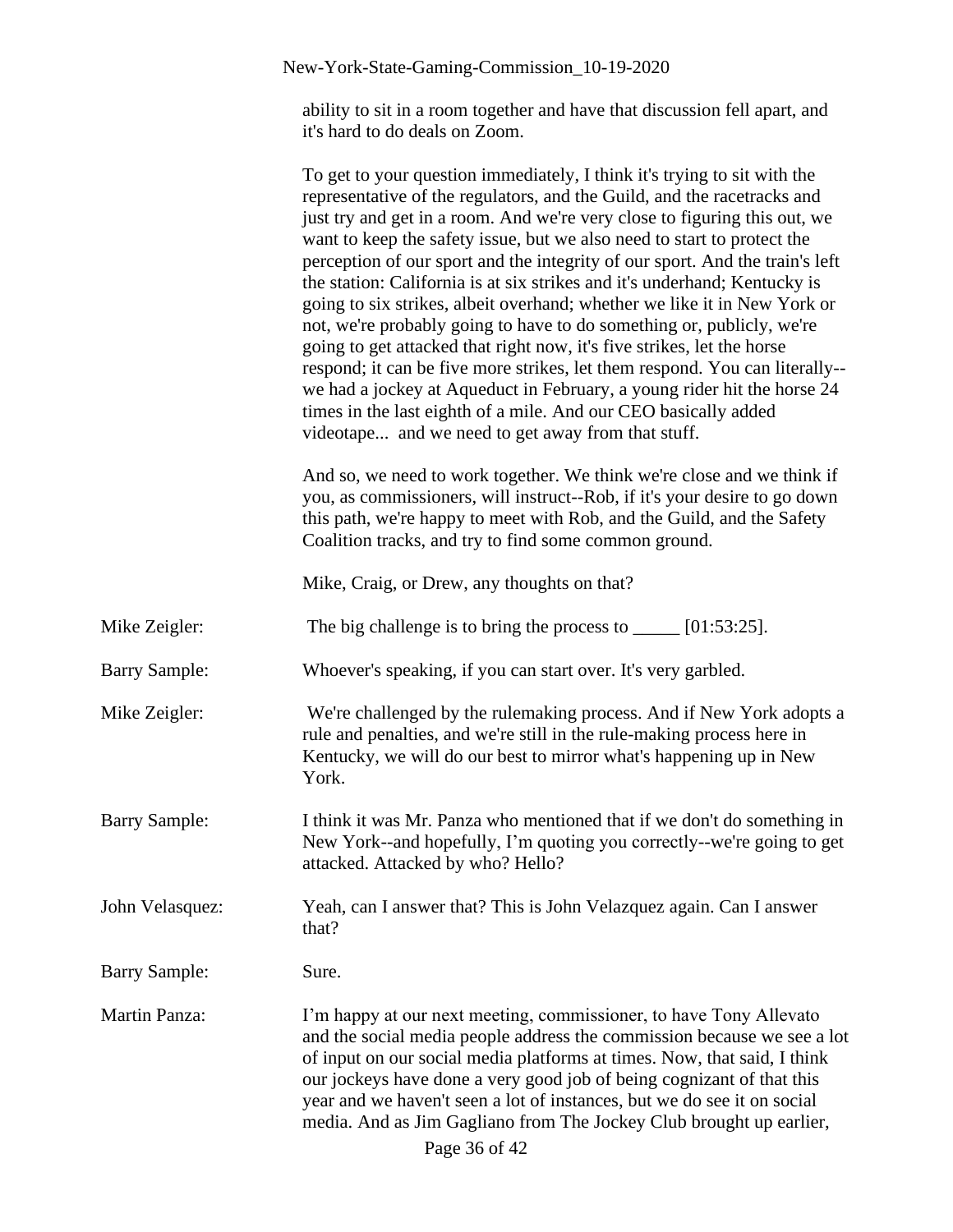|                      | New-York-State-Gaming-Commission_10-19-2020                                                                                                                                                                                                                                                                                                                                                                                                                                                                                                                                                                                                                                                                   |
|----------------------|---------------------------------------------------------------------------------------------------------------------------------------------------------------------------------------------------------------------------------------------------------------------------------------------------------------------------------------------------------------------------------------------------------------------------------------------------------------------------------------------------------------------------------------------------------------------------------------------------------------------------------------------------------------------------------------------------------------|
|                      | we may get to a stage in society that it's just not permissible or<br>acceptable to hit animals anymore.                                                                                                                                                                                                                                                                                                                                                                                                                                                                                                                                                                                                      |
| <b>Barry Sample:</b> | The reason I raised that is I've been hearing most of the day, that in New<br>York, we're doing a good job. And now, I'm hearing if we continue to do<br>the job that we're doing, we're going to get attacked, and I just don't<br>know if that's a contradiction.                                                                                                                                                                                                                                                                                                                                                                                                                                           |
| <b>Martin Panza:</b> | Well, I think when you run a triple crown and you can hit a horse six<br>times in the Kentucky Derby and six times in the Breeders', and you<br>come to New York and you can hit them 30 times, I'm pretty sure NBC<br>is going to bring that up. And right now, New York has no restriction on<br>how many times you can hit a horse.                                                                                                                                                                                                                                                                                                                                                                        |
| John Velasquez:      | Well, Martin, they should be following us; we should be following them.                                                                                                                                                                                                                                                                                                                                                                                                                                                                                                                                                                                                                                       |
| <b>Martin Panza:</b> | And that's what we're asking for, Johnny. We're asking for uniformity.<br>Exactly.                                                                                                                                                                                                                                                                                                                                                                                                                                                                                                                                                                                                                            |
| <b>Barry Sample:</b> | Okay. Any questions.                                                                                                                                                                                                                                                                                                                                                                                                                                                                                                                                                                                                                                                                                          |
| John Crotty:         | This is a question to the group; I don't care who answers it. But I think<br>the penalty issue is going to loom large and be difficult, should we get to<br>that stage. And we're trying to balance the equities of a penalty and<br>ensuring that bad behavior isn't a business decision, right? So, you get<br>down to it as, "I know I'm going to be fined if I've struck, I know I'm at<br>my limit, but I want to win the race and get my percentage of the purse.<br>Therefore, I'm going to break the rule and strike three more times, four<br>more times, whatever." And so that's we want the rule to be a deterrent<br>and we also want it to be fair. So, we're looking for suggestions, I guess. |
| <b>Martin Panza:</b> | I agree. And I think that's the point that, since January, that we've<br>struggled with trying to work with the Guild. The penalties need to mean<br>something, otherwise, the rule doesn't mean anything it won't be<br>followed.                                                                                                                                                                                                                                                                                                                                                                                                                                                                            |
|                      | That said, I think Jim Gagliano brought up a good point earlier. This is a<br>starting point and as you put rules in place, if we see that one phase of<br>the rule is not working, we come back and we adjust. And so, maybe to<br>start with the penalty phase, we meet somewhere in the middle with the<br>Guild and if we find that it's being abused, then we sit down as a group<br>and figure out a way to close that abuse. I don't think we're going to get<br>to the perfect spot--and I don't know if anyone can define the perfect spot<br>today--but, where are we going to be five, ten, 15 years from now? And<br>can we put something in place to start to get to that point?                 |
|                      | And I think we'll learn more along the way; as I brought up earlier, we<br>have the ability right now, to study two racing jurisdictions that hit<br>Page 37 of 42                                                                                                                                                                                                                                                                                                                                                                                                                                                                                                                                            |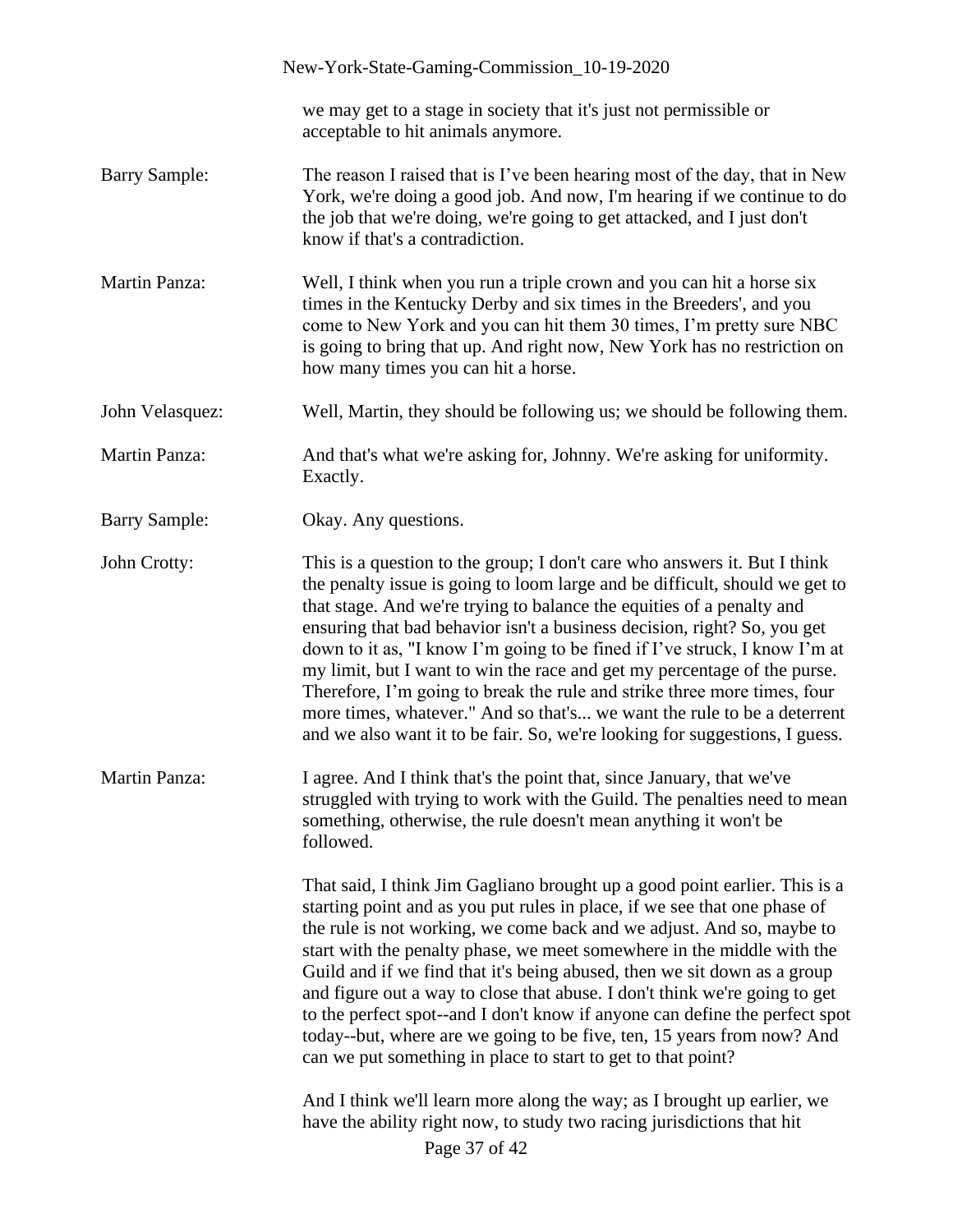|                      | New-York-State-Gaming-Commission_10-19-2020                                                                                                                                                                                                                                                                                                                                                                                                                                                                                                                                                                                                                                                                                   |
|----------------------|-------------------------------------------------------------------------------------------------------------------------------------------------------------------------------------------------------------------------------------------------------------------------------------------------------------------------------------------------------------------------------------------------------------------------------------------------------------------------------------------------------------------------------------------------------------------------------------------------------------------------------------------------------------------------------------------------------------------------------|
|                      | underhanded; we have the ability to study racing jurisdictions that only<br>are allowing five or six strikes. So, I don't think we have to solve the<br>problem 100 percent today, but we would ask that we start to address it.<br>And if, as I say, we find a weakness in the rule, we can always come<br>back and redress that weakness.                                                                                                                                                                                                                                                                                                                                                                                   |
| Jerry Skurnik:       | Hi. This is Commissioner Skurnik. I'm wondering does the national<br>regulatory legislation in Washington affect this concept for uniformity at<br>all?                                                                                                                                                                                                                                                                                                                                                                                                                                                                                                                                                                       |
| <b>Martin Panza:</b> | Drew, could you try to hit on that, because I'm not completely up to date<br>on it.                                                                                                                                                                                                                                                                                                                                                                                                                                                                                                                                                                                                                                           |
| Drew Fleming:        | Sure. The short answer is yes, it could potentially do so. The more<br>specific answer is, I think, it hasn't currently passed the Senate, and<br>while we're optimistic it will and should, it will also take a good bit of<br>time to formally establish deals with the authority and come up to<br>fruition. So, there's still months--many months in between that and when<br>the authority will be fully running. And so this is, to Martin's point,<br>something that we can make a meaningful impact on today.                                                                                                                                                                                                         |
| Matt Iuliano:        | Commissioner Skurnik, just to put a little gloss on that, the federal<br>legislation does very specifically allow the examination of the use of the<br>crop as part of the safety program as contemplated under the federal<br>legislation.                                                                                                                                                                                                                                                                                                                                                                                                                                                                                   |
| <b>Barry Sample:</b> | Anyone else have questions?                                                                                                                                                                                                                                                                                                                                                                                                                                                                                                                                                                                                                                                                                                   |
| Will Alempijevic:    | Yes, sir. This is Will Alempijevic, if I can answer the question on the<br>penalties or add some insight.                                                                                                                                                                                                                                                                                                                                                                                                                                                                                                                                                                                                                     |
| <b>Barry Sample:</b> | Please.                                                                                                                                                                                                                                                                                                                                                                                                                                                                                                                                                                                                                                                                                                                       |
| Will Alempijevic:    | From the horseman's perspective, all we want is a level playing field. So,<br>the penalties need to be very mindful of that, because if a jockey can<br>strike a horse a few more times and get a larger percentage of the purse<br>for the owner, owners are going to be wanting jockeys to ride that way;<br>or if an owner and a trainer finishes second in a race and the jockey of<br>the winning horse dropped it a couple more times, they're going to be<br>disappointed. So, the penalty definitely does need to consider the upside<br>for breaking the rule. A level playing field will work best for our<br>membership and then the customer base, the bettors as well. And through<br>education, we can do that. |
| <b>Barry Sample:</b> | A question. In the penalty phrase, if I finished second and the horse in<br>front of me got hit three more times, do I have beef as far as the placing<br>goes? I mean he had an advantage, I didn't.                                                                                                                                                                                                                                                                                                                                                                                                                                                                                                                         |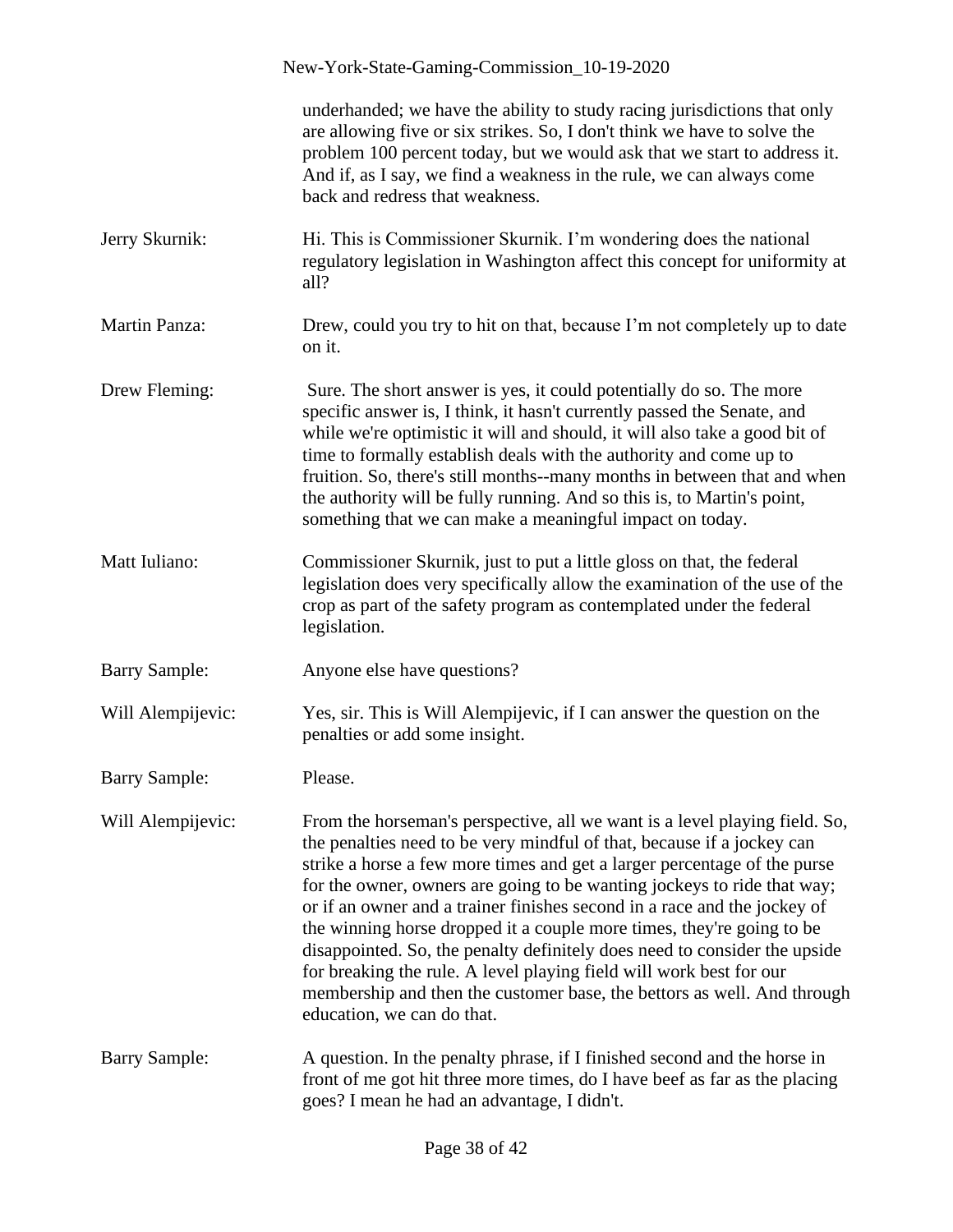| Martin Panza:        | That is why we firmly believe that the penalty phase has to be<br>meaningful. Because if the penalty is a weak penalty, as Carmine says,<br>you might as well break the roll and hit the horse three or four more<br>times. And in what we originally proposed, each time you break the rule,<br>the penalties get stiffer, and stiffer, and stiffer, and stiffer until finally,<br>you're rolled off for 30 days or 45 days. Because it's exactly correct; if<br>you're in the Kentucky Derby and you're on the fence and you get beat a<br>nose, and the guy outside of you hit the horse 14 times and you followed<br>the rule and hit it five times, who's stupider: you or the guy outside?<br>Especially if the penalty is a two-day suspension or a \$5,000 fine. So, the<br>penalties do need to mean something.                                                                      |
|----------------------|-----------------------------------------------------------------------------------------------------------------------------------------------------------------------------------------------------------------------------------------------------------------------------------------------------------------------------------------------------------------------------------------------------------------------------------------------------------------------------------------------------------------------------------------------------------------------------------------------------------------------------------------------------------------------------------------------------------------------------------------------------------------------------------------------------------------------------------------------------------------------------------------------|
|                      | I'm not saying whether what they did in Saudi Arabia is correct or not--<br>and certainly, with Mike on the call, I would assume he would say it was<br>not--but the Saudi Arabia people put a rule in place, said, "This is what it<br>is," and I believe that penalty was something in the range of \$285,000<br>because he hit the horse too many times--or so they thought he did. I<br>don't know what the exact answer is, but I agree with Carmine, the<br>penalties need to mean something otherwise the rule doesn't mean<br>anything.                                                                                                                                                                                                                                                                                                                                               |
| <b>Barry Sample:</b> | I want to have time to get to all the commissioners, but I understand that<br>Mindy Coleman from the Guild has a comment? If we could take that<br>and then get back to the questioning, please?                                                                                                                                                                                                                                                                                                                                                                                                                                                                                                                                                                                                                                                                                              |
| Mindy Coleman:       | Yes. Again, Mindy Coleman, on behalf of the Jockeys' Guild. And I'll<br>defer to Johnny actually on this in just a moment, but with regards to the<br>discussion and where you had asked where we stood, I thought today<br>was more on education and we could have gone into the penalties and<br>more under the specifics. We did have these meetings with the Safety<br>Coalition; we were close to reaching a possible agreement where there<br>was a number count and a restriction on the underhand us--or overhand,<br>excuse me with the number count, and then possibly trying to use the<br>underhand as necessary, that's where we were differing a bit. When it<br>came to the penalties, there were two major issues that we had. The first<br>is the jockeys were the only ones being penalized; and yet, the horse was<br>going to continue to be allowed to have its placing. |
|                      | So, now that Saudi Arabia has been brought up--this is a prime example.<br>They had said it for ten times, Mike allegedly used it 14 times; but while<br>he was using it in those 14 times, what no one has talked about is there<br>was a lead car that they have in the races where there's actually a car; the<br>mayor was paying attention or the filly was paying attention to that lead<br>car, Mike was tapping her on the shoulder which they then considered as<br>a strike to keep her attention as opposed to her focusing on that car.<br>Now, had he not done that, the horse would have not finished second to<br>where she won the amount of money she did, which then it's a<br>percentage of the penalty to Mike only whereas the owner and trainer<br>Page 39 of 42                                                                                                        |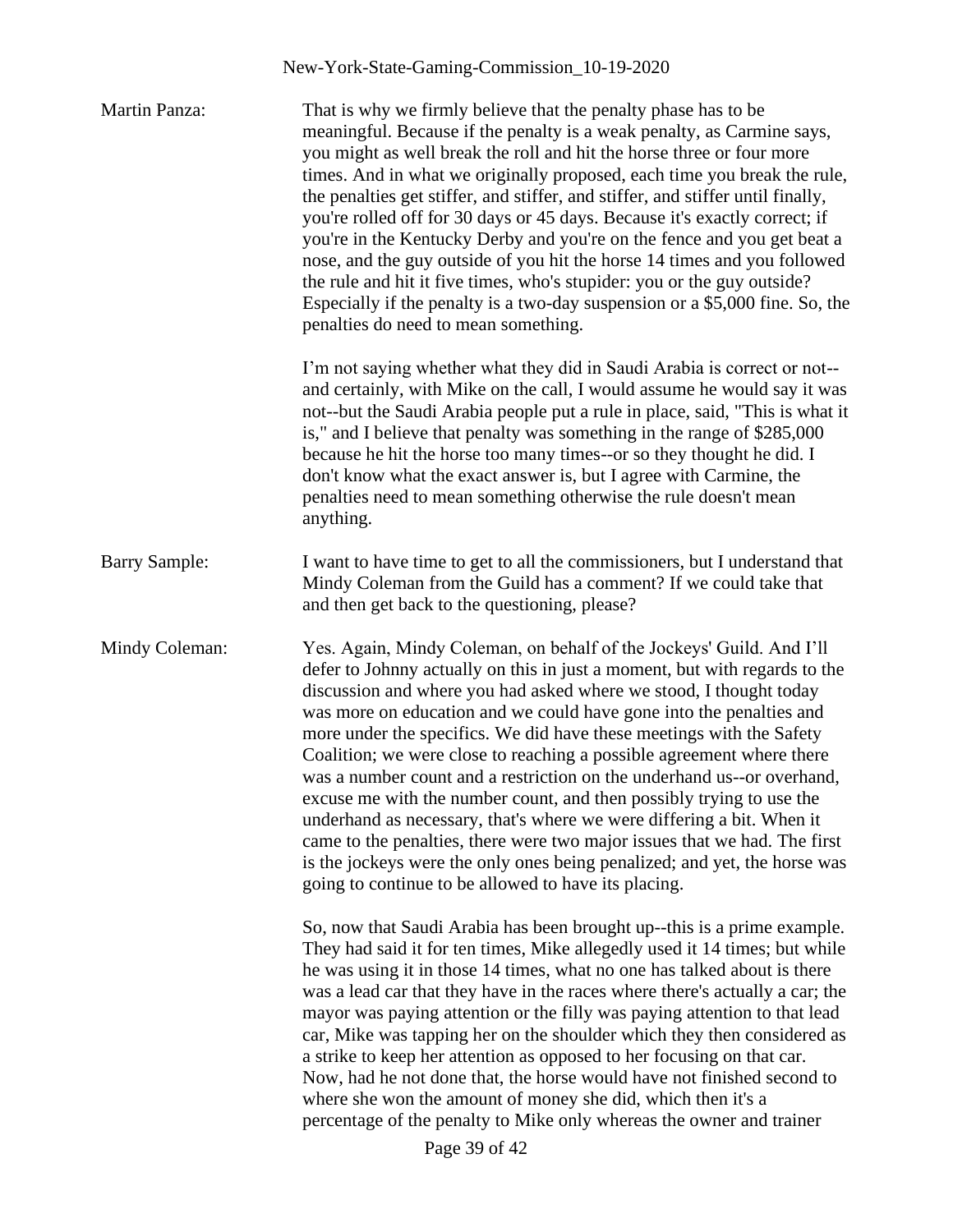|                      | New-York-State-Gaming-Commission_10-19-2020                                                                                                                                                                                                                                                                                                                                                                                                                                                                                                                                                                                                                                                                                                                                                                                                                                                                                                      |
|----------------------|--------------------------------------------------------------------------------------------------------------------------------------------------------------------------------------------------------------------------------------------------------------------------------------------------------------------------------------------------------------------------------------------------------------------------------------------------------------------------------------------------------------------------------------------------------------------------------------------------------------------------------------------------------------------------------------------------------------------------------------------------------------------------------------------------------------------------------------------------------------------------------------------------------------------------------------------------|
|                      | receive the full amount of purse. So, that's why we had discussions and<br>major concerns about the penalties that were being imposed.                                                                                                                                                                                                                                                                                                                                                                                                                                                                                                                                                                                                                                                                                                                                                                                                           |
|                      | The other issue that we had is everyone's comparing European racing<br>and the other international racing. The style of racing is completely<br>different in those countries versus here in the United States, and that<br>needs to also be taken into consideration when you're making these<br>decisions, just to make sure that everybody's fully educated and informed<br>of the impact that it's going to have.                                                                                                                                                                                                                                                                                                                                                                                                                                                                                                                             |
|                      | If I may even turn it over to John Velasquez? And I don't know why I'm<br>all the sudden echoing back. I apologize. I'm not on speaker either, so<br>I'm not sure what's happening. Johnny?                                                                                                                                                                                                                                                                                                                                                                                                                                                                                                                                                                                                                                                                                                                                                      |
| Jerry Skurnik:       | Thank you. I think Mindy said it very well, but it's not broken here in<br>New York, we have not done anything and we have grown the business<br>in New York, we are still growing in New York, and this is still going<br>really, really well. Why change something that is not broken?                                                                                                                                                                                                                                                                                                                                                                                                                                                                                                                                                                                                                                                         |
| Martin Panza:        | Once again, I'm happy to have the NYRA social media people and the<br>television people address the committee next time you want to meet<br>because we do get significant feedback.                                                                                                                                                                                                                                                                                                                                                                                                                                                                                                                                                                                                                                                                                                                                                              |
| <b>Barry Sample:</b> | Okay. Do any of the other commissioners have questions? Commissioner<br>Crotty? Commissioner Poklemba.                                                                                                                                                                                                                                                                                                                                                                                                                                                                                                                                                                                                                                                                                                                                                                                                                                           |
| John Crotty:         | Mr. Chairman, do you hear me?                                                                                                                                                                                                                                                                                                                                                                                                                                                                                                                                                                                                                                                                                                                                                                                                                                                                                                                    |
| <b>Barry Sample:</b> | I can hear you. I think you said you were okay. Hello?                                                                                                                                                                                                                                                                                                                                                                                                                                                                                                                                                                                                                                                                                                                                                                                                                                                                                           |
| John Crotty:         | In the panel before they were talking a lot about education with the<br>jockeys, right?                                                                                                                                                                                                                                                                                                                                                                                                                                                                                                                                                                                                                                                                                                                                                                                                                                                          |
| <b>Barry Sample:</b> | Okay?                                                                                                                                                                                                                                                                                                                                                                                                                                                                                                                                                                                                                                                                                                                                                                                                                                                                                                                                            |
| John Crotty:         | I thought it would be helpful if, perhaps, the Jockeys' Guild or the<br>jockeys could maybe produce some of those events on their own to sort<br>of talk about it. They gave us some good historical examples from horses<br>where the whip was necessary to get a result they achieved--I mean, in<br>some of the criticisms, there seems to be two conversations going on<br>about the same event. Conversation 1 is the health and welfare of the<br>horse; Conversation 2 is a racing event where you want the participants<br>to extend maximum capacity to try to win the race, right? If they didn't<br>extend themselves, we'd be upset with them on both. But maybe the<br>Jockeys' Guild could take some video or some things and sort of produce<br>some instructional videos about why some of the stuff was necessary<br>rather than just sort of have conversations about it when there's multiple<br>real-world examples--or not. |
|                      | Page 40 of 42                                                                                                                                                                                                                                                                                                                                                                                                                                                                                                                                                                                                                                                                                                                                                                                                                                                                                                                                    |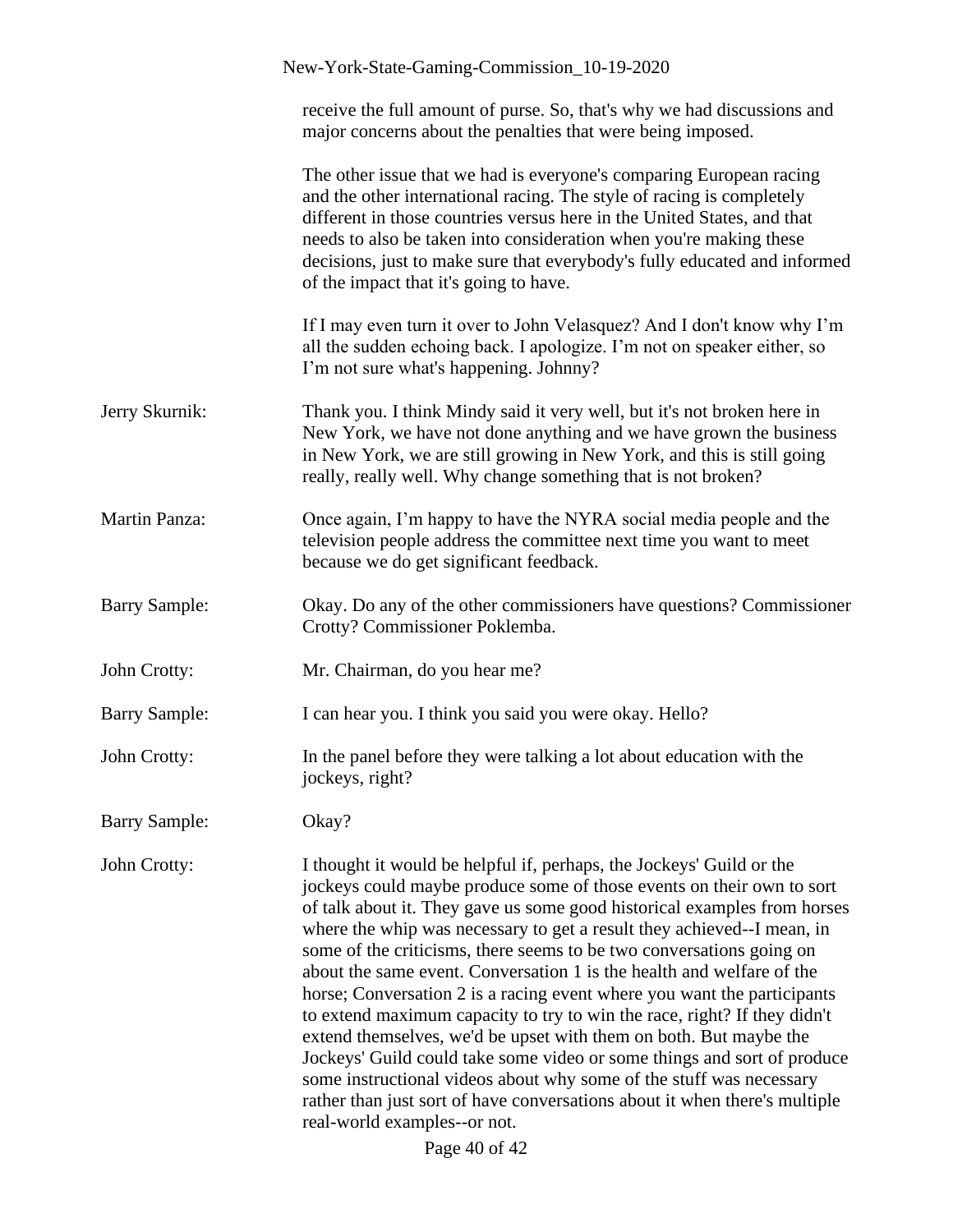| John Velasquez:      | I had put something in some examples up in Twitter about horses who<br>would not have won, or wouldn't place where they finished, or have not<br>won because of the situation they were in by not having the crop or<br>counting the numbers of hits, and it's been very, very [well-recepted] on<br>Twitter by the way, so it's been out there. Do we have to present new<br>guys videos like that? We're more than welcome to put a lot of videos in<br>a lot of races that have passed, that they can tell you what was the<br>difference in winning or finishing second and third on the race, though.       |
|----------------------|------------------------------------------------------------------------------------------------------------------------------------------------------------------------------------------------------------------------------------------------------------------------------------------------------------------------------------------------------------------------------------------------------------------------------------------------------------------------------------------------------------------------------------------------------------------------------------------------------------------|
| <b>Barry Sample:</b> | Anything that anyone has that they're willing to share with us, that they<br>think could be helpful to our deliberations would be most welcome. So,<br>if you could do that, we'd greatly appreciate it. Commissioner Crotty,<br>any other issues? Commissioner Poklemba? [Crosstalking]                                                                                                                                                                                                                                                                                                                         |
| <b>Barry Sample:</b> | Okay. I think that's basically it for today.                                                                                                                                                                                                                                                                                                                                                                                                                                                                                                                                                                     |
| John Crotty:         | I think I'm good.                                                                                                                                                                                                                                                                                                                                                                                                                                                                                                                                                                                                |
| <b>Barry Sample:</b> | Okay. Very good. Poklemba, do you have any issues?                                                                                                                                                                                                                                                                                                                                                                                                                                                                                                                                                               |
| John Poklemba: No.   |                                                                                                                                                                                                                                                                                                                                                                                                                                                                                                                                                                                                                  |
| <b>Barry Sample:</b> | Nothing from Poklemba. And I think, Commissioner Skurnik, did you<br>finish what you wanted to address?                                                                                                                                                                                                                                                                                                                                                                                                                                                                                                          |
| Jerry Skurnik:       | Yeah, I'm fine.                                                                                                                                                                                                                                                                                                                                                                                                                                                                                                                                                                                                  |
| <b>Barry Sample:</b> | I'll assume that. Peter Moschetti? [Crosstalking] We would like to thank<br>everyone for participating with us today, and I cannot thank everyone<br>enough. I don't know if I adequately did it as each panel closed, but I<br>know everyone is busy and we took a lot of time and attention out of<br>your day--and not just today, but in preparation for today from a number<br>of folks and we thank you a great deal.                                                                                                                                                                                      |
|                      | We'll be spending some time trying to pool together what direction we're<br>going to be going on the issue, and we'll keep folks advised as we go<br>through that. Different panels suggested additional information that they<br>would like to provide to us; we'd welcome anything that you can send to<br>us here at the agency and hopefully, you'll allow us to reach out to you<br>for additional questions to be answered as we try to determine what we<br>what focus and what we're going to be doing here. But I cannot thank<br>everyone enough for their time, attention, and preparation for today. |
|                      | That concludes our published agenda. Do any commissioners have any<br>other items that they would like to raise for today's meeting as we close<br>out? Hearing none, the commission, traditionally, is met on the fourth<br>Monday of each month which would be the 26th of October. So,<br>essentially, we've done October already. I'm giving today's meeting and<br>Page 41 of 42                                                                                                                                                                                                                            |